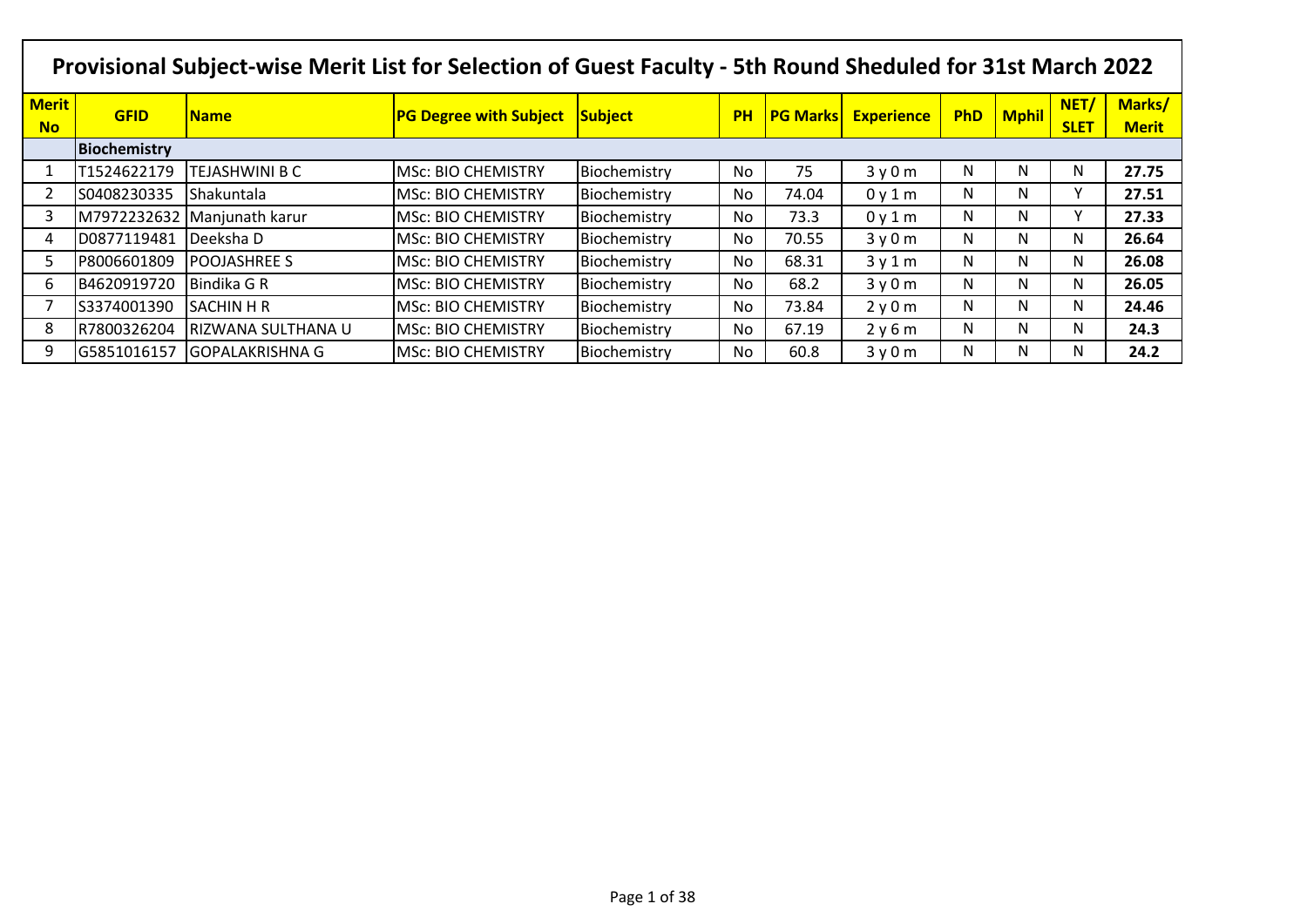| <b>Merit</b> | <b>GFID</b>            | <b>Name</b>                   | <b>PG Degree with Subject Subject</b> |               | <b>PH</b> |       | <b>PG Marks Experience</b>    | <b>PhD</b> | <b>Mphil</b> | NET/        | Marks/       |
|--------------|------------------------|-------------------------------|---------------------------------------|---------------|-----------|-------|-------------------------------|------------|--------------|-------------|--------------|
| <b>No</b>    | Biotechnology          |                               |                                       |               |           |       |                               |            |              | <b>SLET</b> | <b>Merit</b> |
|              |                        | ID5138606476 IDr. GOWTHAM H G | <b>MSC: BIOTECHNOLOGY</b>             | Biotechnology | No        | 70.7  | 0y1m                          |            | N            | N           | 29.68        |
|              | D9402418864            | Dr. Shilpa P                  | <b>MSC: BIOTECHNOLOGY</b>             | Biotechnology | No        | 56    | 1 <sub>V</sub> 0 <sub>m</sub> |            |              | N           | 29           |
|              | N4501215706 Nalini k.S |                               | <b>MSc: BIOTECHNOLOGY</b>             | Biotechnology | No        | 61.15 | 2y6m                          | N          |              | N           | 28.79        |
|              | C7672116664            | ICHIDANANDA HC                | <b>MSC: BIOTECHNOLOGY</b>             | Biotechnology | No        | 60.9  | 4v5m                          | N          | N            | N           | 28.73        |
|              | A2469414327            | l Anusha                      | <b>MSc: BIOTECHNOLOGY</b>             | Biotechnology | No        | 78.43 | 3v0m                          | N          |              | N           | 28.61        |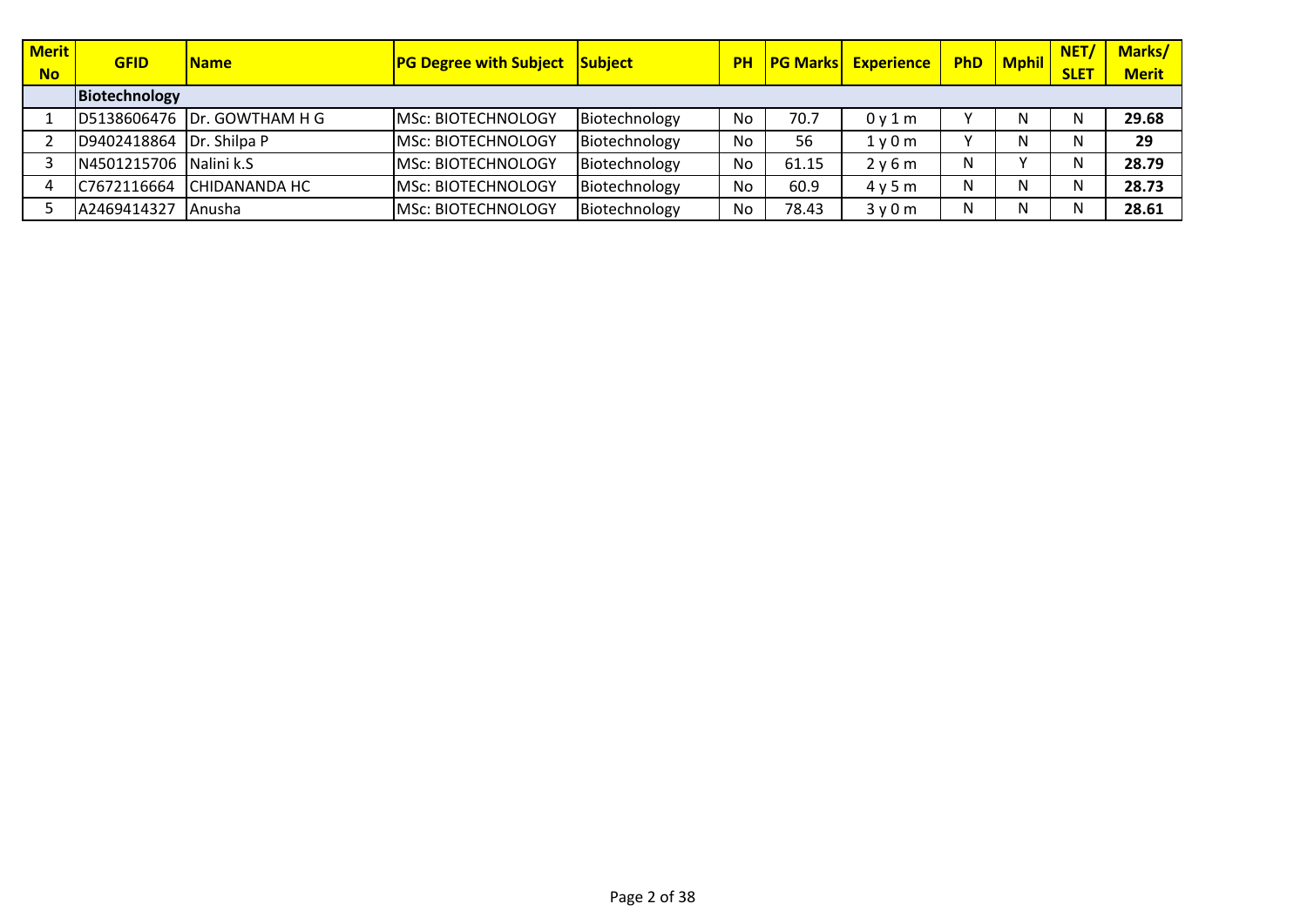| <b>Merit</b><br><b>No</b> | <b>GFID</b>   | <b>Name</b>                        | <b>PG Degree with Subject</b> | Subject       | <b>PH</b> | <b>PG Marksl</b> | <b>Experience</b> | PhD          | <b>Mphil</b> | NET/<br><b>SLET</b> | Marks/<br><b>Merit</b> |
|---------------------------|---------------|------------------------------------|-------------------------------|---------------|-----------|------------------|-------------------|--------------|--------------|---------------------|------------------------|
|                           | <b>Botany</b> |                                    |                               |               |           |                  |                   |              |              |                     |                        |
| 1                         | B2103626865   | <b>BASAVARAJ M SALIYAVAR</b>       | <b>MSc: BOTONY</b>            | Botany        | No        | 61.7             | 1y0m              | N            | N            | Y                   | 27.43                  |
| $\overline{2}$            | N6613234654   | <b>NAGASHREE G</b>                 | <b>MSc: BOTONY</b>            | Botany        | No        | 61.72            | 1y0m              | N            | N            | Y                   | 27.43                  |
| 3                         | K6497433447   | <b>KIRANSS</b>                     | <b>MSc: BOTONY</b>            | Botany        | No        | 73.49            | 3y0m              | N            | N            | N                   | 27.37                  |
| $\overline{4}$            | S8748709325   | SUSHMITHA HJ                       | <b>MSc: BOTONY</b>            | Botany        | No        | 73.42            | 3y0m              | N            | N            | $\mathsf{N}$        | 27.36                  |
| 5                         | B6873523994   | <b>BHAVYA SB</b>                   | MSc: BOTONY                   | Botany        | No        | 67.2             | 3y6m              | N            | N            | N                   | 27.3                   |
| 6                         | R2583320179   | <b>RAMESH B S</b>                  | MSc: BOTONY                   | Botany        | No        | 61.1             | 0y8m              | N            | N            | Υ                   | 27.28                  |
| 7                         | S3053800562   | Shaista Ambreen                    | MSc: BOTONY                   | Botany        | No        | 78.95            | 2y6m              | N            | $\mathsf{N}$ | N                   | 27.24                  |
| 8                         | B0465904971   | <b>BHAGIRATHI ATHANI</b>           | MSc: BOTONY                   | Botany        | No        | 66.8             | 3y6m              | N            | N            | N                   | 27.2                   |
| 9                         | L3645004306   | Lanchana H.A                       | <b>MSc: BOTONY</b>            | Botany        | No        | 72.76            | 0y1m              | N            | $\mathsf{N}$ | Y                   | 27.19                  |
| 10                        | S8610103953   | Sindhushree S N                    | <b>MSc: BOTONY</b>            | Botany        | No        | 72.57            | 3y0m              | $\mathsf{N}$ | N            | $\mathsf{N}$        | 27.14                  |
| 11                        | V5692819241   | Vidya Rani S                       | <b>MSc: BOTONY</b>            | Botany        | No        | 66.5             | 3y4m              | N            | N            | N                   | 27.13                  |
| 12                        | K6305921960   | Kannika B M                        | <b>MSc: BOTONY</b>            | Botany        | No        | 77.9             | 2y6m              | N            | N            | $\mathsf{N}$        | 26.98                  |
| 13                        | K1456101790   | <b>KARTHIK V</b>                   | MSc: BOTONY                   | Botany        | No        | 77.88            | 2y5m              | $\mathsf{N}$ | $\mathsf{N}$ | N                   | 26.97                  |
| 14                        | C3391325706   | <b>CHAITHRAKM</b>                  | <b>MSc: BOTONY</b>            | Botany        | No        | 71.41            | 3y0m              | N            | N            | $\mathsf{N}$        | 26.85                  |
| 15                        | J3930019461   | Jyothi                             | MSc: BOTONY                   | Botany        | No        | 71.4             | 3y0m              | N            | N            | N                   | 26.85                  |
| 16                        | N8253738991   | <b>NAVEENLJ</b>                    | <b>MSc: BOTONY</b>            | Botany        | No        | 71.2             | 3y2m              | $\mathsf{N}$ | $\mathsf{N}$ | $\mathsf{N}$        | 26.8                   |
| 17                        | C8768820805   | <b>CHETHAN Nk</b>                  | <b>MSc: BOTONY</b>            | Botany        | No        | 77.17            | 2y6m              | N            | N            | ${\sf N}$           | 26.79                  |
| 18                        | S0272619063   | <b>SUJATA HUNDEKAR</b>             | <b>MSc: BOTONY</b>            | Botany        | No        | 70.83            | 3y3m              | $\mathsf{N}$ | N            | ${\sf N}$           | 26.71                  |
| 19                        | V4338835669   | VATSALA PANIYAPPANAVARAMSC: BOTONY |                               | Botany        | No        | 76.6             | 2y5m              | N            | N            | N                   | 26.65                  |
| 20                        | A5479118089   | Arpitha. V                         | <b>MSc: BOTONY</b>            | Botany        | No        | 76.6             | 2y4m              | $\mathsf{N}$ | N            | N                   | 26.65                  |
| 21                        | V3333404524   | <b>VEDA ULLAS GUNAGI</b>           | MSc: BOTONY                   | Botany        | No        | 70.28            | 3y3m              | ${\sf N}$    | $\mathsf{N}$ | ${\sf N}$           | 26.57                  |
| 22                        | G8520606286   | <b>GAYITHRIN</b>                   | <b>MSc: BOTONY</b>            | Botany        | No        | 70.18            | 3y0m              | N            | N            | N                   | 26.55                  |
| 23                        | M0224518474   | <b>MOHAN GOWDA RK</b>              | <b>MSc: BOTONY</b>            | Botany        | No        | 81.8             | 2y2m              | N            | $\mathsf{N}$ | N                   | 26.45                  |
| 24                        | M8078525348   | Manasa.B                           | <b>MSc: BOTONY</b>            | Botany        | No        | 75.55            | 2y6m              | N            | $\mathsf{N}$ | ${\sf N}$           | 26.39                  |
| 25                        | J4129507190   | Jyoti                              | <b>MSc: BOTONY</b>            | Botany        | No        | 69.3             | 3y1m              | N            | $\mathsf{N}$ | N                   | 26.33                  |
| 26                        | A0056824405   | <b>ANUSHA J K</b>                  | <b>MSc: BOTONY</b>            | Botany        | No        | 75               | 2y6m              | N            | N            | $\mathsf{N}$        | 26.25                  |
| 27                        | R5030740637   | Radha L                            | MSc: BOTONY                   | Botany        | No        | 69               | 3y0m              | N            | N            | ${\sf N}$           | 26.25                  |
| 28                        | T5553840027   | <b>THANUJA M T</b>                 | MSc: BOTONY                   | Botany        | No        | 80.79            | 2y0m              | N            | $\mathsf{N}$ | N                   | 26.2                   |
| 29                        | V9764400376   | <b>VEENA G.T</b>                   | MSc: BOTONY                   | Botany        | No        | 74.8             | 2y5m              | N            | N            | ${\sf N}$           | 26.2                   |
| 30                        | R2486532542   | RACHANA M P                        | <b>MSc: BOTONY</b>            | Botany        | No        | 80.72            | 2y0m              | N            | N            | ${\sf N}$           | 26.18                  |
| 31                        | A8524500770   | <b>APOORVA NAYAK</b>               | <b>MSc: BOTONY</b>            | <b>BOTONY</b> | No        | 76.9             | 1y3m              | N            | $\mathsf{N}$ | Y                   | 31.23                  |
| 32                        | N3891400280   | Niharika UK                        | <b>MSc: BOTONY</b>            | <b>BOTONY</b> | No        | 75.9             | 0y1m              | N            | $\mathsf{N}$ | Y                   | 27.98                  |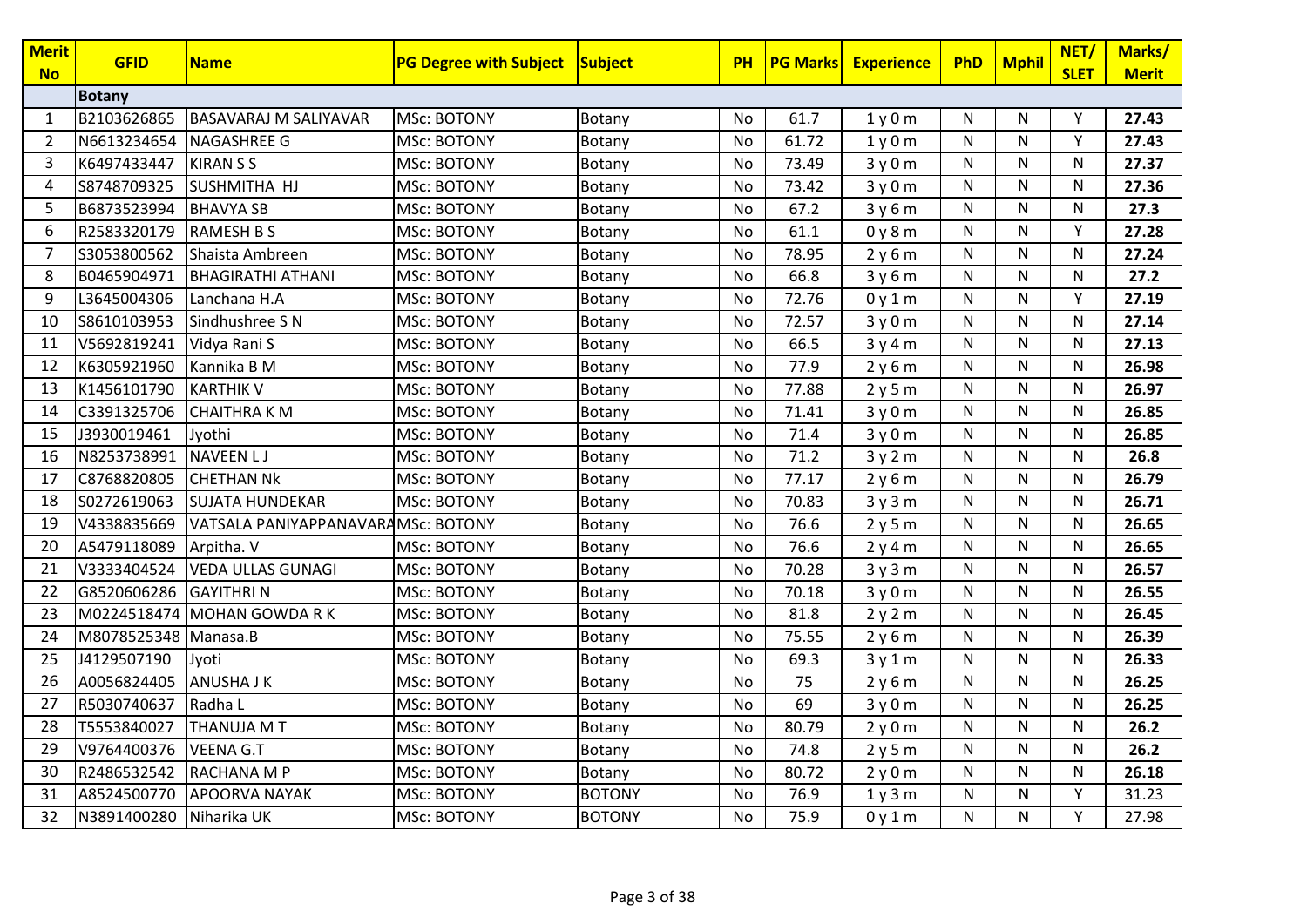| <b>Merit</b><br><b>No</b> | <b>GFID</b>            | <b>Name</b>                 | <b>PG Degree with Subject Subject</b> |    |      | <b>PH   PG Marks   Experience</b> | PhD | <b>Mphil</b> | <b>NET</b><br><b>SLET</b> | <b>Marks/</b><br><b>Merit</b> |
|---------------------------|------------------------|-----------------------------|---------------------------------------|----|------|-----------------------------------|-----|--------------|---------------------------|-------------------------------|
|                           | <b>Criminology</b>     |                             |                                       |    |      |                                   |     |              |                           |                               |
|                           | S9045822388            | ISUGNALLI BASAVARAJA        | MA: CRIMINOLOGY/Foren Criminology     | No | 69   | 7 v 6 m                           | N.  |              | N                         | 39.75                         |
|                           | N7783712111 NAGARAJ. V |                             | MA: CRIMINOLOGY/Foren Criminology     | No | 67.5 | 6v5m                              |     |              | N                         | 36.38                         |
|                           | S9045822388            | <b>ISUGNALLI BASAVARAJA</b> | MA: CRIMINOLOGY/Foren Criminology     | No | 69   | 7 v 6 m                           |     | N            | N                         | 39.75                         |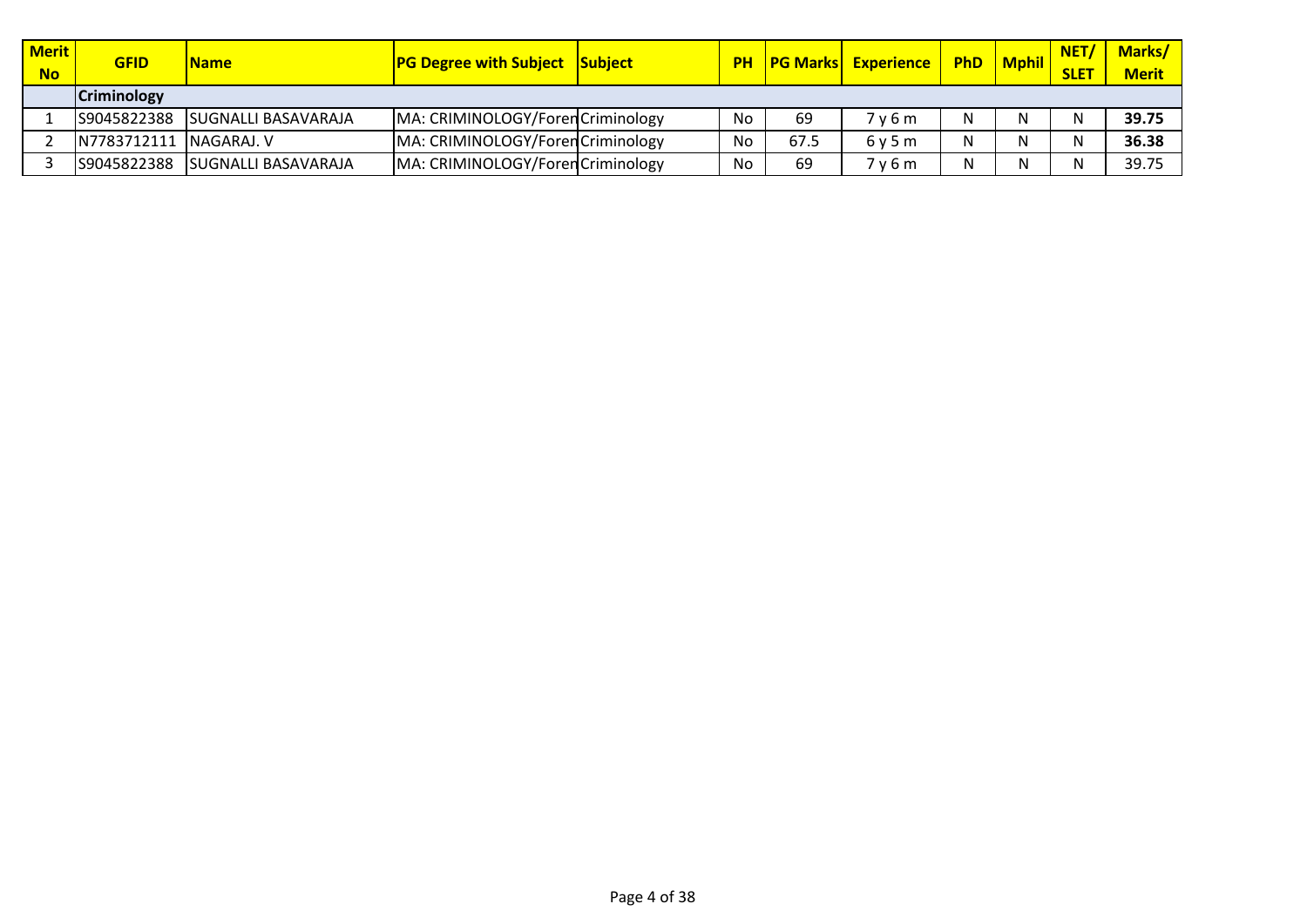| <b>Merit</b><br><b>No</b> | <b>GFID</b>            | <b>Name</b>                         | <b>PG Degree with Subject Subject</b> |                  | <b>PH</b> | <b>PG Marks</b> | <b>Experience</b> | PhD | <b>Mphil</b> | NET/<br><b>SLET</b> | Marks/<br><b>Merit</b> |
|---------------------------|------------------------|-------------------------------------|---------------------------------------|------------------|-----------|-----------------|-------------------|-----|--------------|---------------------|------------------------|
|                           | <b>ECONOMICS</b>       |                                     |                                       |                  |           |                 |                   |     |              |                     |                        |
| 1                         | R9516244340            | <b>RAGHAVENDRA R</b>                | MA: ECONOMICS                         | <b>ECONOMICS</b> | No        | 70.29           | 8y8m              | N   | N            | Y                   | 53.57                  |
| 2                         | G7300701325            | Gurusiddayya                        | MA: ECONOMICS                         | <b>ECONOMICS</b> | No        | 65.87           | 9y0m              | N   | N            | Y                   | 52.47                  |
| 3                         | D1038707119            | <b>DORESWAMY T</b>                  | MA: ECONOMICS                         | <b>ECONOMICS</b> | No        | 65.7            | 8y0m              | N   | $\mathsf{N}$ | Y                   | 49.43                  |
| 4                         | H2803024795            | <b>HARISHA M S</b>                  | MA: ECONOMICS                         | <b>ECONOMICS</b> | No        | 77.89           | 6y5m              | N   | N            | Υ                   | 47.97                  |
| 5                         | S4833003856            | <b>SAHANA NAYAK</b>                 | MA: ECONOMICS                         | <b>ECONOMICS</b> | No        | 71.87           | 6y1m              | N   | N            | Y                   | 44.97                  |
| 6                         | S2799924881            | <b>SHEELA CHAKRASALI</b>            | <b>MA: ECONOMICS</b>                  | <b>ECONOMICS</b> | No        | 68.75           | 9y2m              | N   | N            | N                   | 44.19                  |
| 7                         | S7250822775            | SANTOSHKUMAR S HAMPAN MA: ECONOMICS |                                       | <b>ECONOMICS</b> | No        | 74.58           | 5y2m              | N   | N            | Υ                   | 42.65                  |
| 8                         | A2328346565            | <b>ANUJA C H</b>                    | MA: ECONOMICS                         | <b>ECONOMICS</b> |           |                 |                   |     |              |                     | 42                     |
| 9                         |                        | M0912529535 MUDALAGIRIYAPPA KD      | MA: ECONOMICS                         | Economics        | No        | 67.65           | 5y2m              | N   | ${\sf N}$    | Y                   | 40.91                  |
| 10                        | S7919832924            | <b>SUDHARA KALMADY</b>              | MA: ECONOMICS                         | Economics        | No        | 67.5            | 8y1m              | N   | ${\sf N}$    | N                   | 40.88                  |
| 11                        | N4142758686 Nagaraja C |                                     | MA: ECONOMICS                         | Economics        | No        | 61.5            | 8y5m              | N   | N            | N                   | 40.88                  |
| 12                        | M1928614622            | Manju.v                             | <b>MA: ECONOMICS</b>                  | Economics        | No        | 67.37           | 6y0m              | N   | Y            | N                   | 40.84                  |
| 13                        | V6570342860            | <b>VASANT MAHALE</b>                | MA: ECONOMICS                         | Economics        | Yes       | 75.33           | 4y3m              | N   | $\mathsf{N}$ | N                   | 40.83                  |
| 14                        | K2997025144            | Katera Shivakumara                  | MA: ECONOMICS                         | Economics        | No        | 67.1            | 5y0m              | N   | N            | Y                   | 40.78                  |
| 15                        | A0742408086            | <b>ASHA KG</b>                      | MA: ECONOMICS                         | Economics        | No        | 66.9            | 8y0m              | N   | $\mathsf{N}$ | N                   | 40.73                  |
| 16                        | L6768002028            | Lokesh AN                           | MA: ECONOMICS                         | Economics        | No        | 66.75           | 5y0m              | N   | N            | Y                   | 40.69                  |
| 17                        | N5605414155            | NEELAVVA ISHWAR KAROLI              | MA: ECONOMICS                         | Economics        | No        | 72.75           | 7y4m              | N   | N            | N                   | 40.69                  |
| 18                        | P9314122413            | <b>PRASANNAKH</b>                   | <b>MA: ECONOMICS</b>                  | Economics        | No        | 66.7            | 8y1m              | N   | N            | N                   | 40.68                  |
| 19                        | R6600843205            | <b>RAVI GOUDAR</b>                  | MA: ECONOMICS                         | Economics        | No        | 72.58           | 4y5m              | N   | N            | Y                   | 40.65                  |
| 20                        | S3585211836            | <b>SANTOSH KUMAR</b>                | <b>MA: ECONOMICS</b>                  | Economics        | No        | 66.45           | 1y0m              | Y   | N            | Y                   | 40.61                  |
| 21                        | P9651829938            | PARKASH KADANAGOUDRA                | <b>MA: ECONOMICS</b>                  | Economics        | No        | 66.4            | 8y0m              | N   | N            | N                   | 40.6                   |
| 22                        | P5323416356            | <b>PREETHIM</b>                     | MA: ECONOMICS                         | Economics        | No        | 72.37           | 4y6m              | N   | N            | Y                   | 40.59                  |
| 23                        | S6625218836            | Shaila Patil                        | MA: ECONOMICS                         | Economics        | No        | 72.29           | 7y5m              | N   | N            | N                   | 40.57                  |
| 24                        | V6817758989            | vishwanath                          | MA: ECONOMICS                         | Economics        | No        | 66.1            | 4y0m              | Y   | N            | N                   | 40.53                  |
| 25                        | R5043013787            | <b>RAVINDRA KESARKAR</b>            | MA: ECONOMICS                         | Economics        | No        | 66              | 5y3m              | N   | N            | Y                   | 40.5                   |
| 26                        | L9828754286            | <b>LAKSHMIKANTHA S</b>              | MA: ECONOMICS                         | Economics        | No        | 71.86           | 7y7m              | N   | N            | N                   | 40.47                  |
| 27                        | B6655008310            | <b>BASAVARAJ</b>                    | MA: ECONOMICS                         | Economics        | No        | 65.66           | 4y0m              | Υ   | N            | N                   | 40.42                  |
| 28                        | K5686016849            | <b>KAVYA K R</b>                    | MA: ECONOMICS                         | Economics        | No        | 77.63           | 4y0m              | N   | N            | Y                   | 40.41                  |
| 29                        |                        | G7772817387 GOWTHAMI M V            | <b>MA: ECONOMICS</b>                  | Economics        | No        | 65.4            | 6y3m              | N   | Υ            | N                   | 40.35                  |
| 30                        | P2646937743            | Priya B K                           | <b>MA: ECONOMICS</b>                  | Economics        | No        | 65.4            | 8y3m              | N   | N            | N                   | 40.35                  |
| 31                        | N8548221705            | NAVEENKUMAR H R                     | <b>MA: ECONOMICS</b>                  | Economics        | No        | 77.27           | 7y0m              | N   | N            | N                   | 40.32                  |
| 32                        | T5886022302            | <b>THRIVENI</b>                     | <b>MA: ECONOMICS</b>                  | Economics        | No        | 59.15           | 8y5m              | N   | N            | N                   | 40.29                  |
| 33                        | R7736808535            | RAMACHANDRA MURTHY K                | MA: ECONOMICS                         | Economics        | No        | 65.1            | 1y0m              | Y   | N            | Υ                   | 40.28                  |
| 34                        | V7471325726            | <b>VANIH</b>                        | MA: ECONOMICS                         | Economics        | No        | 65              | 2y0m              | Y   | Υ            | N                   | 40.25                  |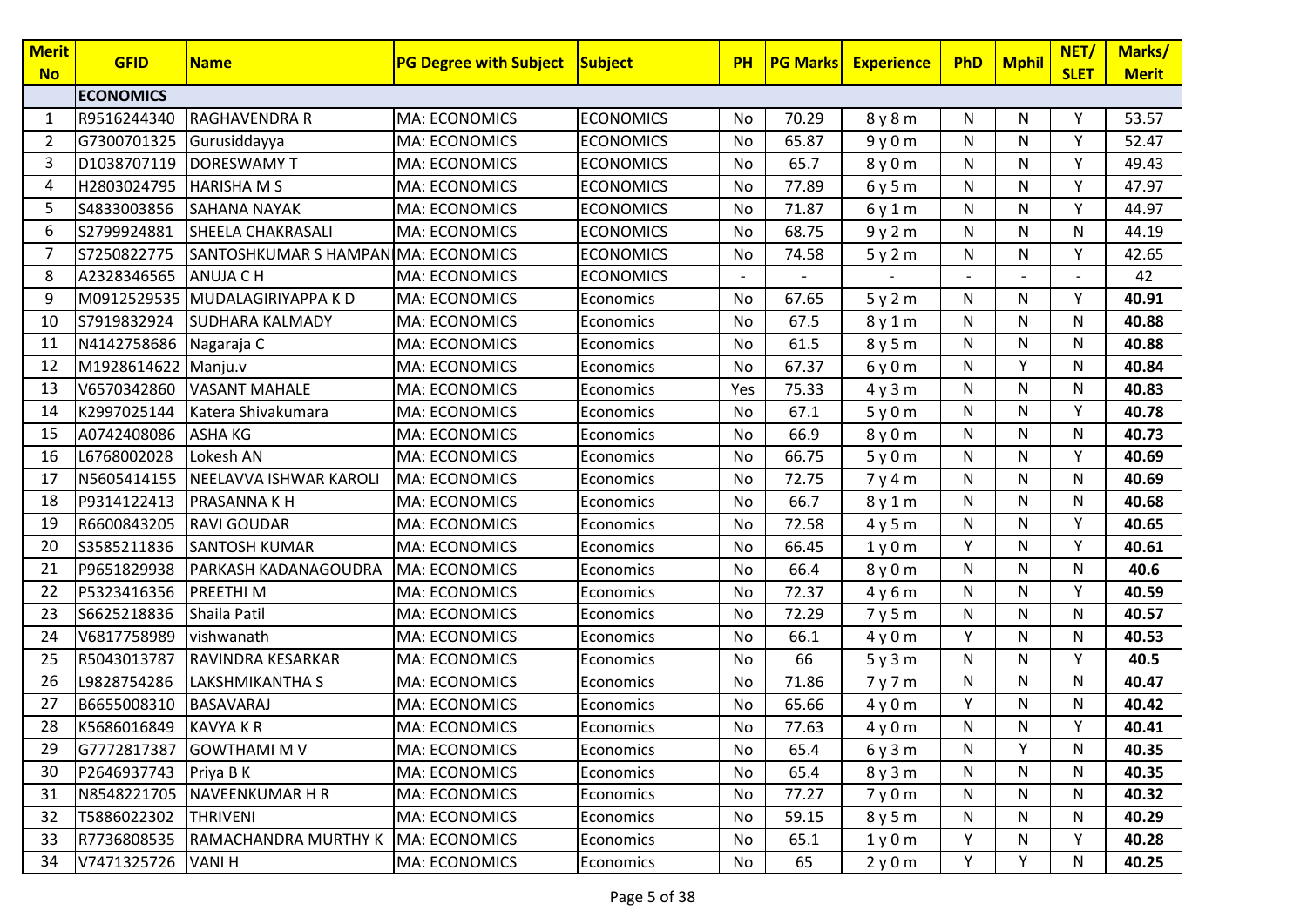| <b>Merit</b> | <b>GFID</b> | <b>Name</b>                        | <b>PG Degree with Subject</b> | Subject           | <b>PH</b> | <b>PG Marks</b> | <b>Experience</b> | <b>PhD</b> | <b>Mphil</b> | <b>NET</b>   | Marks/       |
|--------------|-------------|------------------------------------|-------------------------------|-------------------|-----------|-----------------|-------------------|------------|--------------|--------------|--------------|
| <b>No</b>    |             |                                    |                               |                   |           |                 |                   |            |              | <b>SLET</b>  | <b>Merit</b> |
| 35           | B8453648823 | Bhavya s                           | <b>MA: ECONOMICS</b>          | Economics         | No        | 70.95           | 4y5m              | N          | N            | Y            | 40.24        |
| 36           | C9914415361 | <b>CHANNAMALLA</b>                 | <b>MA: ECONOMICS</b>          | <b>Economics</b>  | No        | 64.9            | 5y0m              | N          | N            | v            | 40.23        |
| 37           | A1823128475 | ABHILASHA M.L                      | <b>MA: ECONOMICS</b>          | <b>Economics</b>  | No        | 76.84           | 4y0m              | N          | N            | $\checkmark$ | 40.21        |
| 38           | V7442127237 | <b>VASANT SINGADI</b>              | <b>MA: ECONOMICS</b>          | <b>Economics</b>  | No        | 52.65           | 6y2m              | N          | N            | $\checkmark$ | 40.16        |
| 39           | C0551200545 | CHANDRAPRASADA HOSAMAMA: ECONOMICS |                               | Economics         | No        | 70.5            | 4y4m              | N          | N            | ٧            | 40.13        |
| 40           | M0851029621 | MANJUNATHASWAMY M M                | IMA: ECONOMICS                | <b>Economics</b>  | No        | 64.4            | 8y0m              | N          | N            | N            | 40.1         |
| 41           | R5680816936 | <b>REKHAS</b>                      | <b>MA: ECONOMICS</b>          | <b>Economics</b>  | No        | 64.4            | 5y0m              | N          | N            | $\mathbf v$  | 40.1         |
| 42           | A8651711525 | ASHA LAKSHMAN NAIK                 | <b>MA: ECONOMICS</b>          | <b>IEconomics</b> | No        | 76.33           | 4y2m              | N          | N            | ٧            | 40.08        |
| 43           | S4064343201 | SHOBHA.B.S                         | <b>MA: ECONOMICS</b>          | <b>Economics</b>  | No        | 64.29           | 6y0m              | N          | Y            | N            | 40.07        |
| 44           | G9745949961 | Grija.M                            | IMA: ECONOMICS                | <b>IEconomics</b> | No        | 64.25           | 8y3m              | N          | N            | N            | 40.06        |
| 45           | S9639826308 | <b>SWAMY B</b>                     | MA: ECONOMICS                 | <b>Economics</b>  | No        | 70.05           | 4y5m              | N          | N            | $\mathsf{v}$ | 40.01        |
| 46           | P7742323656 | PARASHURAM ARJANAL                 | IMA: ECONOMICS                | <b>IEconomics</b> | No        | 70              | 7y4m              | N          | N            | N            | 40           |
| 47           | J6874826504 | JAYASHREE B V                      | <b>MA: ECONOMICS</b>          | <b>Economics</b>  | No        | 63.95           | 3y0m              | N          | Υ            | $\checkmark$ | 39.99        |
| 48           | S6563054760 | <b>SHIVARAJ K N</b>                | <b>MA: ECONOMICS</b>          | <b>Economics</b>  | No        | 69.91           | 3y5m              | ٧          | N            | N            | 39.98        |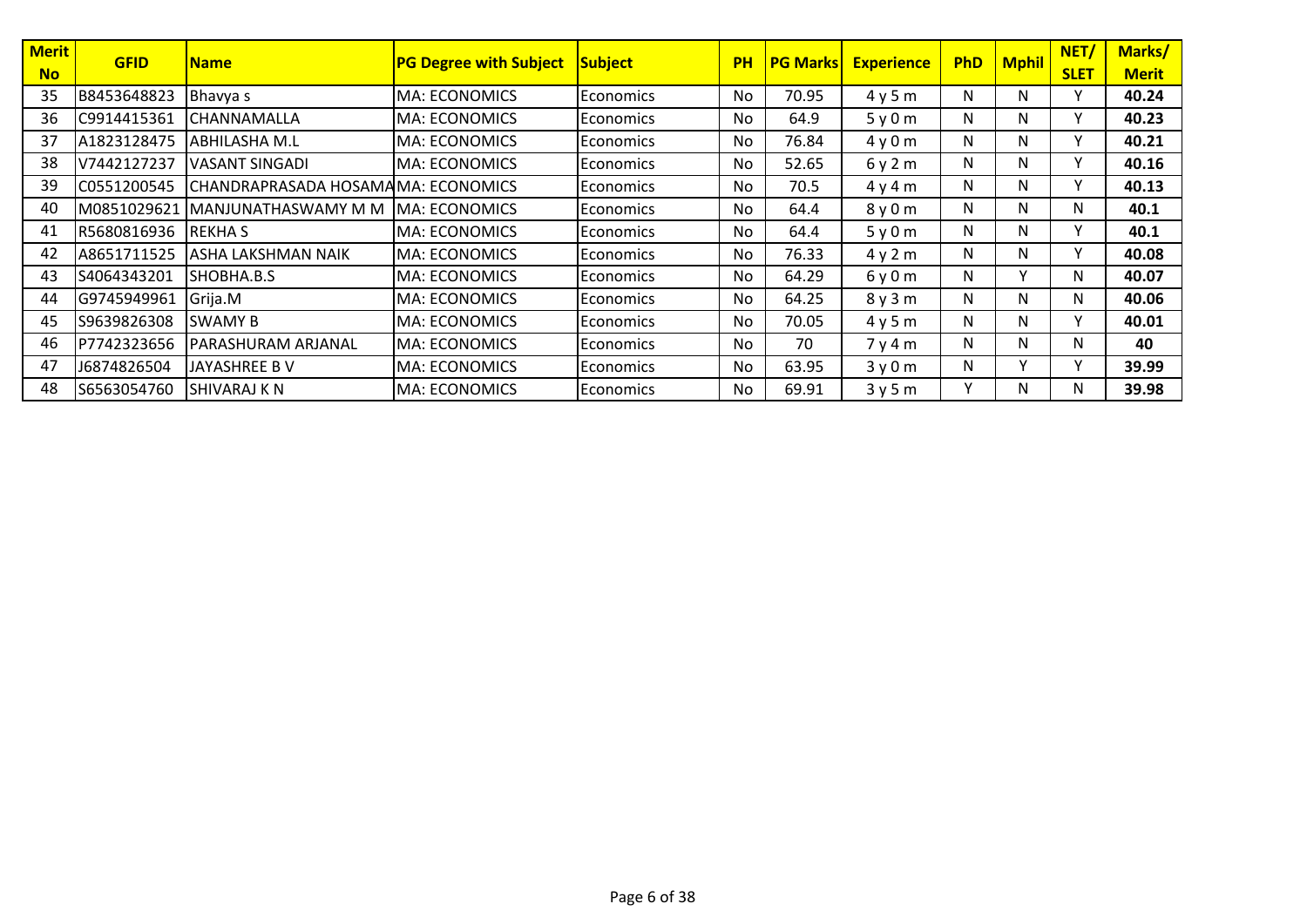| <b>Merit</b><br><b>No</b> | <b>GFID</b>             | <b>Name</b>                           | <b>PG Degree with Subject</b> | <b>Subject</b> | <b>PH</b> | <b>PG Marks</b> | <b>Experience</b> | <b>PhD</b>   | <b>Mphil</b> | NET/<br><b>SLET</b> | Marks/<br><b>Merit</b> |
|---------------------------|-------------------------|---------------------------------------|-------------------------------|----------------|-----------|-----------------|-------------------|--------------|--------------|---------------------|------------------------|
|                           | Education               |                                       |                               |                |           |                 |                   |              |              |                     |                        |
|                           | M6568800448 MALLIKARJUN |                                       | MEd: Education                | Education      | No        | 73.23           | 3y0m              |              | N            |                     | 36.31                  |
|                           | S9973815856             | SHASHIKALA ADEPPANAVAR MEd: Education |                               | Education      | No        | 72.16           | 0y1m              | $\checkmark$ |              | N                   | 36.04                  |
|                           | V2260520715             | <b>IVISHVANATH PATIL</b>              | MEd: Education                | Education      | No        | 71.44           | 3y2m              | Ν            | N            |                     | 35.86                  |
|                           | S6663715142             | <b>SUJATHA LD</b>                     | MEd: Education                | Education      | No        | 80.78           | 5y2m              | Ν            | N            | N                   | 35.2                   |
|                           | A0207411144             | <b>LARSHIYA JABEEN</b>                | MEd: Education                | Education      | No        | 64.1            | 3y2m              | N            | N            |                     | 34.03                  |
|                           | D8662426995             | <b>DANESH TUMMINAKATTI</b>            | MEd: Education                | Education      | No        | 68.92           | 2 y 7 m           | N            | N            |                     | 33.73                  |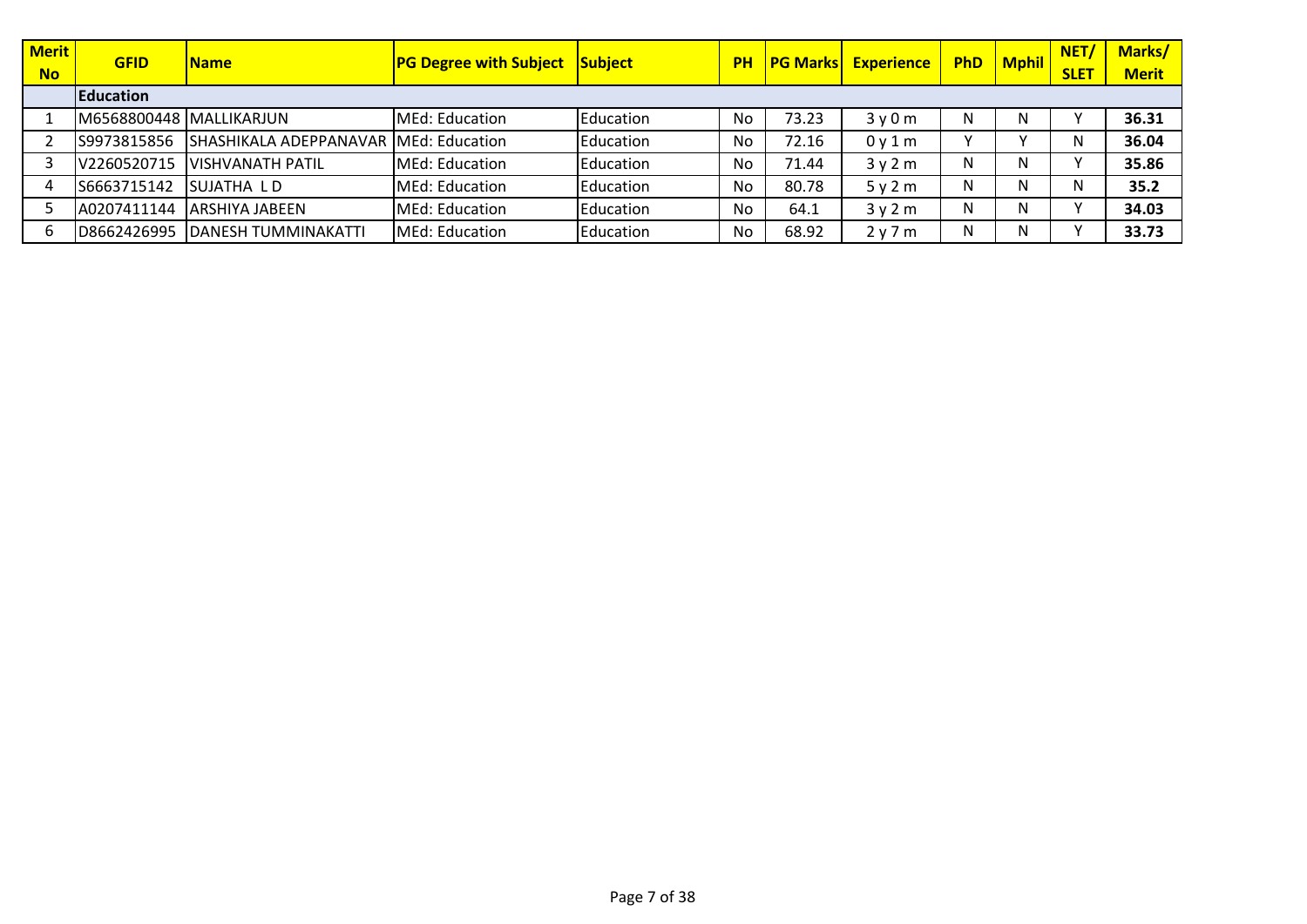| <b>Merit</b> | <b>GFID</b>         | <b>Name</b>                           | <b>PG Degree with Subject Subject</b> |                     | <b>PH</b> | <b>PG Marks</b> | <b>Experience</b>             | <b>PhD</b>   | <b>Mphil</b> | NET/        | <b>Marks/</b> |
|--------------|---------------------|---------------------------------------|---------------------------------------|---------------------|-----------|-----------------|-------------------------------|--------------|--------------|-------------|---------------|
| <b>No</b>    |                     |                                       |                                       |                     |           |                 |                               |              |              | <b>SLET</b> | <b>Merit</b>  |
|              | <b>IElectronics</b> |                                       |                                       |                     |           |                 |                               |              |              |             |               |
|              | R1711323202         | RANJANA SHETTAMMANAVAMSC: ELECTRONICS |                                       | <b>Electronics</b>  | No        | 76.8            | 4v5m                          | N            |              | N           | 32.7          |
|              | K3220209318         | <b>IK.PRAVEENA</b>                    | MTech: M-tech in Electron Electronics |                     | No        | 65              | 1 <sub>V</sub> 1 <sub>m</sub> | $\checkmark$ |              | N.          | 31.25         |
|              | V8743554424         | <b>VIKAS S</b>                        | <b>IMSC: ELECTRONICS</b>              | <b>IElectronics</b> | No        | 76.38           | 3y6m                          | N            |              | N           | 29.6          |
|              | B2835042083         | Bharati M Nelligani                   | MTech: M-tech in Electron Electronics |                     | No        | 82.12           | 3v2m                          | N            |              | N           | 29.53         |
|              | R8488225008         | IREVATHI H R                          | <b>IMSC: ELECTRONICS</b>              | Electronics         | No        | 76              | 3v6m                          | N            |              | N           | 29.5          |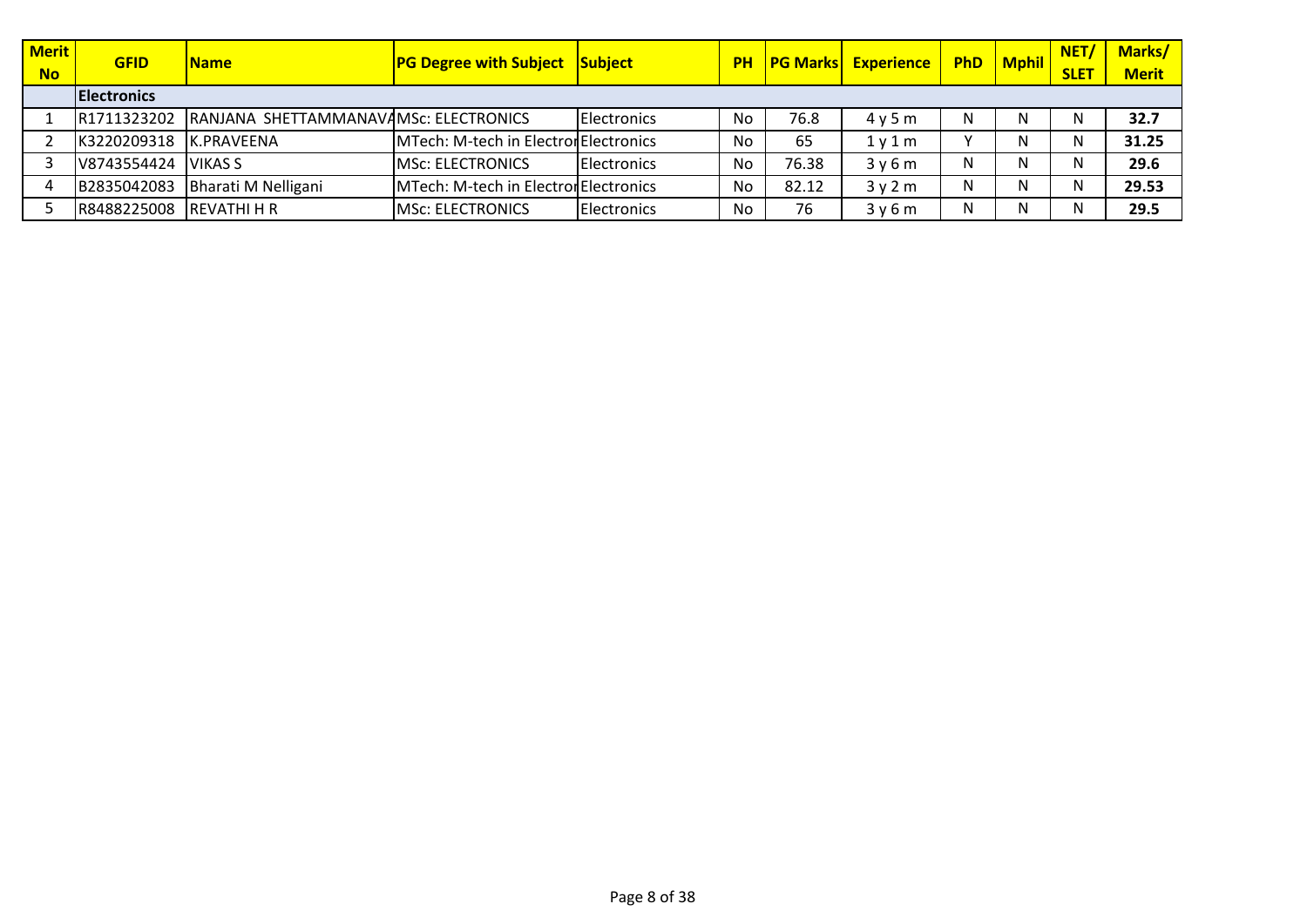| <b>Merit</b><br><b>No</b> | <b>GFID</b>            | <b>Name</b>                        | <b>PG Degree with Subject Subject</b> |                | <b>PH</b> | <b>PG Marks</b> | <b>Experience</b> | <b>PhD</b> | <b>Mphil</b> | NET/<br><b>SLET</b> | Marks/<br><b>Merit</b> |
|---------------------------|------------------------|------------------------------------|---------------------------------------|----------------|-----------|-----------------|-------------------|------------|--------------|---------------------|------------------------|
|                           | <b>ENGLISH</b>         |                                    |                                       |                |           |                 |                   |            |              |                     |                        |
| 1                         | C8957853603            | <b>CHETHANA CS</b>                 | MA: ENGLISH                           | <b>ENGLISH</b> | No        | 68              | 5y0m              | N          | N            | N                   | 32                     |
| 2                         | B9474438294            | <b>Bhagya Marol</b>                | MA: ENGLISH                           | <b>ENGLISH</b> | No        | 65.8            | 0y8m              | N          | N            | Υ                   | 28.45                  |
| 3                         | S6613604203            | <b>SUNENA KALGUDI</b>              | MA: ENGLISH                           | <b>ENGLISH</b> | No        | 64.2            | 4y0m              | N          | $\mathsf{N}$ | N                   | 28.05                  |
| 4                         | N8019108049            | <b>NAVEED SHIDENUR</b>             | MA: ENGLISH                           | <b>ENGLISH</b> | No        | 77.9            | 2y5m              | N          | N            | N                   | 26.98                  |
| 5                         | S4586819981            | SHASHIKALA.D                       | <b>MA: ENGLISH</b>                    | <b>ENGLISH</b> | No        | 55              | 0y3m              | Y          | N            | N                   | 25.75                  |
| 6                         | M7584754540 Mohan babu |                                    | <b>MA: ENGLISH</b>                    | <b>ENGLISH</b> | No        | 55              | 4y0m              | N          | $\mathsf{N}$ | N                   | 25.75                  |
| 7                         | J3345806175            | J USHA                             | MA: ENGLISH                           | <b>ENGLISH</b> | No        | 55              | 4y0m              | N          | N            | N                   | 25.75                  |
| 8                         | T3936536093            | TAHASEENKHANUM I DAMBAMA: ENGLISH  |                                       | <b>ENGLISH</b> | No        | 66.7            | 0y2m              | N          | $\mathsf{N}$ | Y                   | 25.68                  |
| 9                         | P1859010749            | Prakash N                          | <b>MA: ENGLISH</b>                    | <b>ENGLISH</b> | No        | 66.7            | 3y2m              | N          | ${\sf N}$    | N                   | 25.68                  |
| 10                        | P1611059411            | PARINITHA. P                       | MA: ENGLISH                           | <b>ENGLISH</b> | No        | 60.35           | 0y6m              | N          | ${\sf N}$    | Y                   | 25.59                  |
| 11                        | N7209400621            | Naveen Kumar G S                   | <b>MA: ENGLISH</b>                    | <b>ENGLISH</b> | No        | 60              | 0y4m              | N          | N            | Y                   | 25.5                   |
| 12                        | K8813521406            | Koushik Devagiri                   | MA: ENGLISH                           | <b>ENGLISH</b> | No        | 65.9            | 0y1m              | N          | N            | Y                   | 25.48                  |
| 13                        | D3169425381            | <b>DEVIKA CS</b>                   | <b>MA: ENGLISH</b>                    | <b>ENGLISH</b> | No        | 65.87           | 0y2m              | N          | N            | Y                   | 25.47                  |
| 14                        | R5318906649            | <b>RADHIKA B S</b>                 | MA: ENGLISH                           | <b>ENGLISH</b> | No        | 59.86           | 1y4m              | N          | Y            | N                   | 25.47                  |
| 15                        | S6851040152            | <b>SHASHIDHARA T M</b>             | MA: ENGLISH                           | <b>ENGLISH</b> | No        | 65.2            | 3y0m              | N          | $\mathsf{N}$ | N                   | 25.3                   |
| 16                        | N9996458126            | NAVYA MANJUNATH SHET               | <b>MA: ENGLISH</b>                    | <b>ENGLISH</b> | No        | 65              | 3y0m              | N          | N            | N                   | 25.25                  |
| 17                        | S9253035558            | SHRUTI AKKATANGERHAL               | <b>MA: ENGLISH</b>                    | <b>ENGLISH</b> | No        | 58.91           | 3y4m              | N          | N            | N                   | 25.23                  |
| 18                        | R4794703881            | <b>RESHMA KUMARI</b>               | <b>MA: ENGLISH</b>                    | <b>ENGLISH</b> | No        | 52.88           | 4y0m              | N          | N            | N                   | 25.22                  |
| 19                        | N0795627403            | <b>NAVEEN KUMAR N</b>              | MA: ENGLISH                           | <b>ENGLISH</b> | No        | 58.88           | 3y5m              | N          | N            | N                   | 25.22                  |
| 20                        | S5093824676            | shweta teggi                       | MA: ENGLISH                           | <b>ENGLISH</b> | No        | 64.8            | 3y2m              | N          | N            | N                   | 25.2                   |
| 21                        | H6297556886            | <b>HASANASA BAGEWADI</b>           | MA: ENGLISH                           | <b>ENGLISH</b> | No        | 64.5            | 3y0m              | N          | N            | N                   | 25.13                  |
| 22                        | U1248714692            | Umesh R                            | MA: ENGLISH                           | <b>ENGLISH</b> | No        | 58.4            | 3y4m              | N          | N            | N                   | 25.1                   |
| 23                        | A4344118250            | Amruta G Alva                      | <b>MA: ENGLISH</b>                    | <b>ENGLISH</b> | No        | 70.3            | 2y6m              | N          | N            | N                   | 25.08                  |
| 24                        | P0330501221            | Parvathamma G K                    | MA: ENGLISH                           | <b>ENGLISH</b> | No        | 64.3            | 1y0m              | N          | Y            | N                   | 25.08                  |
| 25                        | P0330528353            | Parvathamma G K                    | <b>MA: ENGLISH</b>                    | <b>ENGLISH</b> | No        | 64.3            | 1y0m              | N          | Y            | N                   | 25.08                  |
| 26                        | N8352703742            | Nayana H                           | MA: ENGLISH                           | <b>ENGLISH</b> | No        | 58.05           | 0y4m              | N          | N            | Y                   | 25.01                  |
| 27                        | R0273553036            | <b>ROOPADEVI</b>                   | MA: ENGLISH                           | <b>ENGLISH</b> | No        | 64              | 3y3m              | N          | N            | N                   | 25                     |
| 28                        | S9785709648            | SOUBHAGYALAXMI BELLARY MA: ENGLISH |                                       | <b>ENGLISH</b> | No        | 63.9            | 3y3m              | N          | N            | N                   | 24.98                  |
| 29                        | K2314530842            | <b>KRISHNA</b>                     | <b>MA: ENGLISH</b>                    | <b>ENGLISH</b> | No        | 57.9            | 3y4m              | N          | N            | N                   | 24.98                  |
| 30                        | R6471817820            | Reshma S                           | <b>MA: ENGLISH</b>                    | <b>ENGLISH</b> | No        | 63.86           | 3y0m              | N          | N            | N                   | 24.97                  |
| 31                        |                        | M7618925249 MANGALA MADAR          | <b>MA: ENGLISH</b>                    | <b>ENGLISH</b> | No        | 51.62           | 1y2m              | N          | N            | Y                   | 24.91                  |
| 32                        | D5522600777            | DADAPEER I KADARMANDAL MA: ENGLISH |                                       | <b>ENGLISH</b> | Yes       | 59.61           | 0y2m              | N          | N            | N                   | 24.9                   |
| 33                        | S6635149128            | Shrishail Timmanagoudra            | <b>MA: ENGLISH</b>                    | <b>ENGLISH</b> | Yes       | 53.5            | 0y5m              | N          | N            | N                   | 24.88                  |
| 34                        | P5034504851            | POOJA BADIGER                      | MA: ENGLISH                           | <b>ENGLISH</b> | No        | 63.5            | 0y1m              | N          | N            | Y                   | 24.88                  |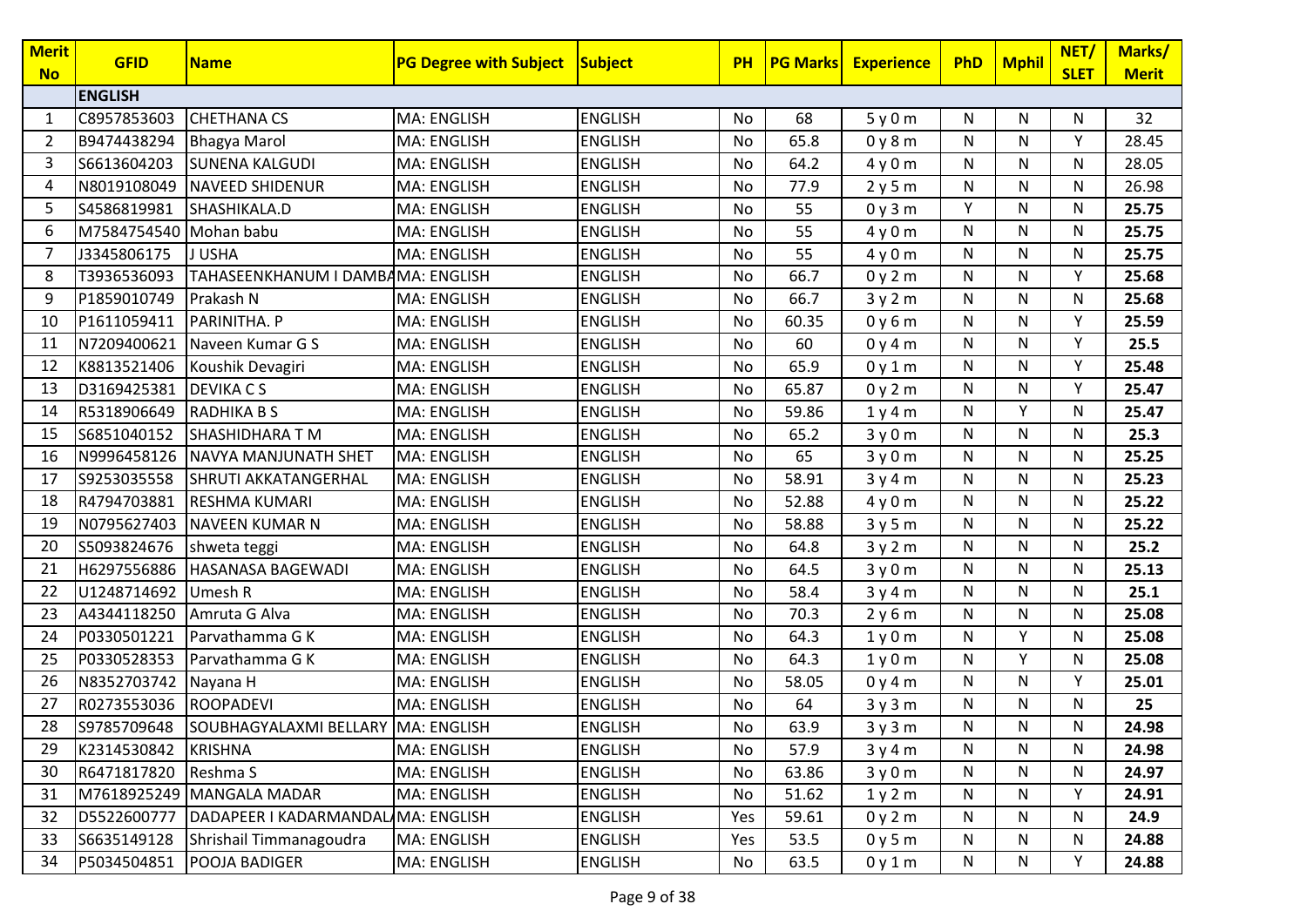| <b>Merit</b><br><b>No</b> | <b>GFID</b>         | <b>Name</b>                         | <b>PG Degree with Subject</b> | Subject        | <b>PH</b> | <b>PG Marks</b> | <b>Experience</b> | <b>PhD</b>   | <b>Mphil</b> | NET/<br><b>SLET</b> | Marks/<br><b>Merit</b> |
|---------------------------|---------------------|-------------------------------------|-------------------------------|----------------|-----------|-----------------|-------------------|--------------|--------------|---------------------|------------------------|
| 35                        | S7158805952         | <b>SAHANA H M</b>                   | MA: ENGLISH                   | <b>ENGLISH</b> | No        | 63.42           | 3y0m              | N.           | N            | N                   | 24.86                  |
| 36                        | A1240520514         | <b>ANAND KUMAR K</b>                | MA: ENGLISH                   | <b>ENGLISH</b> | No        | 63.16           | 3y0m              | N            | N            | N                   | 24.79                  |
| 37                        | R9307818452         | Rachana M R                         | MA: ENGLISH                   | <b>ENGLISH</b> | No        | 63.1            | 3y0m              | N            | N            | N                   | 24.78                  |
| 38                        | G2097425984         | <b>GAIKWAD SANJV MAROTI</b>         | MA: ENGLISH                   | <b>ENGLISH</b> | No        | 51.12           | 4y3m              | N            | N            | N                   | 24.78                  |
| 39                        | S9211218802         | <b>SHOBHA PUJARI</b>                | MA: ENGLISH                   | <b>ENGLISH</b> | No        | 62.87           | 3y0m              | N            | N            | N                   | 24.72                  |
| 40                        | A0867213654         | <b>AMULYA M R</b>                   | MA: ENGLISH                   | <b>ENGLISH</b> | No        | 62.89           | 0y3m              | N            | N            | Y                   | 24.72                  |
| 41                        | J8275922248         | JYOTI MADABHAVIKAR                  | MA: ENGLISH                   | <b>ENGLISH</b> | No        | 62.7            | 0y1m              | N            | N            | Y                   | 24.68                  |
| 42                        | V3664942233         | <b>VIRUPANNA</b>                    | MA: ENGLISH                   | <b>ENGLISH</b> | No        | 62.54           | 3y1m              | N            | N            | N                   | 24.64                  |
| 43                        | G5511221430         | <b>GEETA BAI</b>                    | MA: ENGLISH                   | <b>ENGLISH</b> | No        | 62.55           | 3y0m              | N            | N            | N                   | 24.64                  |
| 44                        | M1175205324 Maruti. |                                     | MA: ENGLISH                   | <b>ENGLISH</b> | No        | 62.45           | 3y1m              | N            | N            | N                   | 24.61                  |
| 45                        | M5069230122         | <b>MAMATA BHAT</b>                  | MA: ENGLISH                   | <b>ENGLISH</b> | No        | 68.25           | 2y7m              | $\mathsf{N}$ | N            | N                   | 24.56                  |
| 46                        | K8092900708         | KALAPPA KAMBAR                      | MA: ENGLISH                   | <b>ENGLISH</b> | No        | 62.25           | 0y1m              | N            | N            | Y                   | 24.56                  |
| 47                        | P5290235910         | PRADEEP KUMAR H N                   | MA: ENGLISH                   | <b>ENGLISH</b> | No        | 74.21           | 2y2m              | N            | N            | N                   | 24.55                  |
| 48                        | S0624452647         | <b>SALMA SULTHANA</b>               | MA: ENGLISH                   | <b>ENGLISH</b> | No        | 62.1            | 3y1m              | N            | N            | N                   | 24.53                  |
| 49                        | N2898433056         | NAGARAJ T LAMANI                    | MA: ENGLISH                   | <b>ENGLISH</b> | No        | 62.1            | 3y2m              | N            | N            | N                   | 24.53                  |
| 50                        | K1378000820         | <b>KUMARA G A</b>                   | MA: ENGLISH                   | <b>ENGLISH</b> | No        | 62.04           | 0y2m              | N            | N            | Y                   | 24.51                  |
| 51                        | V4150935426         | <b>VANITHA MN</b>                   | MA: ENGLISH                   | <b>ENGLISH</b> | No        | 62              | 3y3m              | N            | N            | N                   | 24.5                   |
| 52                        | S5028922671         | SEEMA RODABASANNAVAR                | MA: ENGLISH                   | <b>ENGLISH</b> | No        | 50              | 4y0m              | N            | N            | N                   | 24.5                   |
| 53                        | V7140206081         | <b>VIJAYALAKSHMI A R</b>            | <b>MA: ENGLISH</b>            | <b>ENGLISH</b> | No        | 61.91           | 0y2m              | N            | N            | Y                   | 24.48                  |
| 54                        | S9561510084         | SANGAYYA SARAGANACHARI MA: ENGLISH  |                               | <b>ENGLISH</b> | No        | 61.7            | 3y0m              | N            | N            | N                   | 24.43                  |
| 55                        | T4966531677         | <b>TANUJA H.R</b>                   | <b>MA: ENGLISH</b>            | <b>ENGLISH</b> | No        | 55.68           | 3y6m              | N            | N            | N                   | 24.42                  |
| 56                        | M5134744833         | MADHUSUDHANA A M                    | MA: ENGLISH                   | <b>ENGLISH</b> | No        | 61.27           | 3y0m              | N            | N            | N                   | 24.32                  |
| 57                        | H5465048071         | <b>HASEENABANU B</b>                | MA: ENGLISH                   | <b>ENGLISH</b> | No        | 61.23           | 3y1m              | N            | N            | N                   | 24.31                  |
| 58                        | R3796618436         | Rudramma Gamannavar                 | MA: ENGLISH                   | <b>ENGLISH</b> | No        | 61.25           | 3y2m              | N            | N            | N                   | 24.31                  |
| 59                        | K3390548089         | <b>KOMARASWAMY A</b>                | MA: ENGLISH                   | <b>ENGLISH</b> | No        | 61.23           | 3y3m              | N            | N            | N                   | 24.31                  |
| 60                        | S6626411687         | SANTOSH SHIVAYOGI HADIM MA: ENGLISH |                               | <b>ENGLISH</b> | No        | 61.25           | 0y1m              | N            | N            | Y                   | 24.31                  |
| 61                        | B9089542958         | <b>B MALEGOWDA</b>                  | MA: ENGLISH                   | <b>ENGLISH</b> | No        | 61.2            | 3y2m              | N            | N            | N                   | 24.3                   |
| 62                        | V9023814425         | <b>VEERESHMATH</b>                  | MA: ENGLISH                   | <b>ENGLISH</b> | No        | 55.15           | 3y4m              | N            | N            | N                   | 24.29                  |
| 63                        |                     | A9536525023 ANNAPURNA KOOLI         | MA: ENGLISH                   | <b>ENGLISH</b> | No        | 61.1            | 3y2m              | N            | N            | N                   | 24.28                  |
| 64                        | S7286327943         | Sangeetha s                         | MA: ENGLISH                   | <b>ENGLISH</b> | No        | 61.13           | 3y2m              | N            | N            | N                   | 24.28                  |
| 65                        | S3852807138         | Sajid Arju                          | MA: ENGLISH                   | <b>ENGLISH</b> | No        | 43.12           | 4y4m              | N            | N            | N                   | 24.28                  |
| 66                        | B7769447484         | <b>BALAPPA GANDHAD</b>              | MA: ENGLISH                   | <b>ENGLISH</b> | No        | 55.08           | 0y6m              | N            | N            | Y                   | 24.27                  |
| 67                        | L9423036183         | LAKSHMEESHA K C                     | MA: ENGLISH                   | <b>ENGLISH</b> | No        | 55              | 3y6m              | N            | N            | N                   | 24.25                  |
| 68                        | V8831101653         | VIJAYASHRI SHIVALINGAPPA            | MA: ENGLISH                   | <b>ENGLISH</b> | No        | 61              | 3y2m              | N            | N            | N                   | 24.25                  |
| 69                        | C0839319323         | Cynthia Komal                       | <b>MA: ENGLISH</b>            | <b>ENGLISH</b> | No        | 67              | 0y6m              | N            | Υ            | ${\sf N}$           | 24.25                  |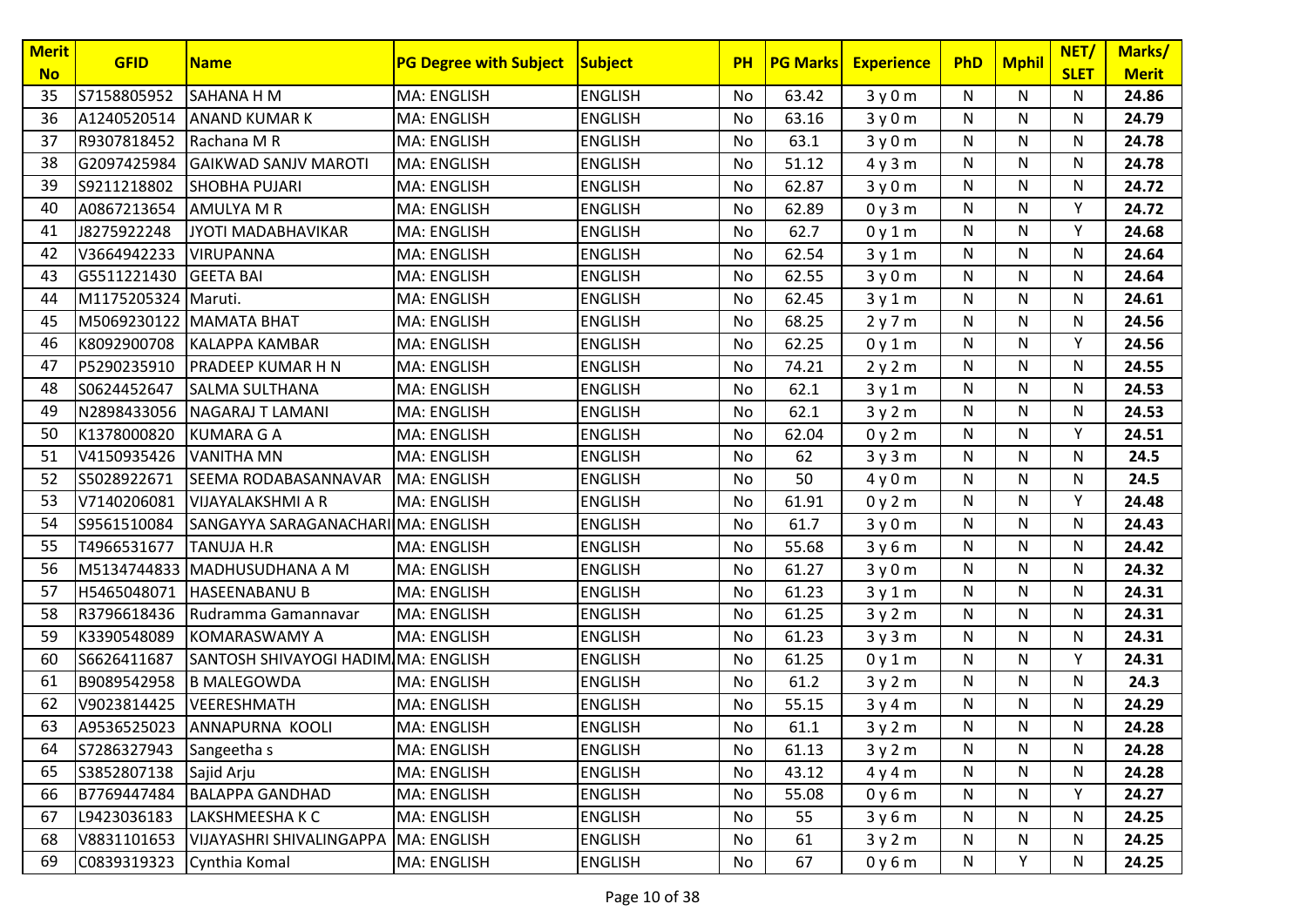| <b>Merit</b> | <b>GFID</b> | <b>Name</b>                       | <b>PG Degree with Subject</b> | Subject        | <b>PH</b> | <b>PG Marks</b> | <b>Experience</b> | <b>PhD</b> | <b>Mphil</b> | NET/        | <b>Marks/</b> |
|--------------|-------------|-----------------------------------|-------------------------------|----------------|-----------|-----------------|-------------------|------------|--------------|-------------|---------------|
| <b>No</b>    |             |                                   |                               |                |           |                 |                   |            |              | <b>SLET</b> | <b>Merit</b>  |
| 70           | N3426940569 | Nirmala B Holagannavar            | <b>MA: ENGLISH</b>            | <b>ENGLISH</b> | No        | 66.83           | 2 v 4 m           | N          |              | N           | 24.21         |
|              | S96.2448216 | Shrishailkumar                    | MA: ENGLISH                   | <b>ENGLISH</b> | No        | 60.75           | 2y8m              | N          |              | N           | 24.19         |
|              |             | <b>IM9302513270 IMAITRA UPPAR</b> | MA: ENGLISH                   | <b>ENGLISH</b> | No        | 60.55           | 3y0m              | Ν          |              | N           | 24.14         |
|              | B2295009139 | <b>IBALARAM WADDAR</b>            | MA: ENGLISH                   | <b>ENGLISH</b> | No        | 60.38           | 3v0m              | Ν          |              | N           | 24.1          |
| 74           | J9330113887 | JAGADEESH KUDARAKAR               | MA: ENGLISH                   | <b>ENGLISH</b> | No        | 72.4            | 2y0m              | N          |              | N           | 24.1          |
| 75           | P5692619444 | IPONNANNA C P                     | MA: ENGLISH                   | <b>ENGLISH</b> | No        | 60              | 3v0m              | N          |              | N           | 24            |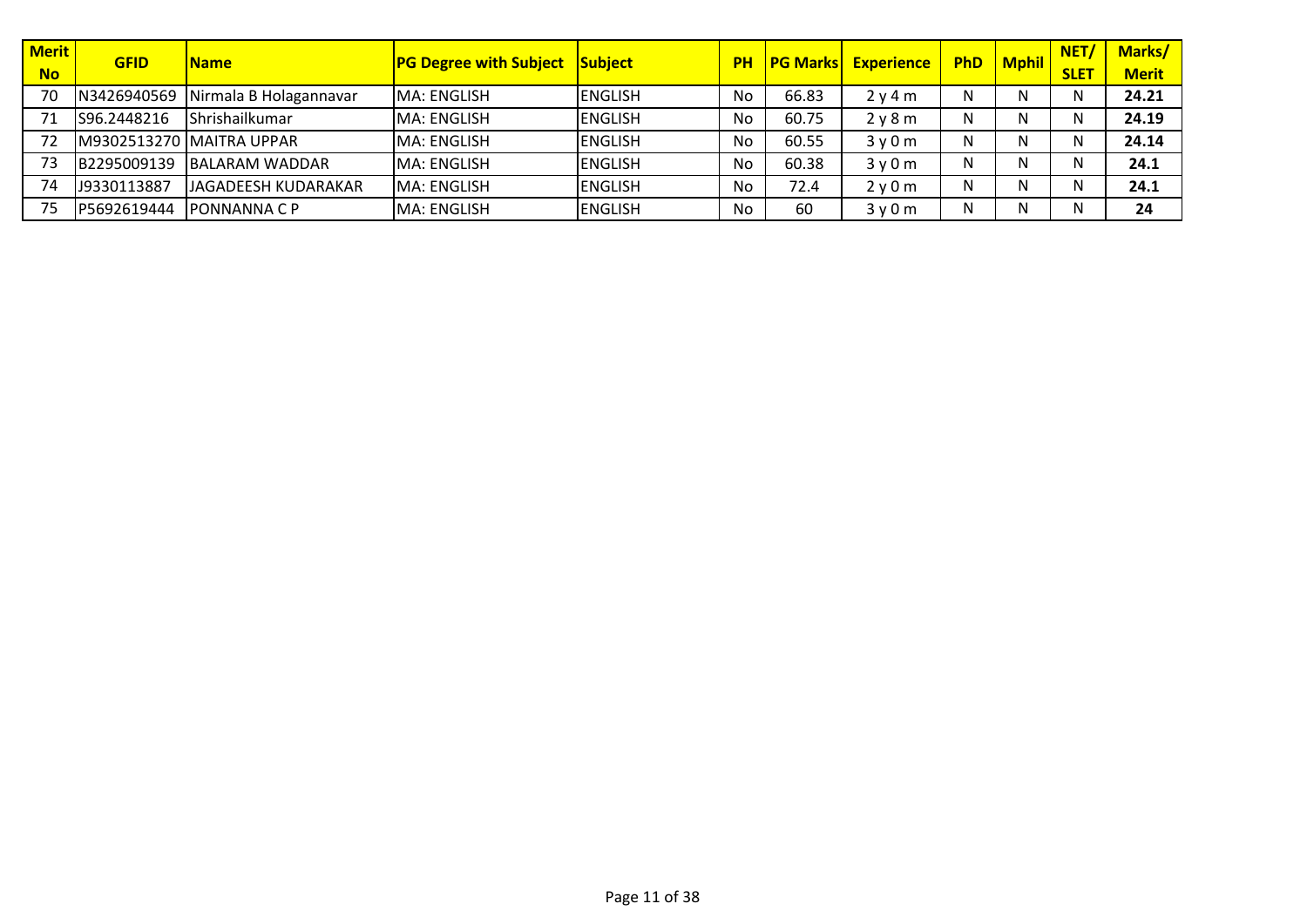| <b>Merit</b><br><b>No</b> | <b>GFID</b>                | <b>Name</b>                    | <b>PG Degree with Subject Subject</b>        | <b>PH</b> | <b>PG Marks</b> | <b>Experience</b> | <b>PhD</b> | <b>Mphil</b> | NET/<br><b>SLET</b> | Marks/<br><b>Merit</b> |
|---------------------------|----------------------------|--------------------------------|----------------------------------------------|-----------|-----------------|-------------------|------------|--------------|---------------------|------------------------|
|                           | <b>Environment Science</b> |                                |                                              |           |                 |                   |            |              |                     |                        |
| 1                         | S6107605267                | SREENIVASA                     | MSc: Environmental Scien Environment Scienc  | No        | 57.32           | 12y0m             | N          | Y            | Y                   | 65.33                  |
| $\overline{2}$            | D1758623026                | Dr Shivappa D                  | MSc: Environmental Scien Environment Scienc  | <b>No</b> | 58.96           | 11y0m             | Y          | N            | N                   | 59.74                  |
| 3                         | D7444221572                | Dr. RAJANNA. A. H              | MSc: Environmental Scien Environment Scienc  | No        | 65.35           | 6y0m              | Y          | $\mathsf{N}$ | Y                   | 55.34                  |
| 4                         | J5592640692                | Jeevan Kumar K.U.              | MSc: Environmental Scien Environment Scienc  | No        | 70.12           | 8y0m              | N          | N            | Y                   | 50.53                  |
| 5                         | N1090305545                | N POORNIMA                     | MSc: Environmental Scien Environment Scienc  | No        | 69.16           | 7y0m              | N          | $\mathsf{N}$ | Υ                   | 47.29                  |
| 6                         | S5959000113                | SOWMYA C                       | MSc: Environmental Scien Environment Scienc  | No        | 83.68           | 5y0m              | N          | $\mathsf{N}$ | N                   | 35.92                  |
| $\overline{7}$            | S9366420007                | <b>SUNEETHA C</b>              | MSc: Environmental Scien Environment Scienc  | No        | 72.5            | 5y0m              | N          | $\mathsf{N}$ | N                   | 33.13                  |
| 8                         | R2843201161                | <b>RAHUL DEV S</b>             | MSc: Environmental Scien Environment Scienc  | No        | 71.32           | 5y1m              | N          | $\mathsf{N}$ | ${\sf N}$           | 32.83                  |
| 9                         | N3109223869                | Nagamani.PN                    | MSc: Environmental Scien Environment Scienc  | <b>No</b> | 67.45           | 5y0m              | N          | $\mathsf{N}$ | N                   | 31.86                  |
| 10                        | A6801628008                | Adiba Shireen                  | MSc: Environmental Scien Environment Scienc  | No        | 79.04           | 1y0m              | N          | $\mathsf{N}$ | Y                   | 31.76                  |
| 11                        | S4543500048                | Sujith B S                     | MSc: Environmental Scien Environment Scienc  | No        | 65.53           | 5y0m              | N          | N            | N                   | 31.38                  |
| 12                        | S9840011837                | Shilpa S                       | Other: other: Environment Environment Scienc | <b>No</b> | 89              | 3y0m              | N          | $\mathsf{N}$ | N                   | 31.25                  |
| 13                        | G3360956513                | <b>GREESHMAP</b>               | Other: other: Environment Environment Scienc | No        | 82.83           | 0y6m              | N          | N            | Y                   | 31.21                  |
| 14                        | S7066802948                | SANJAYKUMAR M N                | Other: other:Environment Environment Scienc  | No        | 73.33           | 0y10m             | N          | N            | Y                   | 30.33                  |
| 15                        | K6358905661                | <b>KISHAN B</b>                | MSc: Environmental Scien Environment Scienc  | No        | 72.63           | 4y0m              | N          | N            | N                   | 30.16                  |
| 16                        | C1564221980                | <b>CHANDRASHEKAR M A</b>       | MSc: Environmental Scien Environment Scienc  | No        | 69.2            | 0y2m              | Y          | $\mathsf{N}$ | N                   | 29.3                   |
| 17                        | S8483012986                | Sushmitha P Jain               | MSc: Environmental Scien Environment Scienc  | No        | 82.89           | 2y6m              | N          | $\mathsf{N}$ | N                   | 28.22                  |
| 18                        | R2133248927                | <b>RASHMIMS</b>                | MSc: Environmental Scien Environment Scienc  | <b>No</b> | 76.6            | 3y0m              | N          | N            | N                   | 28.15                  |
| 19                        | S2427430025                | ISOWMYA H G                    | MSc: Environmental Scien Environment Scienc  | No        | 71.89           | 1y1m              | N          | Y            | N                   | 26.97                  |
| 20                        | B1201950297                | <b>BHIMRAJ</b>                 | MSc: Environmental Scien Environment Scienc  | No        | 69              | 3y0m              | N          | $\mathsf{N}$ | N                   | 26.25                  |
| 21                        | R8449957331                | <b>RASHMIM</b>                 | MSc: Environmental Scien Environment Scienc  | <b>No</b> | 68.75           | 3y0m              | N          | N            | N                   | 26.19                  |
| 22                        | T8415602254                | Tabassum Taj A                 | MSc: Environmental Scien Environment Scienc  | No        | 74              | 2y5m              | N          | $\mathsf{N}$ | N                   | 26                     |
| 23                        | N4959604692                | NETHRAVATHI K                  | MSc: Environmental Scien Environment Scienc  | No        | 67.6            | 3y0m              | N          | N            | N                   | 25.9                   |
| 24                        | A4286857990                | Akshatha K U                   | MSc: Environmental Scien Environment Scienc  | <b>No</b> | 74.8            | 2y0m              | N          | $\mathsf{N}$ | N                   | 24.7                   |
| 25                        | A8286613928                | <b>AKSHATHA H M</b>            | MSc: Environmental Scien Environment Scienc  | No        | 72.95           | 2y0m              | N          | $\mathsf{N}$ | ${\sf N}$           | 24.24                  |
| 26                        | K4102826635                | KOTRESHI VARKANAHALLI          | MSc: Environmental Scien Environment Scienc  | No        | 65.9            | 2y0m              | N          | N            | N                   | 22.48                  |
| 27                        | P7171008866                | <b>PRASHANTH J</b>             | MSc: Environmental Scien Environment Scienc  | No        | 65.79           | 2y3m              | N          | $\mathsf{N}$ | N                   | 22.45                  |
| 28                        | A7323205497                | <b>AMULYA M</b>                | MSc: Environmental Scien Environment Scienc  | No        | 78.25           | 0y2m              | N          | $\mathsf{N}$ | N                   | 19.56                  |
| 29                        | G9044908438                | <b>GOVARDHAN S</b>             | Other: other: Environment Environment Scienc | No        | 70              | 0y5m              | N          | $\mathsf{N}$ | N                   | 19                     |
| 30                        | V9503003425                | Venkatesh A                    | MSc: Environmental Scien Environment Scienc  | No        | 63.61           | 0y6m              | N          | N            | N                   | 17.4                   |
| 31                        | R2838742045                | RAGHAVENDRA A                  | MSc: Environmental Scien Environment Scienc  | No        | 55.54           | 1y2m              | N          | $\mathsf{N}$ | N                   | 16.89                  |
| 32                        |                            | G1953711714 GURUBASAVARAJA H M | MSc: Environmental Scien Environment Scienc  | No        | 64.9            | 0y1m              | N          | N            | N                   | 16.23                  |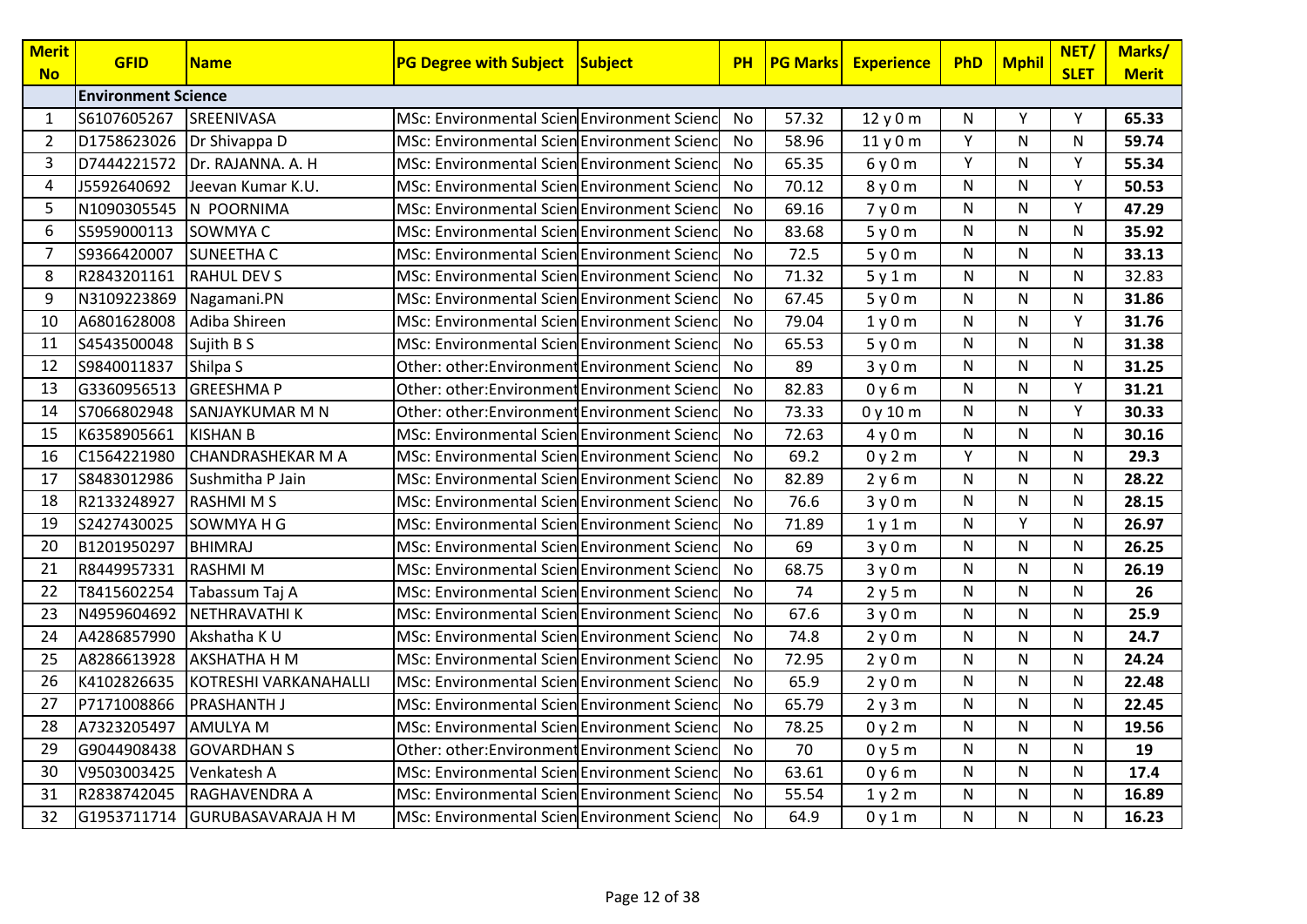| <b>Merit</b><br><b>No</b> | <b>GFID</b> | <b>Name</b>                                           | <b>PG Degree with Subject</b> | <b>Subject</b> | <b>PH</b> | <b>PG Marks</b> | <b>Experience</b> | <b>PhD</b> | <b>Mphil</b> | NET/<br><b>SLET</b> | Marks/<br><b>Merit</b> |
|---------------------------|-------------|-------------------------------------------------------|-------------------------------|----------------|-----------|-----------------|-------------------|------------|--------------|---------------------|------------------------|
|                           | Geography   |                                                       |                               |                |           |                 |                   |            |              |                     |                        |
|                           | S6854042729 | Sudhakara M                                           | MSc: MSc:Geography            | Geography      | No        | 65.75           | 2y1m              | N          | N            | v                   | 31.44                  |
|                           | D4368601202 | Dr.Prathima S R                                       | MSc: MSc:Geography            | Geography      | No        | 70.4            | 0y4m              | v          | N            | N                   | 31.1                   |
| 3                         | G4397137107 | <b>GURUPRASAD N</b>                                   | MSc: MSc:Geography            | Geography      | No        | 61.9            | 2y0m              | N          | N            | Y                   | 30.48                  |
| 4                         | P7169342139 | Parasappa Mayanagoudra                                | MSc: MSc:Geography            | Geography      | No.       | 60.5            | 5y0m              | N          | N            | N                   | 30.13                  |
| כ                         | B8979958235 | Bindumathi S                                          | MSc: MSc:Geography            | Geography      | No        | 60.3            | 1y0m              | v          | N            | N                   | 30.08                  |
| 6.                        | P9188529460 | IPRAKASH M P                                          | MSc: MSc:Geography            | Geography      | No        | 61.55           | 1y4m              | N          | N            | Y                   | 28.89                  |
|                           | S2593726261 | SAGAR MALLESHI URAMANA MSc: MSc:Geography             |                               | Geography      | No        | 66.4            | 1y0m              | N          | N            | Υ                   | 28.6                   |
| 8                         | S0005908990 | SHILPA B G                                            | MSc: MSc:Geography            | Geography      | No        | 66.11           | 4y2m              | N          | N            | N                   | 28.53                  |
| 9                         | J2704711194 | <b>JAYANNA R</b>                                      | MSc: MSc:Geography            | Geography      | No        | 65.4            | 2y1m              | N          | $\mathsf{v}$ | N                   | 28.35                  |
| 10                        |             | M0100734192 MAHESH BHUTANNAVAR                        | MSc: MSc:Geography            | Geography      | No.       | 65.37           | 1 y 3 m           | N          | N            | Υ                   | 28.34                  |
| 11                        | G1603945579 | <b>GIRISHA C</b>                                      | MSc: MSc:Geography            | Geography      | No        | 63.7            | 1y0m              | N          | N            | Y.                  | 27.93                  |
| 12                        | S9542216919 | SANGAMESH DADDIMANI                                   | MSc: MSc:Geography            | Geography      | No        | 75.5            | 0y2m              | N          | N            | Υ                   | 27.88                  |
| 13                        | D4444932680 | <b>DHARANEESHA HR</b>                                 | MSc: MSc:Geography            | Geography      | No        | 63              | 4y0m              | N          | N            | N                   | 27.75                  |
| 14                        |             | M7077531933 MANJULA TIMMAPPA GOUD MSc: MSc: Geography |                               | Geography      | No        | 67.33           | 3y5m              | N          | N            | N                   | 27.33                  |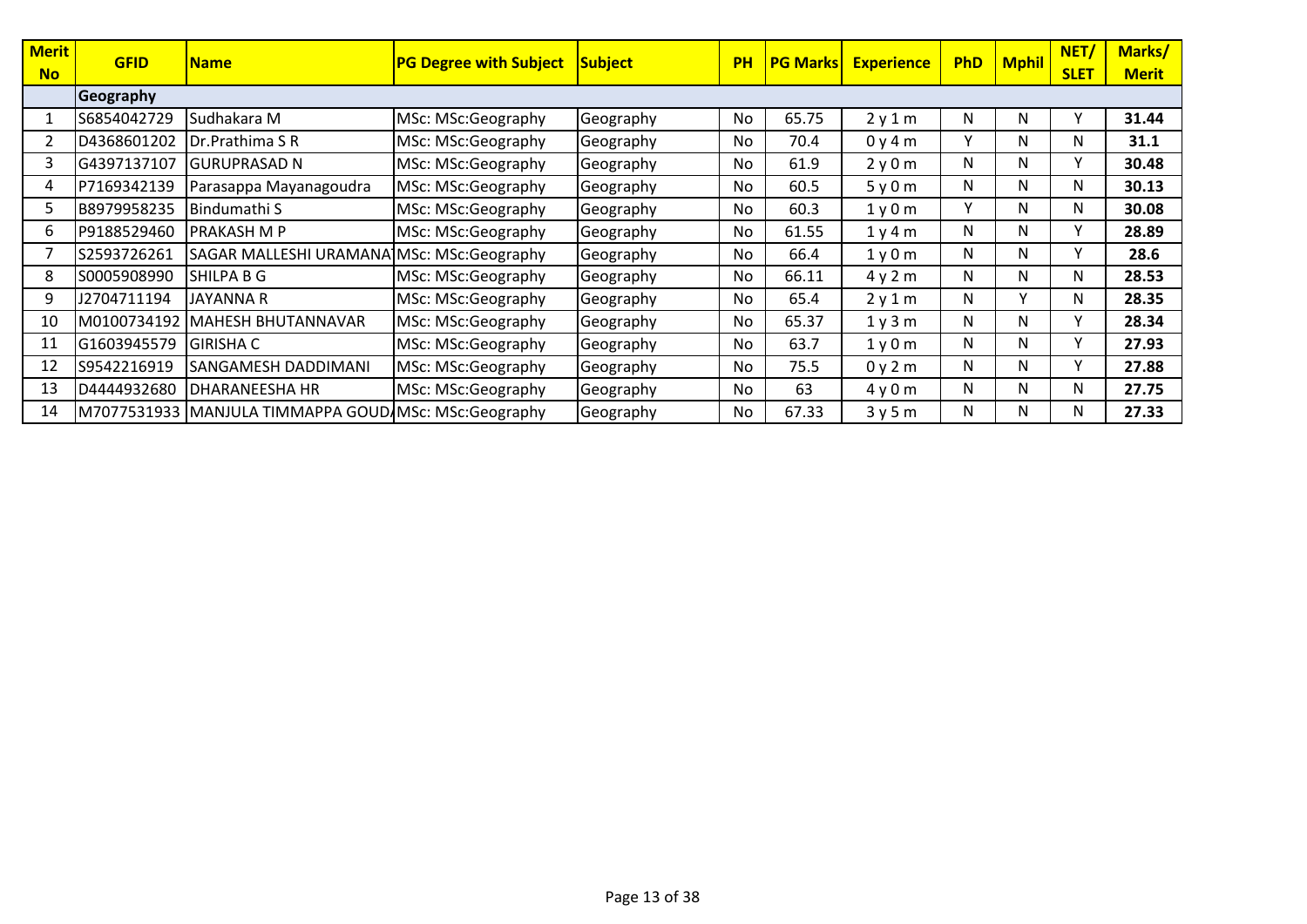| <b>Merit</b>   | <b>GFID</b>        | <b>Name</b>               | <b>PG Degree with Subject</b> | Subject | PH        | <b>PG Marks</b> | <b>Experience</b> | <b>PhD</b>   | <b>Mphil</b> | NET/         | Marks/       |
|----------------|--------------------|---------------------------|-------------------------------|---------|-----------|-----------------|-------------------|--------------|--------------|--------------|--------------|
| <b>No</b>      | Hindi              |                           |                               |         |           |                 |                   |              |              | <b>SLET</b>  | <b>Merit</b> |
|                |                    |                           |                               |         |           |                 |                   |              |              |              |              |
| 1              | S6260902907        | Shobhana U                | MA: HINDI                     | Hindi   | No        | 73              | 4y3m              | N            | N            | N            | 30.25        |
| $\overline{2}$ | V2226232100        | <b>VINDYA RANI</b>        | <b>MA: HINDI</b>              | Hindi   | <b>No</b> | 72.71           | 4y0m              | N            | N            | $\mathsf{N}$ | 30.18        |
| 3              | S9417450548        | Suresh Pandurang Jadhav   | <b>MA: HINDI</b>              | Hindi   | No        | 60              | 5y0m              | N            | N            | N            | 30           |
| 4              | S7203515147        | <b>S.AREEFA JAHAN</b>     | MA: HINDI                     | Hindi   | <b>No</b> | 59.7            | 5y1m              | N            | N            | N            | 29.93        |
| 5              | R7307934544        | <b>RUBYSALMA CA</b>       | <b>MA: HINDI</b>              | Hindi   | No        | 58.6            | 5y2m              | N            | N            | N            | 29.65        |
| 6              | S0521648334        | SHOBHA.D                  | MA: HINDI                     | Hindi   | No        | 64              | 2y6m              | N            | Y            | N            | 29.5         |
| 7              | V7822643329        | <b>VINODA LAMANI</b>      | <b>MA: HINDI</b>              | Hindi   | Yes       | 53.5            | 2y0m              | N            | N            | N            | 29.38        |
| 8              | M9157027338        | MALATHI PRABHU            | MA: HINDI                     | Hindi   | No        | 93.33           | 2y0m              | N            | N            | N            | 29.33        |
| 9              | J6940511703        | <b>JAYANTHIR</b>          | <b>MA: HINDI</b>              | Hindi   | <b>No</b> | 57              | 5y3m              | N            | N            | N            | 29.25        |
| 10             | 11368555328        | <b>INDIRAMANIS</b>        | <b>MA: HINDI</b>              | Hindi   | No        | 56.2            | 5y0m              | N            | N            | ${\sf N}$    | 29.05        |
| 11             | <b>B7arks57445</b> | Bismilla mulla            | <b>MA: HINDI</b>              | Hindi   | No        | 80              | 3y0m              | N            | N            | $\mathsf{N}$ | 29           |
| 12             | S2928727088        | <b>SHAHATAJ CK</b>        | <b>MA: HINDI</b>              | Hindi   | <b>No</b> | 61.95           | 4y4m              | N            | N            | N            | 28.99        |
| 13             | A2045051881        | AISHABEGAM GOKAK          | MA: HINDI                     | Hindi   | No        | 79.5            | 1y0m              | N            | Υ            | N            | 28.88        |
| 14             | D9459208041        | <b>DAKSHAYINI KS</b>      | MA: HINDI                     | Hindi   | <b>No</b> | 55.2            | 5y3m              | N            | N            | N            | 28.8         |
| 15             | <b>B7arks57676</b> | Bismilla mulla            | <b>MA: HINDI</b>              | Hindi   | No        | 79              | 3y0m              | N            | N            | ${\sf N}$    | 28.75        |
| 16             | N7635532550        | Neeraja Kamath C          | <b>MA: HINDI</b>              | Hindi   | No        | 84.9            | 2y7m              | N            | N            | N            | 28.73        |
| 17             | P0108503257        | <b>PALLAVI BHAT</b>       | <b>MA: HINDI</b>              | Hindi   | <b>No</b> | 58.8            | 4y5m              | N            | N            | N            | 28.2         |
| 18             | S4971751527        | SIDDANNA                  | MA: HINDI                     | Hindi   | No        | 46.38           | 5y6m              | N            | N            | N            | 28.1         |
| 19             | K8350029745        | Kishor                    | MA: HINDI                     | Hindi   | <b>No</b> | 68              | 3y5m              | $\mathsf{N}$ | N            | N            | 27.5         |
| 20             | S8538547516        | <b>SANTOSH</b>            | <b>MA: HINDI</b>              | Hindi   | No        | 62              | 0y3m              | Y            | N            | ${\sf N}$    | 27.5         |
| 21             | R9411551511        | <b>RESHMA M R</b>         | <b>MA: HINDI</b>              | Hindi   | No        | 73.95           | 3y0m              | N            | N            | N            | 27.49        |
| 22             | H2945228697        | <b>HUSNA KHANUM M</b>     | <b>MA: HINDI</b>              | Hindi   | No        | 67.85           | 0y6m              | N            | N            | Y            | 27.46        |
| 23             | S7370724630        | SANTOSH J SURYAVANSHI     | MA: HINDI                     | Hindi   | No        | 78.5            | 2y5m              | N            | N            | N            | 27.13        |
| 24             | S2635127705        | SANGEETA                  | MA: HINDI                     | Hindi   | <b>No</b> | 60.5            | 4y0m              | N            | N            | N            | 27.13        |
| 25             | V8942515093        | <b>VAISHALI SALIAN</b>    | MA: HINDI                     | Hindi   | No        | 71.88           | 3y0m              | N            | N            | ${\sf N}$    | 26.97        |
| 26             | S2638627175        | <b>SANTOSHKUMAR PATIL</b> | MA: HINDI                     | Hindi   | No        | 59.29           | 2y0m              | N            | Y            | $\mathsf{N}$ | 26.82        |
| 27             | S3949908898        | <b>SUMAIYA SIDDHIKA</b>   | <b>MA: HINDI</b>              | Hindi   | <b>No</b> | 58.38           | 4y0m              | N            | N            | N            | 26.6         |
| 28             | F5934005521        | Fahamida Binnal           | <b>MA: HINDI</b>              | Hindi   | No        | 75.5            | 2y6m              | N            | N            | N            | 26.38        |
| 29             | S0060056052        | SHAILAJA KAMATAGI         | <b>MA: HINDI</b>              | Hindi   | No        | 69.33           | 3y0m              | N            | N            | N            | 26.33        |
| 30             | R5776411611        | <b>RAMESH R KAMMAR</b>    | <b>MA: HINDI</b>              | Hindi   | No        | 93              | 1y0m              | N            | ${\sf N}$    | N            | 26.25        |
| 31             | S1293307076        | <b>SHARFUNNISA D F</b>    | MA: HINDI                     | Hindi   | No        | 56.75           | 4y0m              | N            | N            | N            | 26.19        |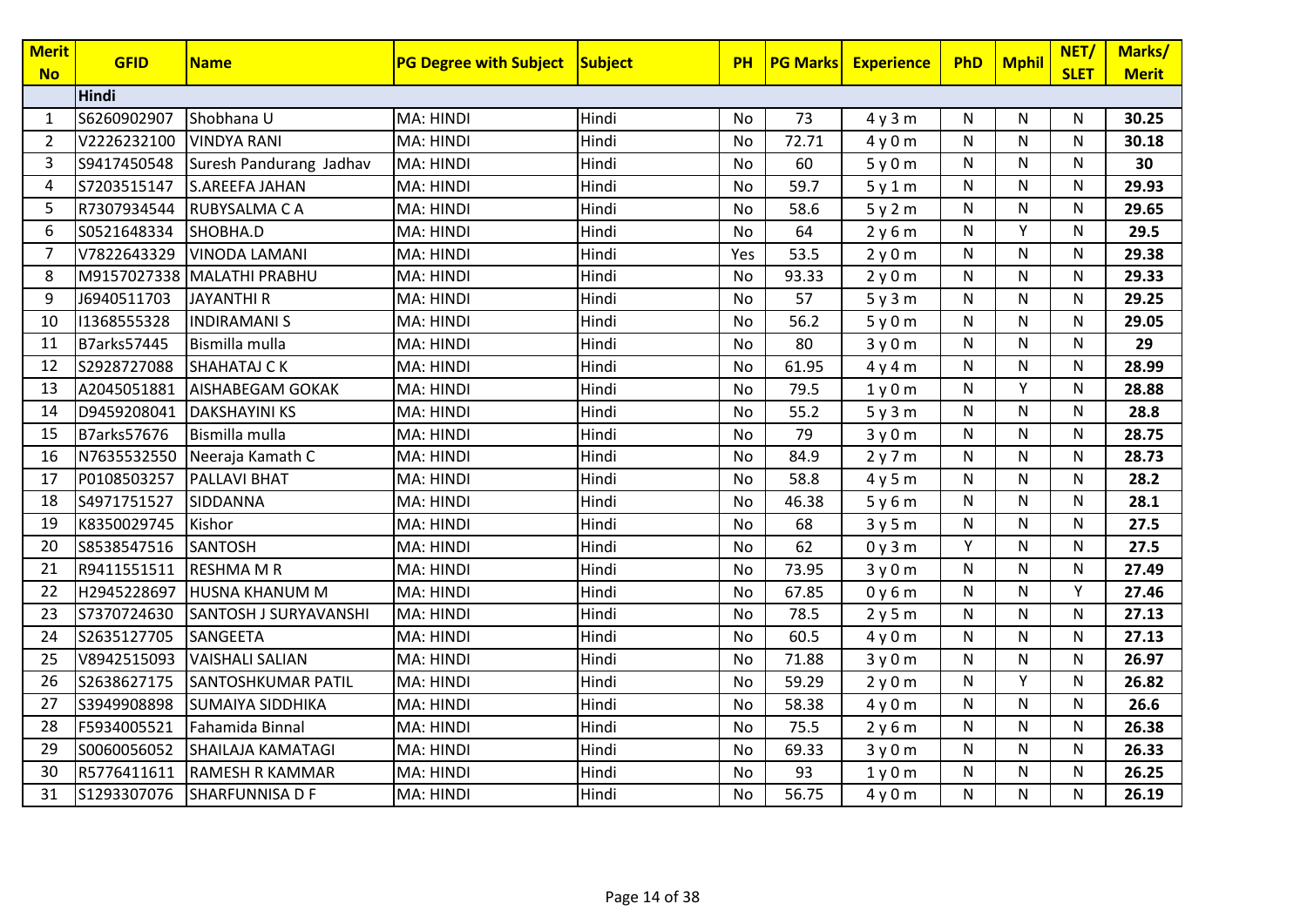| <b>Merit</b> | <b>GFID</b>         | Name                   | <b>PG Degree with Subject</b> | <b>Subject</b>      | <b>PH</b> | <b>PG Marks</b> | <b>Experience</b> | <b>PhD</b> | <b>Mphil</b> | NET/        | Marks/       |
|--------------|---------------------|------------------------|-------------------------------|---------------------|-----------|-----------------|-------------------|------------|--------------|-------------|--------------|
| <b>No</b>    |                     |                        |                               |                     |           |                 |                   |            |              | <b>SLET</b> | <b>Merit</b> |
|              | <b>HOME SCIENCE</b> |                        |                               |                     |           |                 |                   |            |              |             |              |
|              | R2596730823         | Ranjitha H R           | <b>MSc: HOME SCIENCE</b>      | <b>HOME SCIENCE</b> | No        | 71              | 3y1m              | N          | N            | N           | 26.75        |
|              | S3768103214         | Shruthi S. Patil       | <b>MSc: HOME SCIENCE</b>      | <b>HOME SCIENCE</b> | No        | 75.7            | 2y5m              | N          | N            | N           | 26.43        |
| 3            | K9816633634         | <b>KAMALAKSHI C</b>    | <b>MSc: HOME SCIENCE</b>      | <b>HOME SCIENCE</b> | No        | 62.03           | 3y6m              | N          | N            | N           | 26.01        |
| 4            | S1571315597         | Shravanthi.D.S         | <b>MSc: HOME SCIENCE</b>      | <b>HOME SCIENCE</b> | No        | 79              | 2y0m              | N          | N            | N           | 25.75        |
| כ            | B5973307633         | BANASHANKARAMMA U      | <b>MSc: HOME SCIENCE</b>      | <b>HOME SCIENCE</b> | No        | 77.03           | 2y0m              | N          | N            | N           | 25.26        |
| 6.           | N4977403336         | Nisarga B              | <b>MSc: HOME SCIENCE</b>      | <b>HOME SCIENCE</b> | <b>No</b> | 89              | 1y2m              | N          | N            | N           | 25.25        |
|              | A3277459790         | l Anusha S B           | <b>MSc: HOME SCIENCE</b>      | <b>HOME SCIENCE</b> | No        | 76.4            | 2y0m              | N          | N            | N           | 25.1         |
| 8            | D3133734658         | <b>DEEPTHI SWAROOP</b> | <b>MSc: HOME SCIENCE</b>      | <b>HOME SCIENCE</b> | No        | 81              | 1y5m              | N          | N            | N           | 24.75        |
| 9            | R9910710690         | ROOPA D.S.             | <b>MSc: HOME SCIENCE</b>      | <b>HOME SCIENCE</b> | <b>No</b> | 63              | 3y0m              | N          | N            | N           | 24.75        |
| 10           | R9384900874         | <b>RAGHAVENDRA R V</b> | <b>MSc: HOME SCIENCE</b>      | <b>HOME SCIENCE</b> | No        | 73.55           | 2y1m              | N          | N            | N           | 24.39        |
| 11           | B9514826663         | IBHAVYA C S            | <b>MSc: HOME SCIENCE</b>      | <b>HOME SCIENCE</b> | No        | 70.26           | 1y8m              | N          | N            | N           | 23.57        |
| 12           | P0258415602         | PRUDENTIA MATHEW       | <b>MSc: HOME SCIENCE</b>      | <b>HOME SCIENCE</b> | No        | 82              | 0y11m             | N          | N            | N           | 23.5         |
| 13           | H0385452702         | <b>HARSHITHA V</b>     | <b>MSc: HOME SCIENCE</b>      | <b>HOME SCIENCE</b> | No        | 70.92           | 1y6m              | N          | N            | N           | 22.23        |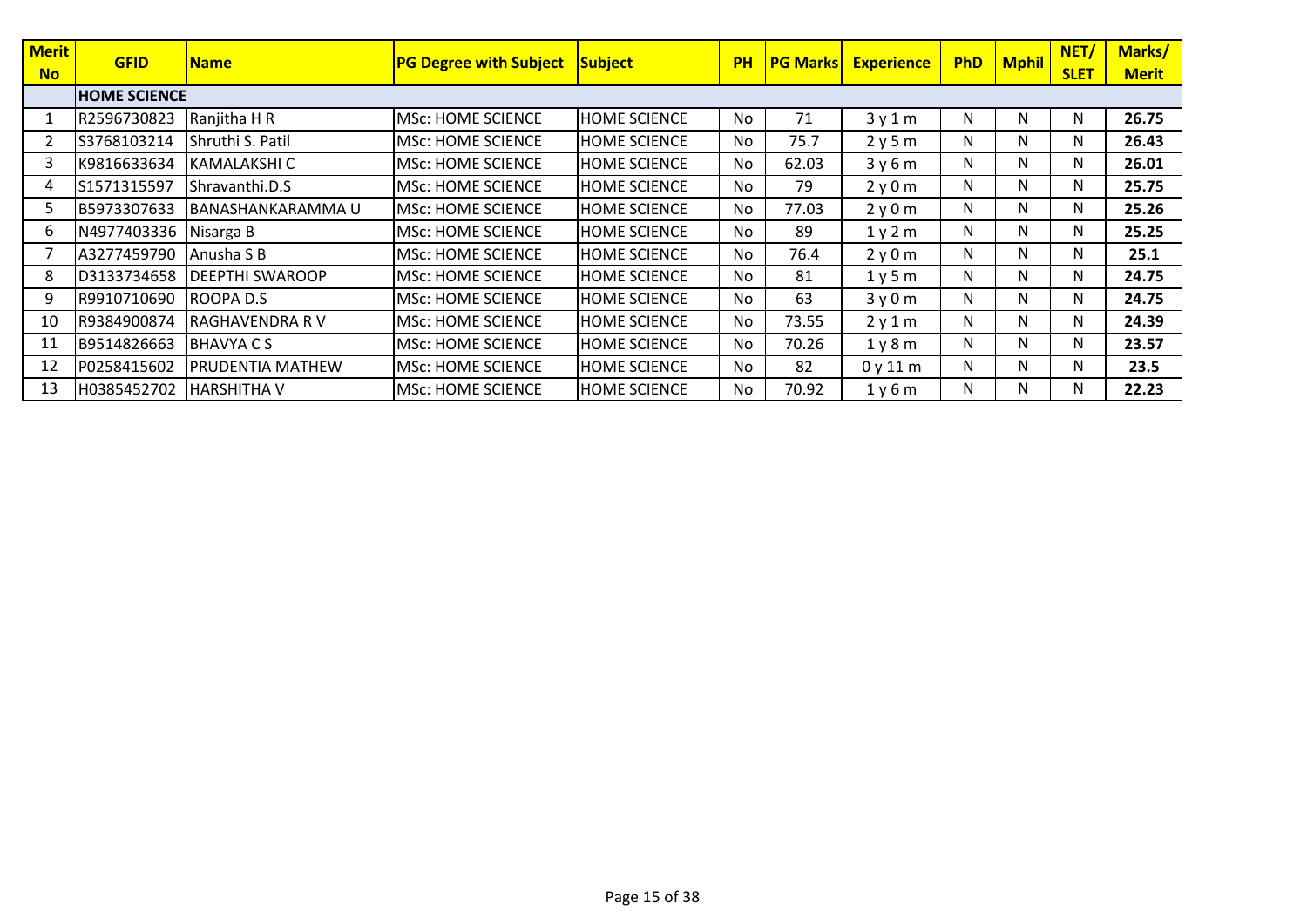| <b>Merit</b><br><b>No</b> | <b>GFID</b>                 | <b>Name</b>      | <b>PG Degree with Subject Subject</b>          |    |       | <b>PH PG Marks Experience PhD Mphil</b> |   | NET/<br><b>SLET</b> | Marks/<br><b>Merit</b> |
|---------------------------|-----------------------------|------------------|------------------------------------------------|----|-------|-----------------------------------------|---|---------------------|------------------------|
|                           | <b>Industrial Chemistry</b> |                  |                                                |    |       |                                         |   |                     |                        |
|                           | P1299609607                 | <b>PADMINI S</b> | MSc: Industrial Chemistry Industrial Chemistry | No | 77.63 | 1 v 3 m                                 | N | N                   | 22.41                  |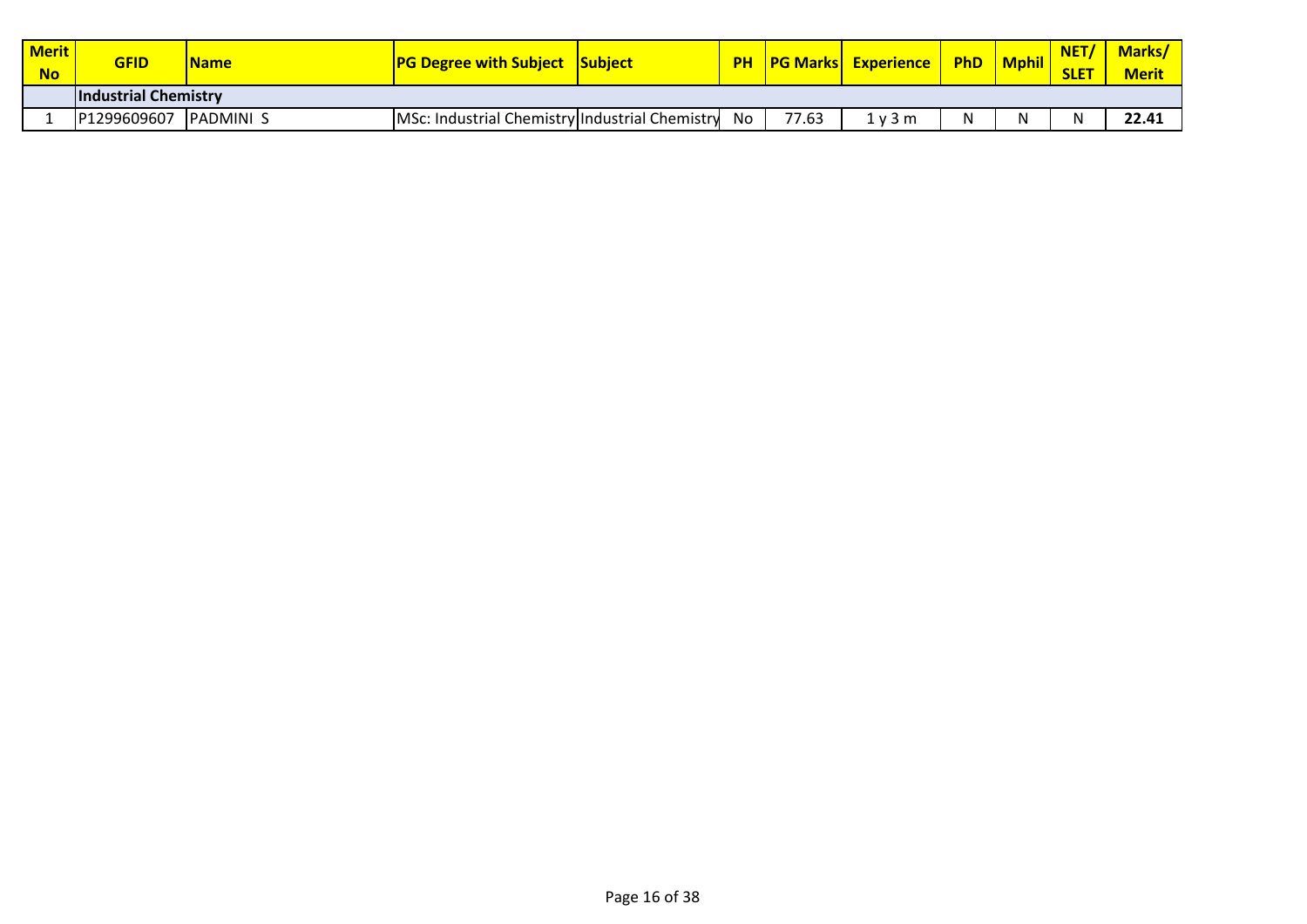| <b>Merit</b> | <b>GFID</b>       | <b>Name</b>           | <b>PG Degree with Subject</b> | <b>Subject</b>    | <b>PH</b> | <b>PG Marks</b> | <b>Experience</b>             | <b>PhD</b> | <b>Mphil</b> | NET/        | Marks/       |
|--------------|-------------------|-----------------------|-------------------------------|-------------------|-----------|-----------------|-------------------------------|------------|--------------|-------------|--------------|
| <b>No</b>    |                   |                       |                               |                   |           |                 |                               |            |              | <b>SLET</b> | <b>Merit</b> |
|              | <b>JOURNALISM</b> |                       |                               |                   |           |                 |                               |            |              |             |              |
|              | B0206802545       | BHAVYA H C            | MA: JOURNALISM                | <b>JOURNALISM</b> | No        | 62.8            | 3y0m                          | N          | N            |             | 33.7         |
|              | U1315403528       | <b>UMA</b>            | MA: JOURNALISM                | <b>JOURNALISM</b> | No        | 65.13           | 2y6m                          | N          | N            | N           | 23.78        |
| 3            | T5844948541       | TULASI J              | MA: JOURNALISM                | <b>JOURNALISM</b> | No        | 57              | 3y0m                          | N          | N            | N           | 23.25        |
| 4            | S2296214549       | Supreetha CK          | MA: JOURNALISM                | <b>JOURNALISM</b> | No        | 79.88           | 1 <sub>V</sub> 0 <sub>m</sub> | N          | N            | N           | 22.97        |
|              | D9981106785       | <b>DHANUNJAYA G T</b> | MA: JOURNALISM                | <b>JOURNALISM</b> | No        | 55.3            | 0y2m                          | Ν          | N            | Υ           | 22.83        |
| 6.           | U2747040511       | UMESHA.UB             | MA: JOURNALISM                | <b>JOURNALISM</b> | No        | 64.25           | 2y1m                          | N          | N            | N           | 22.06        |
|              | N0236906699       | <b>NAVEEN KATTI</b>   | MA: JOURNALISM                | <b>JOURNALISM</b> | No        | 63.56           | 2y0m                          | N          | N            | N           | 21.89        |
| 8            | P1443627511       | POOJA H V             | MA: JOURNALISM                | <b>JOURNALISM</b> | <b>No</b> | 62.3            | 1y8m                          | N          | N            | N           | 21.58        |
| 9            | L8179641141       | <b>LAKSHMANAT</b>     | MA: JOURNALISM                | <b>JOURNALISM</b> | No        | 67.66           | 1y6m                          | N          | N            | N           | 21.42        |
| 10           | R4050625862       | Rachana B R           | MA: JOURNALISM                | <b>JOURNALISM</b> | No        | 79.6            | 0y7m                          | N          | N            | N           | 21.4         |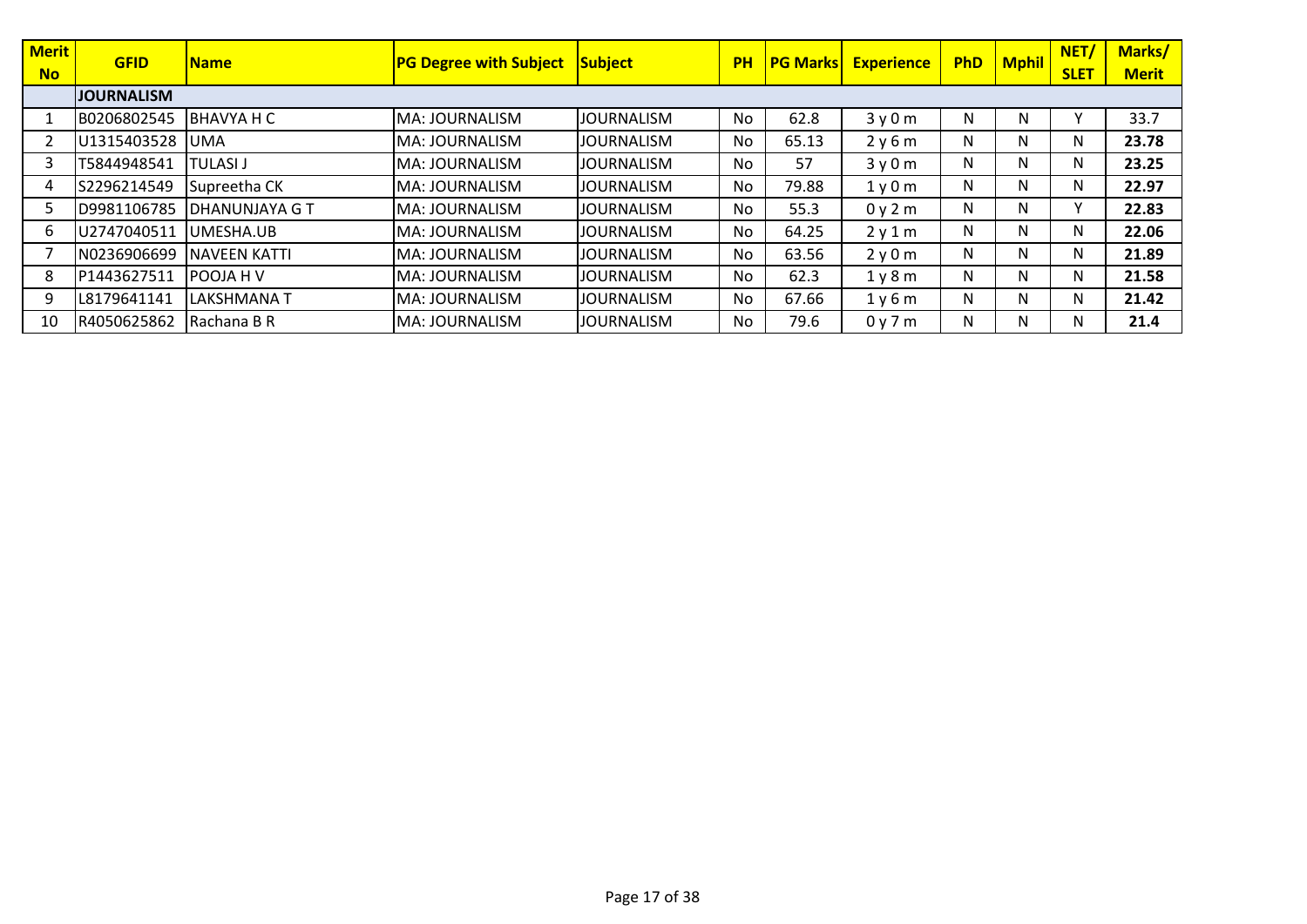| <b>Merit</b><br><b>No</b> | <b>GFID</b>             | <b>Name</b>           | <b>PG Degree with Subject</b> | Subject        | <b>PH</b> | <b>PG Marks</b> | <b>Experience</b> | <b>PhD</b> | <b>Mphil</b> | NET/<br><b>SLET</b> | Marks/<br><b>Merit</b> |
|---------------------------|-------------------------|-----------------------|-------------------------------|----------------|-----------|-----------------|-------------------|------------|--------------|---------------------|------------------------|
|                           | <b>KANNADA</b>          |                       |                               |                |           |                 |                   |            |              |                     |                        |
| 1                         | Y1336239284             | YALLAVVA HEBBALLI     | MA: KANNADA                   | <b>KANNADA</b> | Yes       | 74.5            | 2y0m              | Υ          | N            | Υ                   | 55.63                  |
| $\overline{2}$            | M7160834102             | MALLAPPA              | MA: KANNADA                   | KANNADA        | No        | 75.4            | 5y1m              | Y          | N            | Y                   | 54.85                  |
| 3                         | S3527539216             | Sandeepagouda patil   | MA: KANNADA                   | KANNADA        | No        | 63              | 9y6m              | N          | N            | Υ                   | 53.25                  |
| 4                         | S2620539444             | <b>SHANTAPPA</b>      | MA: KANNADA                   | <b>KANNADA</b> | No        | 75.75           | 3y2m              | Y          | N            | Y                   | 48.94                  |
| 5                         | S7707635113             | Sowmya. G             | MA: KANNADA                   | <b>KANNADA</b> | No        | 62              | 8y0m              | N          | N            | Y                   | 48.5                   |
| 6                         | D1559733512             | Dr. RAJKUMAR MALGE    | MA: KANNADA                   | <b>KANNADA</b> | No        | 74.7            | 2y4m              | Y          | N            | Y                   | 47.18                  |
| 7                         | S0019945117             | <b>SURAPPAYP</b>      | MA: KANNADA                   | KANNADA        | No        | 77.8            | 2y1m              | Υ          | N            | Y                   | 46.45                  |
| 8                         | P7481422955             | <b>PRABHAKARA K R</b> | MA: KANNADA                   | <b>KANNADA</b> | No        | 77.59           | 6y1m              | N          | $\mathsf{N}$ | Y                   | 46.4                   |
| 9                         | M9474252133 MEENAKSHI   |                       | MA: KANNADA                   | <b>KANNADA</b> | No        | 77              | 5y0m              | Y          | N            | N                   | 46.25                  |
| 10                        | V2306825579             | <b>VINAYAKA N C</b>   | MA: KANNADA                   | <b>KANNADA</b> | No        | 62.7            | 7y0m              | N          | N            | Y                   | 45.68                  |
| 11                        | T2741311573             | <b>TALAVAR VITTAL</b> | MA: KANNADA                   | <b>KANNADA</b> | No        | 62.66           | 0y10m             | Y          | Y            | Y                   | 45.67                  |
| 12                        | R9687746175             | <b>RAMESH HULLUR</b>  | MA: KANNADA                   | <b>KANNADA</b> | No        | 74.55           | 6y3m              | N          | N            | Y                   | 45.64                  |
| 13                        | D3680917134             | Dr. Pradeep L M       | MA: KANNADA                   | <b>KANNADA</b> | No        | 74.5            | 0y3m              | Y          | Y            | Y                   | 45.63                  |
| 14                        | V9452529054             | <b>VIJAYAKUMAR</b>    | MA: KANNADA                   | KANNADA        | No        | 68.5            | 6y7m              | N          | N            | Y                   | 45.63                  |
| 15                        | A5469429915             | <b>ANNAPPA R NAIK</b> | MA: KANNADA                   | <b>KANNADA</b> | No        | 62.48           | 7y1m              | N          | ${\sf N}$    | Υ                   | 45.62                  |
| 16                        | H0651803206             | <b>HANUMANTAPPA</b>   | MA: KANNADA                   | <b>KANNADA</b> | No        | 74.35           | 2y0m              | Y          | N            | Y                   | 45.59                  |
| 17                        | D0787334926             | DHARWAD PATREMMA      | MA: KANNADA                   | <b>KANNADA</b> | No        | 68.25           | 2y7m              | Y          | N            | Y                   | 45.56                  |
| 18                        | N4999204100             | NIRMALA K.            | MA: KANNADA                   | <b>KANNADA</b> | No        | 62.1            | 1y0m              | Y          | Y            | Y                   | 45.53                  |
| 19                        | K3829130464             | <b>KARIYAPPA B R</b>  | MA: KANNADA                   | KANNADA        | No        | 74.1            | 6y2m              | N          | N            | Y                   | 45.53                  |
| 20                        | S5022430437             | <b>SHANTALING</b>     | MA: KANNADA                   | KANNADA        | No        | 74              | 2y2m              | Y          | $\mathsf{N}$ | Y                   | 45.5                   |
| 21                        | G0692026158             | <b>GADIGEPPA OGI</b>  | MA: KANNADA                   | KANNADA        | No        | 73.9            | 6y2m              | N          | ${\sf N}$    | Y                   | 45.48                  |
| 22                        | S4697305877             | SHANKARAPPA.H.S       | MA: KANNADA                   | KANNADA        | No        | 61.75           | 3y0m              | Y          | N            | Y                   | 45.44                  |
| 23                        | P6167251030             | <b>PRAVEEN B N</b>    | MA: KANNADA                   | <b>KANNADA</b> | No        | 73.75           | 6y2m              | N          | N            | Y                   | 45.44                  |
| 24                        | M0064820459             | M SATYASHRUTI         | MA: KANNADA                   | <b>KANNADA</b> | No        | 73.7            | 6y0m              | N          | N            | Y                   | 45.43                  |
| 25                        | H9621527806             | <b>HEMAVATHI E D</b>  | MA: KANNADA                   | <b>KANNADA</b> | No        | 73.54           | 9y1m              | N          | N            | N                   | 45.39                  |
| 26                        | H9621527806             | <b>HEMAVATHI E D</b>  | MA: KANNADA                   | KANNADA        | No        | 73.54           | 9y1m              | N          | N            | N                   | 45.39                  |
| 27                        | M6236204994 MADEVI      |                       | MA: KANNADA                   | <b>KANNADA</b> | No        | 73.2            | 9y0m              | N          | N            | N                   | 45.3                   |
| 28                        | S0368633852 SUNANDA M   |                       | MA: KANNADA                   | <b>KANNADA</b> | No        | 73.2            | 1y11m             | Υ          | N            | Υ                   | 45.3                   |
| 29                        | M6473429112 MALLIKARJUN |                       | MA: KANNADA                   | <b>KANNADA</b> | No        | 73              | 2y0m              | Y          | N            | Y                   | 45.25                  |
| 30                        | U2168233231 UMADEVIKS   |                       | MA: KANNADA                   | KANNADA        | No        | 67              | 6y4m              | N          | N            | Υ                   | 45.25                  |
| 31                        | N9021114813             | NAMRATHA D N          | MA: KANNADA                   | KANNADA        | No        | 85              | 5y2m              | N          | N            | Y                   | 45.25                  |
| 32                        | D9917914124             | Dr.SHOBHAC            | MA: KANNADA                   | KANNADA        | No        | 72.85           | 2y0m              | Y          | N            | Υ                   | 45.21                  |
| 33                        | P8869535152             | PRAMILA NETREKAR      | MA: KANNADA                   | KANNADA        | No        | 72.81           | 9y2m              | N          | N            | N                   | 45.2                   |
| 34                        | R6382621884             | <b>RANGANATHAK</b>    | MA: KANNADA                   | KANNADA        | No        | 72.6            | 6y0m              | N          | N            | Y                   | 45.15                  |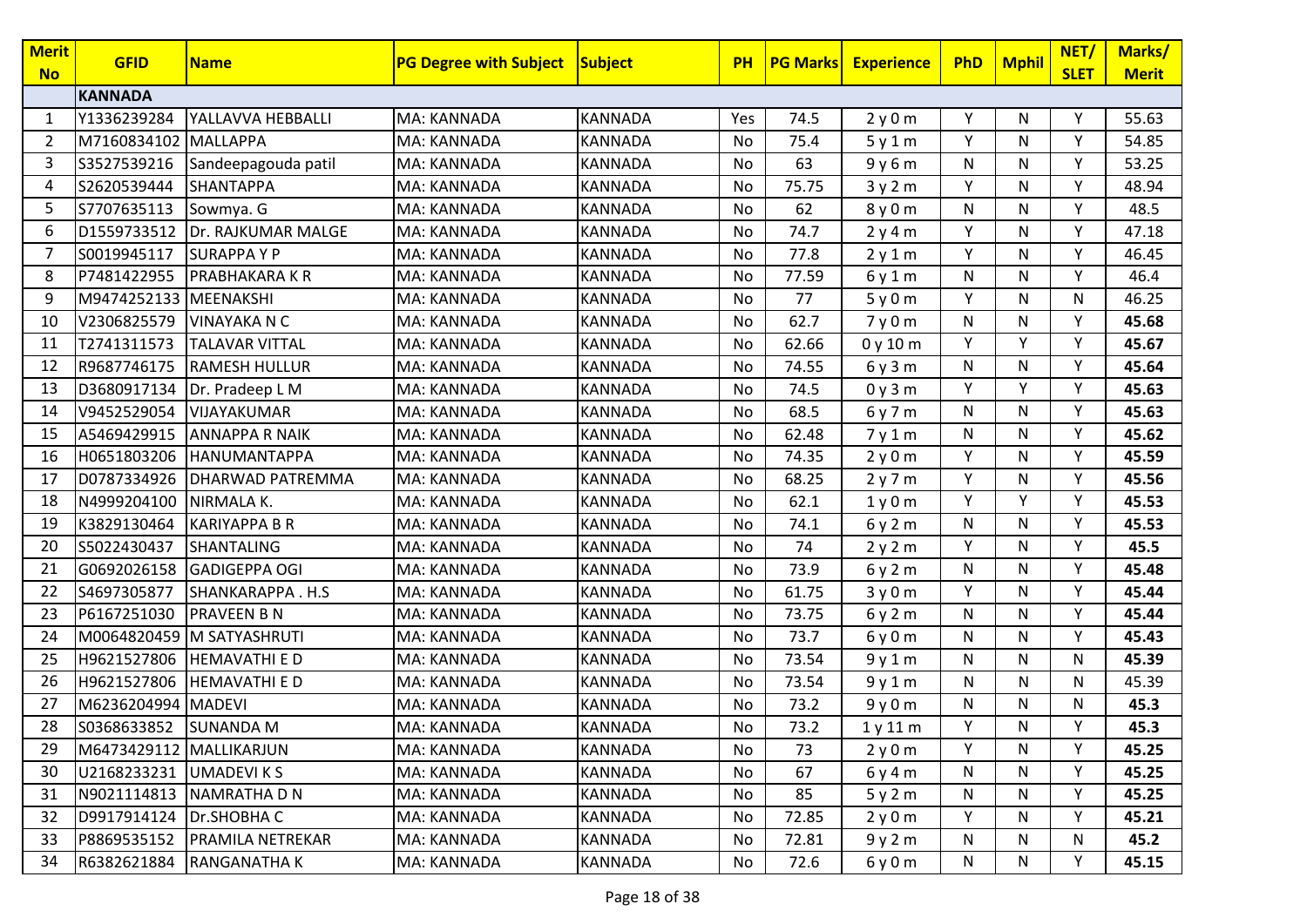| Merit           | <b>GFID</b>             | <b>Name</b>              | <b>PG Degree with Subject</b> | <b>Subject</b> | <b>PH</b> | <b>PG Marks</b> | <b>Experience</b> | <b>PhD</b> | <b>Mphil</b> | NET/             | Marks/                |
|-----------------|-------------------------|--------------------------|-------------------------------|----------------|-----------|-----------------|-------------------|------------|--------------|------------------|-----------------------|
| <b>No</b><br>35 | M5064214085             | <b>MEENAKSHI</b>         | MA: KANNADA                   | <b>KANNADA</b> | No        | 84.34           | 0y8m              | Υ          | N            | <b>SLET</b><br>Υ | <b>Merit</b><br>45.09 |
|                 |                         |                          |                               |                |           |                 |                   |            |              |                  |                       |
| 36              | P9238339367             | PRABHVATI                | MA: KANNADA                   | <b>KANNADA</b> | No        | 60.25           | 10y2m             | N          | N            | N                | 45.06                 |
| 37              | R7039523541             | <b>REVANNA SWAMY M</b>   | MA: KANNADA                   | <b>KANNADA</b> | No        | 84.21           | 3y0m              | N          | Y            | Υ                | 45.05                 |
| 38              | S5550123396             | SHIVARANJINI A           | MA: KANNADA                   | <b>KANNADA</b> | No        | 72.2            | 0y2m              | Y          | Y            | Y                | 45.05                 |
| 39              | G1770455972             | <b>GURAPPA BYALALA</b>   | MA: KANNADA                   | <b>KANNADA</b> | No        | 72.1            | 6y0m              | N          | N            | Υ                | 45.03                 |
| 40              | M6255530939             | <b>IMANGALA SAVANUR</b>  | MA: KANNADA                   | <b>KANNADA</b> | No        | 78.1            | 5y7m              | N          | N            | Y                | 45.03                 |
| 41              | L1710917584             | Lathika M                | MA: KANNADA                   | <b>KANNADA</b> | No        | 60.09           | 10y1m             | N          | N            | N                | 45.02                 |
| 42              | R1635051752             | <b>RAVIKUMAR</b>         | MA: KANNADA                   | <b>KANNADA</b> | No        | 71.85           | 0y1m              | Y          | Y            | Y                | 44.96                 |
| 43              | K5357529561             | KALAPPA MADAR            | MA: KANNADA                   | <b>KANNADA</b> | No        | 71.56           | 9y3m              | N          | N            | N                | 44.89                 |
| 44              | V7818040206             | <b>VINAY, N</b>          | MA: KANNADA                   | <b>KANNADA</b> | No        | 71.45           | 6y1m              | N          | N            | Y                | 44.86                 |
| 45              | A9553903834             | <b>ANJINAPPA H S</b>     | MA: KANNADA                   | <b>KANNADA</b> | No        | 71.4            | 5y10m             | N          | N            | Υ                | 44.85                 |
| 46              | K7855333184             | <b>KRISHNA MOGER</b>     | MA: KANNADA                   | <b>KANNADA</b> | <b>No</b> | 71.4            | 9y1m              | N          | N            | N                | 44.85                 |
| 47              | S5862245261             | <b>SHASHIKALA</b>        | MA: KANNADA                   | <b>KANNADA</b> | No.       | 71.1            | 3y0m              | Υ          | Y            | N                | 44.78                 |
| 48              | V0054133800             | <b>VIJAYKUMAR MATHAD</b> | MA: KANNADA                   | KANNADA        | No        | 65.1            | 6y6m              | N          | N            | Y                | 44.78                 |
| 49              | B9809454910             | <b>BASAPPA KUMBAR</b>    | MA: KANNADA                   | <b>KANNADA</b> | No        | 71              | 2y0m              | Υ          | N            | Y                | 44.75                 |
| 50              | S9708804527             | <b>SHRIDHAR BANT</b>     | MA: KANNADA                   | KANNADA        | No        | 59              | 10y0m             | N          | N            | N                | 44.75                 |
| 51              | H7029537967             | <b>HARISHA SR</b>        | MA: KANNADA                   | <b>KANNADA</b> | No        | 71              | 9y0m              | N          | N            | N                | 44.75                 |
| 52              | M3887039916 MANJULA B R |                          | MA: KANNADA                   | <b>KANNADA</b> | No        | 70.85           | 4y0m              | N          | Y            | Υ                | 44.71                 |
| 53              | P9459626471             | <b>PAMPA NAIK P</b>      | MA: KANNADA                   | <b>KANNADA</b> | No        | 64.5            | 6y4m              | N          | N            | Y                | 44.63                 |
| 54              | D7412818780             | <b>DEEPA GURAV</b>       | MA: KANNADA                   | <b>KANNADA</b> | No        | 70.5            | 7y2m              | N          | Y            | N                | 44.63                 |
| 55              | S0134531309             | <b>SURESH MAREGUDDI</b>  | MA: KANNADA                   | <b>KANNADA</b> | No        | 64.1            | 6y7m              | N          | N            | Y                | 44.53                 |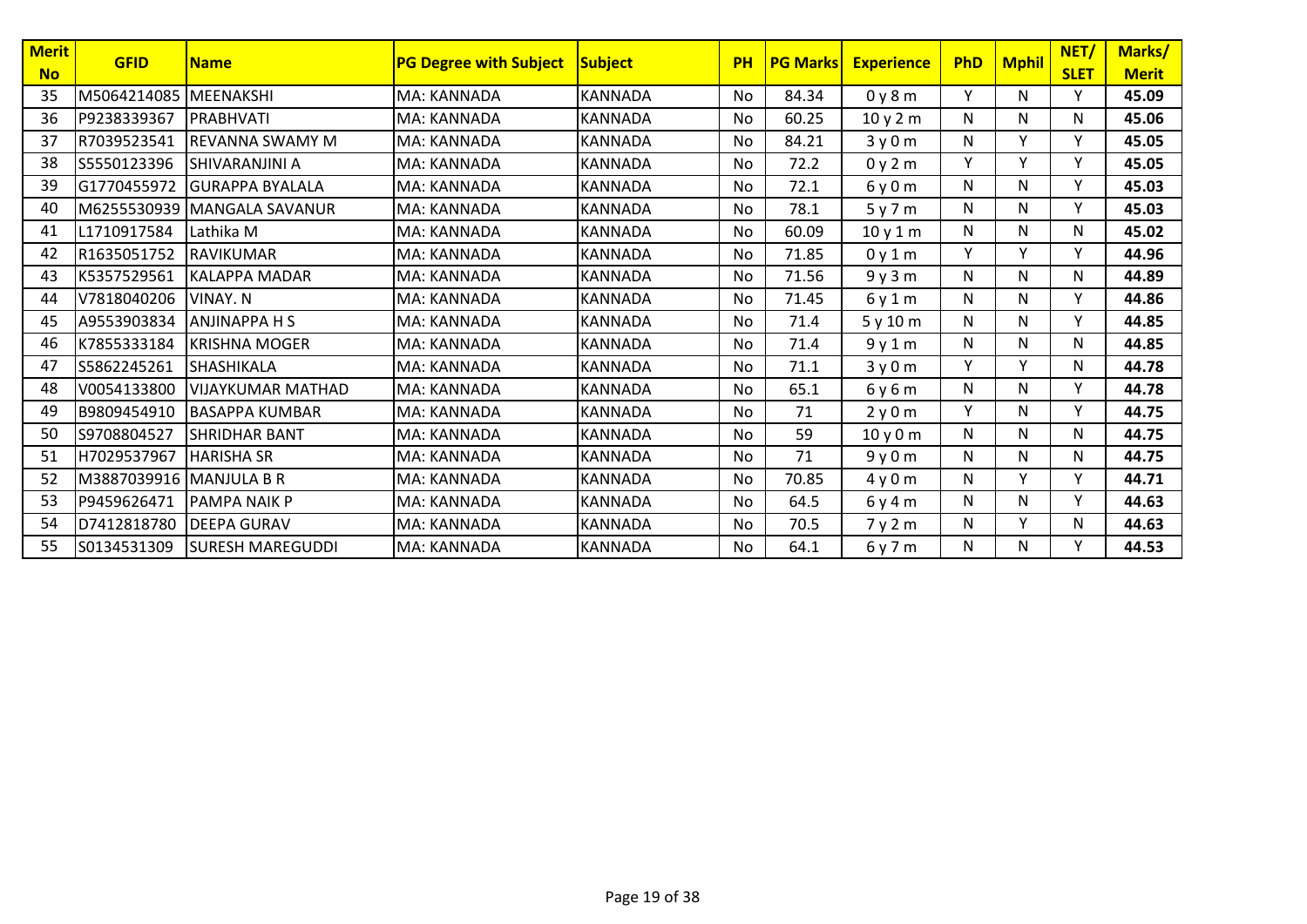| <b>Merit</b><br><b>No</b> | <b>GFID</b> | <b>Name</b>         | <b>PG Degree with Subject Subject</b> |       |    |       | <b>PH   PG Marks  Experience  </b> | <b>PhD</b> | <b>Mphil</b> | NET/<br><b>SLET</b> | <b>Marks/</b><br><b>Merit</b> |
|---------------------------|-------------|---------------------|---------------------------------------|-------|----|-------|------------------------------------|------------|--------------|---------------------|-------------------------------|
|                           | <b>ILaw</b> |                     |                                       |       |    |       |                                    |            |              |                     |                               |
|                           | H3358446965 | <b>IHEMAVATHI K</b> | Other: Law Sujbect                    | l Law | No | 60.64 | 1 v 0 m                            |            | N            | N                   | 18.16                         |
|                           | J6360555796 | JAYARAM N C         | Other: Law Sujbect                    | ILaw  | No | 55    | l v 0 m                            |            | N            | N                   | 16.75                         |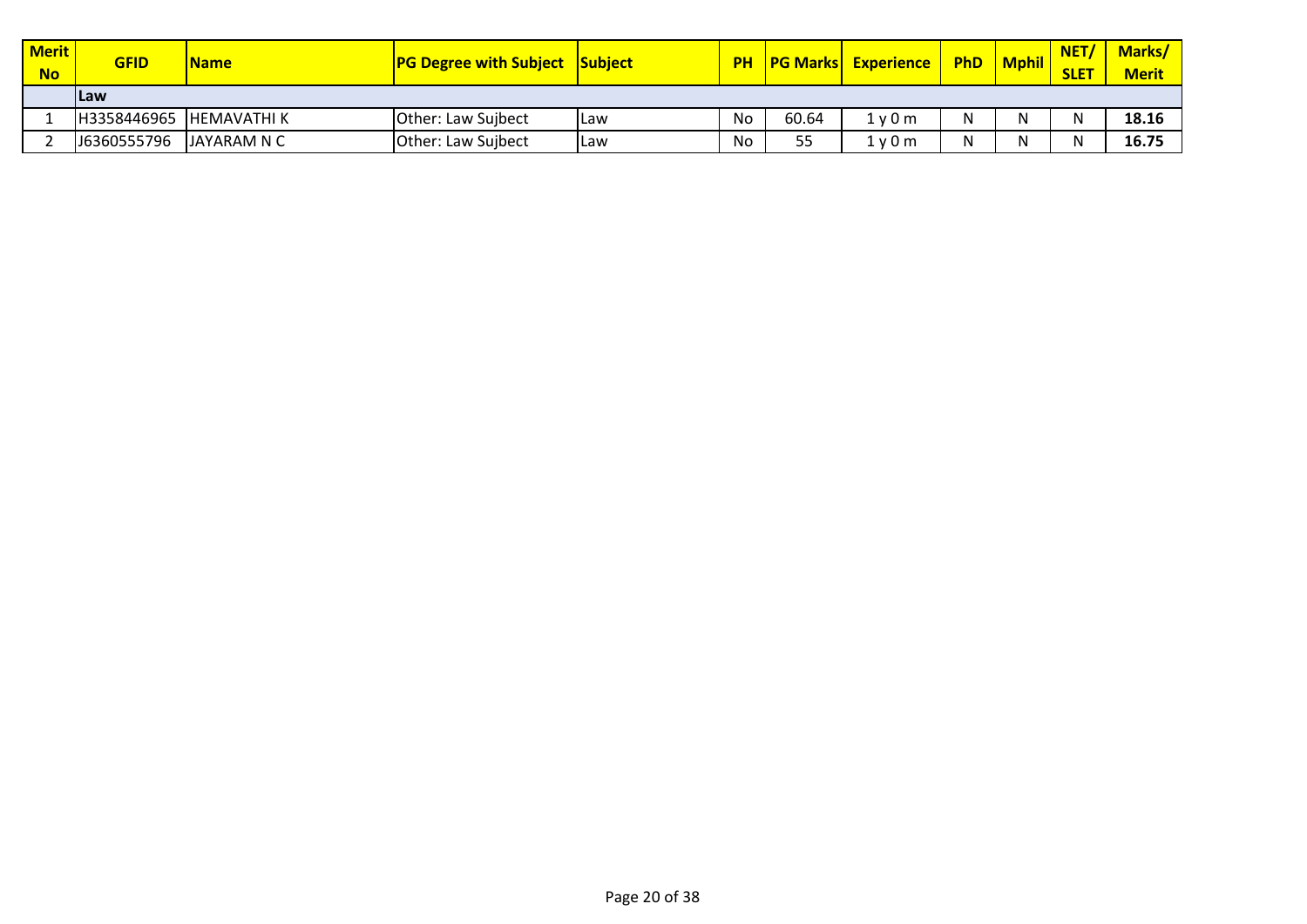| <b>Merit</b><br><b>No</b> | <b>GFID</b> | <b>Name</b>                   | <b>PG Degree with Subject</b> | <b>Subject</b> |    |       | <b>PH   PG Marks   Experience</b> | <b>PhD</b> | <b>Mphil</b> | <b>NET</b><br><b>SLET</b> | <b>Marks/</b><br><b>Merit</b> |
|---------------------------|-------------|-------------------------------|-------------------------------|----------------|----|-------|-----------------------------------|------------|--------------|---------------------------|-------------------------------|
|                           | lMarathi    |                               |                               |                |    |       |                                   |            |              |                           |                               |
|                           |             | C8454725995 CHANDRAKANT PATIL | MA: MARATI                    | Marathi        | No | 60    | 10v2m                             | N          |              | N                         | 45                            |
|                           | S4026018627 | <b>ISARALA DESAI</b>          | MA: MARATI                    | Marathi        | No | 71.87 | 7 v 2 m                           |            |              | N                         | 44.97                         |
|                           | K3231112892 | <b>IKRISHNA PATIL</b>         | MA: MARATI                    | Marathi        | No | 79.8  | 0v4m                              |            |              | $\lambda$                 | 42.45                         |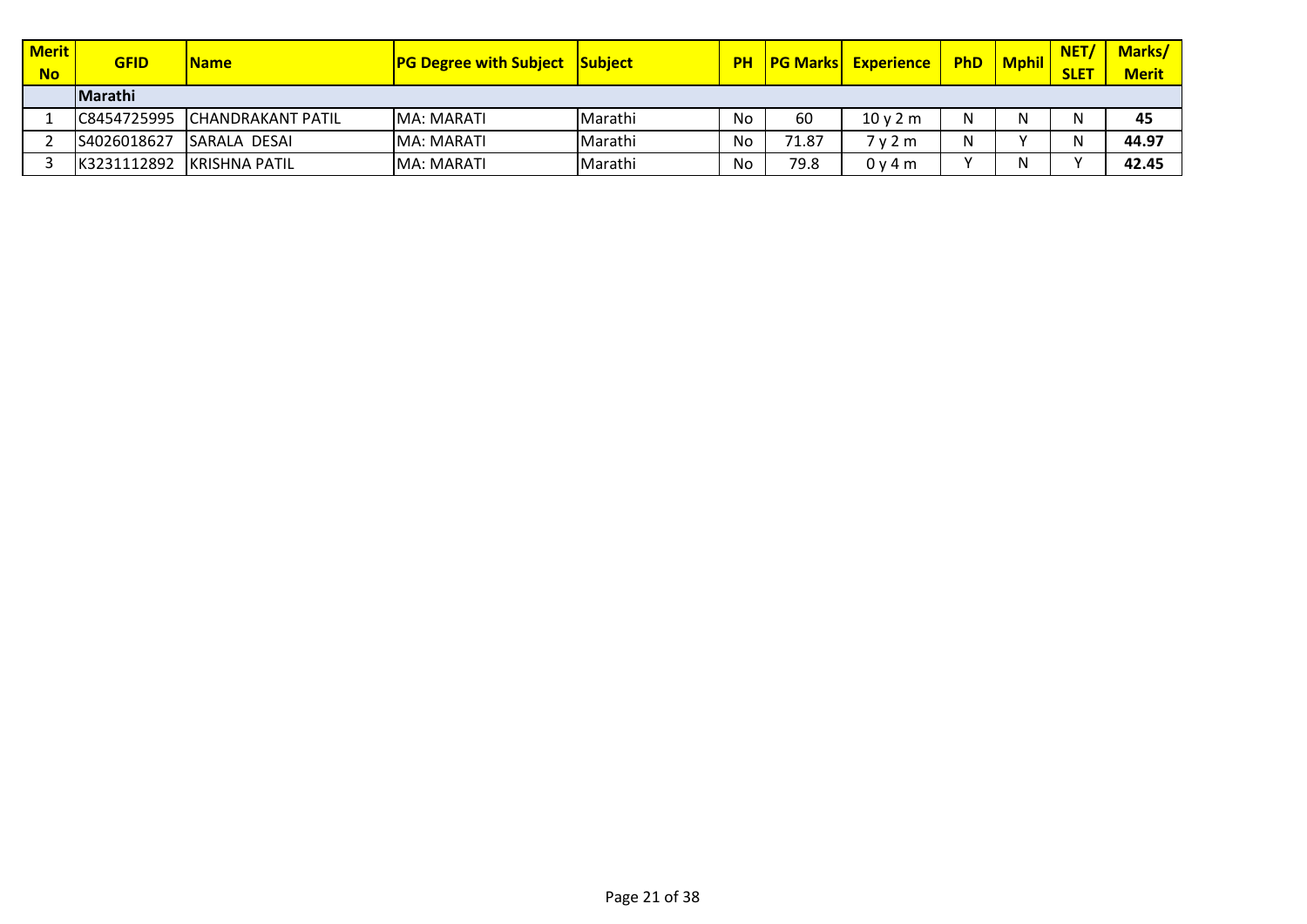| <b>Merit</b><br><b>No</b> | <b>GFID</b>            | <b>Name</b>               | <b>PG Degree with Subject</b> | Subject            | <b>PH</b> | <b>PG Marks</b> | <b>Experience</b> | PhD | <b>Mphil</b> | NET/<br><b>SLET</b> | Marks/<br><b>Merit</b> |
|---------------------------|------------------------|---------------------------|-------------------------------|--------------------|-----------|-----------------|-------------------|-----|--------------|---------------------|------------------------|
|                           | <b>MATHEMATICS</b>     |                           |                               |                    |           |                 |                   |     |              |                     |                        |
| 1                         | D9622602927            | Divya                     | <b>MSc: MATHEMATICS</b>       | <b>MATHEMATICS</b> | No        | 75.6            | 4y1m              | N   | N            | N                   | 30.9                   |
| 2                         | M8585100144 Mamatha N  |                           | <b>MSc: MATHEMATICS</b>       | <b>MATHEMATICS</b> | No        | 81.18           | 2y4m              | N   | $\mathsf{N}$ | N                   | 27.8                   |
| 3                         | L0676224179            | <b>LATHAKN</b>            | <b>MSc: MATHEMATICS</b>       | <b>MATHEMATICS</b> | No        | 81.08           | 2y5m              | N   | N            | N                   | 27.77                  |
| 4                         | S6396822458            | <b>SWATHIMV</b>           | <b>MSc: MATHEMATICS</b>       | <b>MATHEMATICS</b> | No        | 75              | 3y0m              | N   | N            | N                   | 27.75                  |
| 5                         | B1702407668            | Bimba R Shankar           | <b>MSc: MATHEMATICS</b>       | <b>MATHEMATICS</b> | No        | 87              | 2y0m              | N   | N            | N                   | 27.75                  |
| 6                         | S1211622646            | <b>SUJANA CA</b>          | <b>MSc: MATHEMATICS</b>       | <b>MATHEMATICS</b> | No        | 75              | 0y2m              | N   | $\mathsf{N}$ | Υ                   | 27.75                  |
| 7                         | C0759100659            | <b>CHANDRIKA BHAT</b>     | <b>MSc: MATHEMATICS</b>       | <b>MATHEMATICS</b> | No        | 86.98           | 2y0m              | N   | N            | N                   | 27.75                  |
| 8                         | H9818431834            | <b>HEMAVATHIS</b>         | <b>MSc: MATHEMATICS</b>       | <b>MATHEMATICS</b> | No        | 87              | 2y0m              | N   | $\mathsf{N}$ | N                   | 27.75                  |
| 9                         | N2660202512            | Nirmala A N               | <b>MSc: MATHEMATICS</b>       | <b>MATHEMATICS</b> | No        | 75              | 3y0m              | N   | N            | N                   | 27.75                  |
| 10                        | A3756932232            | <b>ASHARANI. J R</b>      | <b>MSc: MATHEMATICS</b>       | <b>MATHEMATICS</b> | No        | 80.92           | 2y6m              | N   | N            | N                   | 27.73                  |
| 11                        | R9010732119            | ROOPA                     | <b>MSc: MATHEMATICS</b>       | <b>MATHEMATICS</b> | No        | 74.83           | 3y2m              | N   | $\mathsf{N}$ | N                   | 27.71                  |
| 12                        | D2860242535            | <b>DILEEPKUMAR H S</b>    | <b>MSc: MATHEMATICS</b>       | <b>MATHEMATICS</b> | No        | 74.74           | 0y3m              | N   | N            | Y                   | 27.69                  |
| 13                        | M8155819753 Manasa B S |                           | <b>MSc: MATHEMATICS</b>       | <b>MATHEMATICS</b> | No        | 74.74           | 3y0m              | N   | $\mathsf{N}$ | N                   | 27.69                  |
| 14                        | P7092757712            | PRIYANKA B                | <b>MSc: MATHEMATICS</b>       | <b>MATHEMATICS</b> | No        | 80.68           | 2y6m              | N   | $\mathsf{N}$ | N                   | 27.67                  |
| 15                        | K6816857343            | Krinhnaiah. H. G          | <b>MSc: MATHEMATICS</b>       | <b>MATHEMATICS</b> | No        | 74.65           | 3y0m              | N   | N            | N                   | 27.66                  |
| 16                        | V3150057957            | VIDYAVATI KAMANURI        | <b>MSc: MATHEMATICS</b>       | <b>MATHEMATICS</b> | No        | 68.62           | 1y6m              | N   | Y            | N                   | 27.66                  |
| 17                        | H2836002373            | Hrushitha MR              | <b>MSc: MATHEMATICS</b>       | <b>MATHEMATICS</b> | No        | 80.5            | 2y6m              | N   | N            | N                   | 27.63                  |
| 18                        | S4200307222            | S md iliyaz               | <b>MSc: MATHEMATICS</b>       | <b>MATHEMATICS</b> | No        | 86.5            | 2y3m              | N   | N            | N                   | 27.63                  |
| 19                        | S0757120649            | Sunita Bhaskar            | <b>MSc: MATHEMATICS</b>       | <b>MATHEMATICS</b> | No        | 74.5            | 3y2m              | N   | N            | N                   | 27.63                  |
| 20                        | G1674013040            | Geetashri                 | <b>MSc: MATHEMATICS</b>       | <b>MATHEMATICS</b> | No        | 80.5            | 2y6m              | N   | $\mathsf{N}$ | N                   | 27.63                  |
| 21                        | J5727834996            | JEEVANA JYOTHI E          | <b>MSc: MATHEMATICS</b>       | <b>MATHEMATICS</b> | No        | 74.4            | 0y1m              | N   | $\mathsf{N}$ | Y                   | 27.6                   |
| 22                        | T6328825699            | <b>Tabasum Gadwal</b>     | <b>MSc: MATHEMATICS</b>       | <b>MATHEMATICS</b> | No        | 92.35           | 1y6m              | N   | ${\sf N}$    | N                   | 27.59                  |
| 23                        | S4352038440            | <b>SUSHMITHAMMAS</b>      | <b>MSc: MATHEMATICS</b>       | <b>MATHEMATICS</b> | No        | 74.21           | 0y2m              | N   | N            | Y                   | 27.55                  |
| 24                        | S1608254606            | <b>SUPRIYA G</b>          | <b>MSc: MATHEMATICS</b>       | <b>MATHEMATICS</b> | No        | 80.04           | 2y6m              | N   | N            | N                   | 27.51                  |
| 25                        |                        | M9195726941 Madam Kalpana | <b>MSc: MATHEMATICS</b>       | <b>MATHEMATICS</b> | No        | 74.04           | 0y1m              | N   | N            | Y                   | 27.51                  |
| 26                        | R5735855449            | Ragini Telasang           | <b>MSc: MATHEMATICS</b>       | <b>MATHEMATICS</b> | No        | 74              | 3y2m              | N   | N            | N                   | 27.5                   |
| 27                        | S8677210105            | <b>SWAPNAKS</b>           | <b>MSc: MATHEMATICS</b>       | <b>MATHEMATICS</b> | No        | 74              | 3y0m              | N   | $\mathsf{N}$ | N                   | 27.5                   |
| 28                        | N2061612248 NAGAVENINP |                           | <b>MSc: MATHEMATICS</b>       | <b>MATHEMATICS</b> | No        | 86              | 2y0m              | N   | N            | N                   | 27.5                   |
| 29                        | B0721557699            | <b>BHAVYA K N</b>         | <b>MSc: MATHEMATICS</b>       | <b>MATHEMATICS</b> | Yes       | 70              | 0y2m              | N   | N            | N                   | 27.5                   |
| 30                        | S1161518319            | <b>SHAILAJA NAIK</b>      | <b>MSc: MATHEMATICS</b>       | <b>MATHEMATICS</b> | No        | 61.93           | 3y10m             | N   | N            | N                   | 27.48                  |
| 31                        | S0230902280            | <b>SUDARSHAN B K</b>      | <b>MSc: MATHEMATICS</b>       | <b>MATHEMATICS</b> | No        | 61.84           | 1y0m              | N   | N            | Y                   | 27.46                  |
| 32                        | H9636009278            | Hemavathi.S.R             | <b>MSc: MATHEMATICS</b>       | <b>MATHEMATICS</b> | No        | 85.79           | 2y0m              | N   | N            | N                   | 27.45                  |
| 33                        | V8069426394            | <b>VANI RUDRAPATI</b>     | <b>MSc: MATHEMATICS</b>       | <b>MATHEMATICS</b> | No        | 91.5            | 1y6m              | N   | N            | N                   | 27.38                  |
| 34                        | A8407408369            | Amulya                    | <b>MSc: MATHEMATICS</b>       | <b>MATHEMATICS</b> | No        | 79.47           | 2y4m              | N   | N            | N                   | 27.37                  |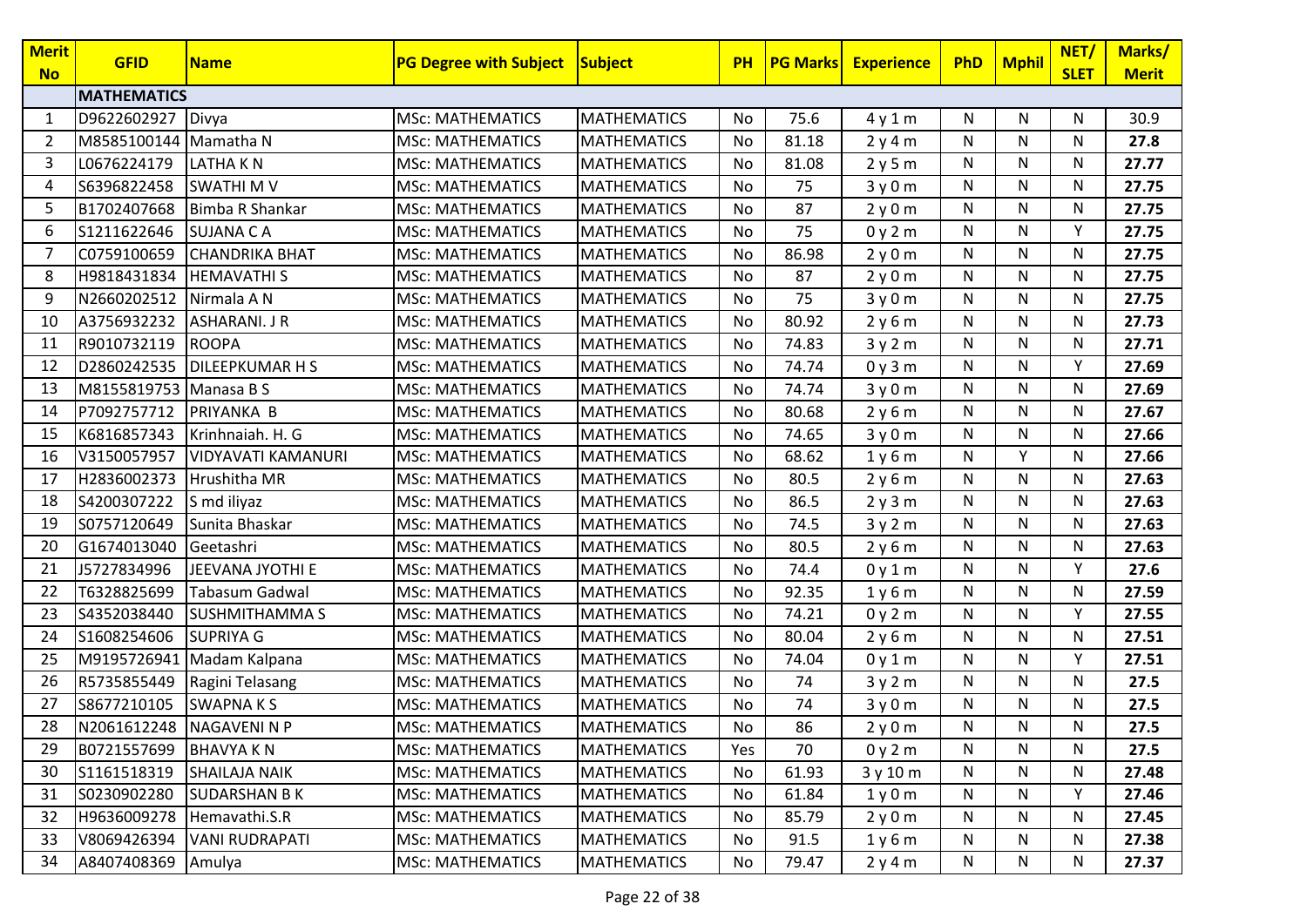| <b>Merit</b><br><b>No</b> | <b>GFID</b> | <b>Name</b>                               | <b>PG Degree with Subject</b> | <b>Subject</b>     | <b>PH</b> | <b>PG Marks</b> | <b>Experience</b> | <b>PhD</b>   | <b>Mphil</b> | NET/<br><b>SLET</b> | Marks/<br><b>Merit</b> |
|---------------------------|-------------|-------------------------------------------|-------------------------------|--------------------|-----------|-----------------|-------------------|--------------|--------------|---------------------|------------------------|
| 35                        | S8885817243 | SHILPA J                                  | <b>MSc: MATHEMATICS</b>       | <b>MATHEMATICS</b> | No        | 85.26           | 2y1m              | N            | N            | N                   | 27.32                  |
| 36                        | S5051626788 | <b>SUMABA</b>                             | <b>MSc: MATHEMATICS</b>       | <b>MATHEMATICS</b> | No        | 73.2            | 2y8m              | N            | $\mathsf{N}$ | ${\sf N}$           | 27.3                   |
| 37                        | M4379450000 | Mahima Mrityunjaya Gayatr                 | <b>MSc: MATHEMATICS</b>       | <b>MATHEMATICS</b> | No        | 91.2            | 1y4m              | N            | $\mathsf{N}$ | $\mathsf{N}$        | 27.3                   |
| 38                        | S8618936199 | <b>SANJEEV NAIK</b>                       | <b>MSc: MATHEMATICS</b>       | <b>MATHEMATICS</b> | No        | 61.2            | 4y0m              | N            | N            | N                   | 27.3                   |
| 39                        | D9666630410 | Devamma B                                 | <b>MSc: MATHEMATICS</b>       | <b>MATHEMATICS</b> | No        | 73.16           | 3y0m              | $\mathsf{N}$ | N            | N                   | 27.29                  |
| 40                        | L6574233624 | Laxmi K                                   | <b>MSc: MATHEMATICS</b>       | <b>MATHEMATICS</b> | No        | 73              | 3y0m              | N            | N            | N                   | 27.25                  |
| 41                        | L6574228744 | Laxmi K                                   | <b>MSc: MATHEMATICS</b>       | <b>MATHEMATICS</b> | No        | 73              | 3y0m              | N            | N            | N                   | 27.25                  |
| 42                        | S9501414112 | <b>SREEDEVIGR</b>                         | <b>MSc: MATHEMATICS</b>       | <b>MATHEMATICS</b> | No        | 85              | 2y1m              | N            | N            | N                   | 27.25                  |
| 43                        | S1767122471 | <b>SHAMA SM</b>                           | <b>MSc: MATHEMATICS</b>       | <b>MATHEMATICS</b> | No        | 60.64           | 1y1m              | $\mathsf{N}$ | N            | Y                   | 27.16                  |
| 44                        | T7483721302 | <b>THANUJ N P</b>                         | <b>MSc: MATHEMATICS</b>       | <b>MATHEMATICS</b> | No        | 72.54           | 3y1m              | N            | $\mathsf{N}$ | N                   | 27.14                  |
| 45                        | M4076324708 | MANJULA RAJAVATH G C                      | <b>MSc: MATHEMATICS</b>       | <b>MATHEMATICS</b> | No        | 78.22           | 2y7m              | N            | N            | N                   | 27.06                  |
| 46                        | A4160103749 | <b>ARCHANA H C</b>                        | <b>MSc: MATHEMATICS</b>       | <b>MATHEMATICS</b> | No        | 84.21           | 2y0m              | N            | N            | $\mathsf{N}$        | 27.05                  |
| 47                        | R9312049335 | <b>RAVIN</b>                              | <b>MSc: MATHEMATICS</b>       | <b>MATHEMATICS</b> | No        | 72.21           | 3y0m              | N            | $\mathsf{N}$ | ${\sf N}$           | 27.05                  |
| 48                        | S1343325030 | <b>SAHANA GN</b>                          | <b>MSc: MATHEMATICS</b>       | <b>MATHEMATICS</b> | No        | 78.1            | 2y5m              | N            | N            | N                   | 27.03                  |
| 49                        | U6600439600 | <b>USHA S R</b>                           | <b>MSc: MATHEMATICS</b>       | <b>MATHEMATICS</b> | No        | 60.12           | 1y0m              | N            | N            | Y                   | 27.03                  |
| 50                        | S1500753831 | SYEDA TAJUNNISA FATIMA ALMSc: MATHEMATICS |                               | <b>MATHEMATICS</b> | No        | 72              | 3y0m              | N            | N            | N                   | 27                     |
| 51                        | P9311524098 | <b>PRATHIBHADS</b>                        | <b>MSc: MATHEMATICS</b>       | <b>MATHEMATICS</b> | No        | 84              | 2y0m              | N            | $\mathsf{N}$ | ${\sf N}$           | 27                     |
| 52                        | S5193105848 | SHIVANAGAMMA                              | <b>MSc: MATHEMATICS</b>       | <b>MATHEMATICS</b> | No        | 83.95           | 2y2m              | N            | $\mathsf{N}$ | $\mathsf{N}$        | 26.99                  |
| 53                        | M9736909546 | MAHESHWARI G S                            | <b>MSc: MATHEMATICS</b>       | <b>MATHEMATICS</b> | No        | 71.89           | 0y1m              | N            | $\mathsf{N}$ | Y                   | 26.97                  |
| 54                        | P8063708751 | <b>PRUTHVIKV</b>                          | <b>MSc: MATHEMATICS</b>       | <b>MATHEMATICS</b> | No        | 71.84           | 3y1m              | N            | $\mathsf{N}$ | $\mathsf{N}$        | 26.96                  |
| 55                        | P7590736777 | PHILOSHIA CHRISTABALA                     | <b>MSc: MATHEMATICS</b>       | <b>MATHEMATICS</b> | No        | 71.8            | 3y3m              | N            | N            | N                   | 26.95                  |
| 56                        | K3461123469 | KINKITHA R                                | <b>MSc: MATHEMATICS</b>       | <b>MATHEMATICS</b> | No        | 83.73           | 2y1m              | N            | N            | N                   | 26.93                  |
| 57                        | D9536534680 | DIVYA H P                                 | <b>MSc: MATHEMATICS</b>       | <b>MATHEMATICS</b> | No        | 83.5            | 2y0m              | N            | $\mathsf{N}$ | N                   | 26.88                  |
| 58                        | L9027924294 | LAXMI                                     | <b>MSc: MATHEMATICS</b>       | <b>MATHEMATICS</b> | No        | 71.41           | 0y2m              | N            | $\mathsf{N}$ | Y                   | 26.85                  |
| 59                        | K5659040813 | <b>KOKILA KM</b>                          | <b>MSc: MATHEMATICS</b>       | <b>MATHEMATICS</b> | No        | 83.4            | 2y0m              | N            | N            | $\mathsf{N}$        | 26.85                  |
| 60                        | P0902625736 | PUSHPAVATHI H E                           | <b>MSc: MATHEMATICS</b>       | <b>MATHEMATICS</b> | No        | 83.4            | 2y2m              | N            | $\mathsf{N}$ | $\mathsf{N}$        | 26.85                  |
| 61                        | F8642420380 | FAREENBEGUM                               | <b>MSc: MATHEMATICS</b>       | <b>MATHEMATICS</b> | No        | 83.3            | 2y0m              | N            | N            | $\mathsf{N}$        | 26.83                  |
| 62                        | K6642529201 | <b>KAVITHA G S</b>                        | <b>MSc: MATHEMATICS</b>       | <b>MATHEMATICS</b> | No        | 77.3            | 2y5m              | N            | $\mathsf{N}$ | $\mathsf{N}$        | 26.83                  |
| 63                        | D3457505808 | <b>DEEPAN</b>                             | <b>MSc: MATHEMATICS</b>       | <b>MATHEMATICS</b> | No        | 83.22           | 2y2m              | N            | N            | N                   | 26.81                  |
| 64                        | V2509715904 | <b>VIJAYASHREE M J</b>                    | <b>MSc: MATHEMATICS</b>       | <b>MATHEMATICS</b> | No        | 83.16           | 2y1m              | N            | $\mathsf{N}$ | N                   | 26.79                  |
| 65                        | A3050802664 | <b>AKSHATA SALI</b>                       | <b>MSc: MATHEMATICS</b>       | <b>MATHEMATICS</b> | No        | 89.11           | 1y7m              | N            | N            | N                   | 26.78                  |
| 66                        | M0509625636 | Madhusudhana B                            | <b>MSc: MATHEMATICS</b>       | <b>MATHEMATICS</b> | No        | 65              | 1y6m              | N            | Y            | $\mathsf{N}$        | 26.75                  |
| 67                        | J4673723800 | <b>JANGAMA REKHA</b>                      | <b>MSc: MATHEMATICS</b>       | <b>MATHEMATICS</b> | No.       | 65              | 3y4m              | N            | $\mathsf{N}$ | N                   | 26.75                  |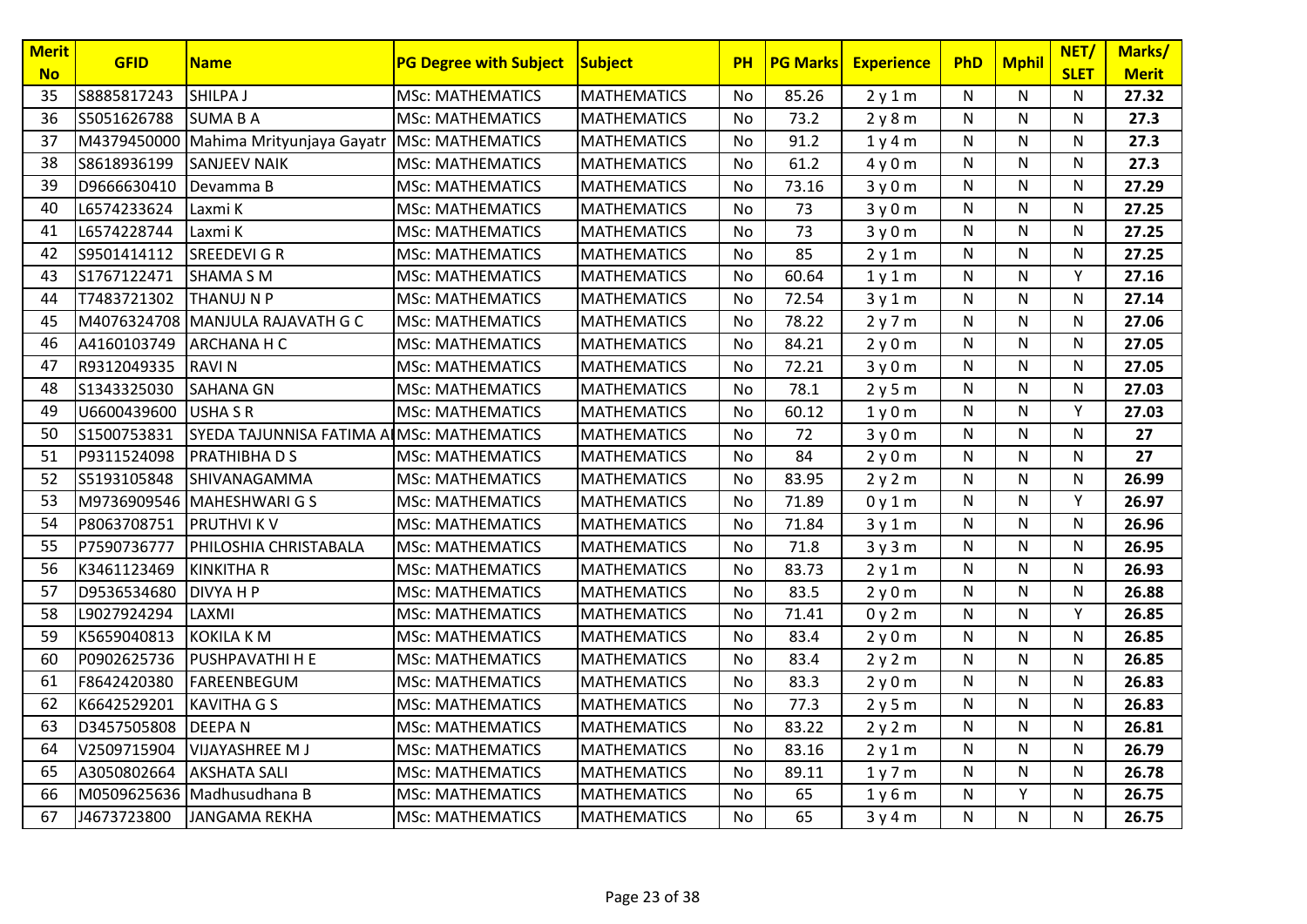| <b>Merit</b> | <b>GFID</b>  | <b>Name</b>                               | <b>PG Degree with Subject</b> | Subject      | <b>PH</b> | <b>PG Marks</b> | <b>Experience</b> | <b>PhD</b> | <b>Mphil</b> | <b>NET</b>  | Marks/       |
|--------------|--------------|-------------------------------------------|-------------------------------|--------------|-----------|-----------------|-------------------|------------|--------------|-------------|--------------|
| <b>No</b>    |              |                                           |                               |              |           |                 |                   |            |              | <b>SLET</b> | <b>Merit</b> |
|              | Microbiology |                                           |                               |              |           |                 |                   |            |              |             |              |
|              | B0937030337  | <b>BINDU S K</b>                          | <b>MSc: MICROBIOLOGY</b>      | Microbiology | <b>No</b> | 75              | 2y0m              | N          | N            | N           | 24.75        |
|              | P1573813101  | Pushpa R                                  | <b>MSc: MICROBIOLOGY</b>      | Microbiology | No        | 62              | 1y0m              | N          | $\checkmark$ | N           | 24.5         |
| 3            | N3238318114  | NISARGA K M                               | <b>MSc: MICROBIOLOGY</b>      | Microbiology | No        | 72.5            | 2y0m              | N          | N            | N           | 24.13        |
| 4            | S5199536735  | SPOORTHI VINAY MHAPSEKAIMSC: MICROBIOLOGY |                               | Microbiology | No        | 65.1            | 2y4m              | N          | N            | N           | 23.78        |
| 5.           | S9231545645  | Shylaja S                                 | <b>MSc: MICROBIOLOGY</b>      | Microbiology | No        | 70.92           | 2y2m              | N          | N            | N           | 23.73        |
| 6.           | P5963147491  | <b>POORMASR</b>                           | <b>MSc: MICROBIOLOGY</b>      | Microbiology | No        | 67.8            | 2y0m              | N          | N            | N           | 22.95        |
|              | V6422828587  | VIDYALAKSHMI S A                          | <b>MSc: MICROBIOLOGY</b>      | Microbiology | No        | 73.6            | 1y6m              | N          | N            | N           | 22.9         |
| 8            | S7144610411  | SANGEETHA K P                             | MSc: MICROBIOLOGY             | Microbiology | No        | 78.82           | 1y0m              | N          | N            | N           | 22.71        |
| 9            | M1990010104  | Meena B A                                 | <b>MSc: MICROBIOLOGY</b>      | Microbiology | No        | 71.1            | 1y4m              | N          | N            | N           | 22.28        |
| 10           | T5942854710  | Tejaswini H.K                             | <b>MSc: MICROBIOLOGY</b>      | Microbiology | No        | 70.21           | 1y4m              | N          | N            | N           | 22.05        |
| 11           | R9747722838  | <b>RAKSHITHAD</b>                         | <b>MSc: MICROBIOLOGY</b>      | Microbiology | No        | 63.56           | 2y2m              | N          | N            | N           | 21.89        |
| 12           | A1424544071  | <b>ASHWINI NAYAK</b>                      | <b>MSc: MICROBIOLOGY</b>      | Microbiology | No        | 57.33           | 2y0m              | N          | N            | N           | 20.33        |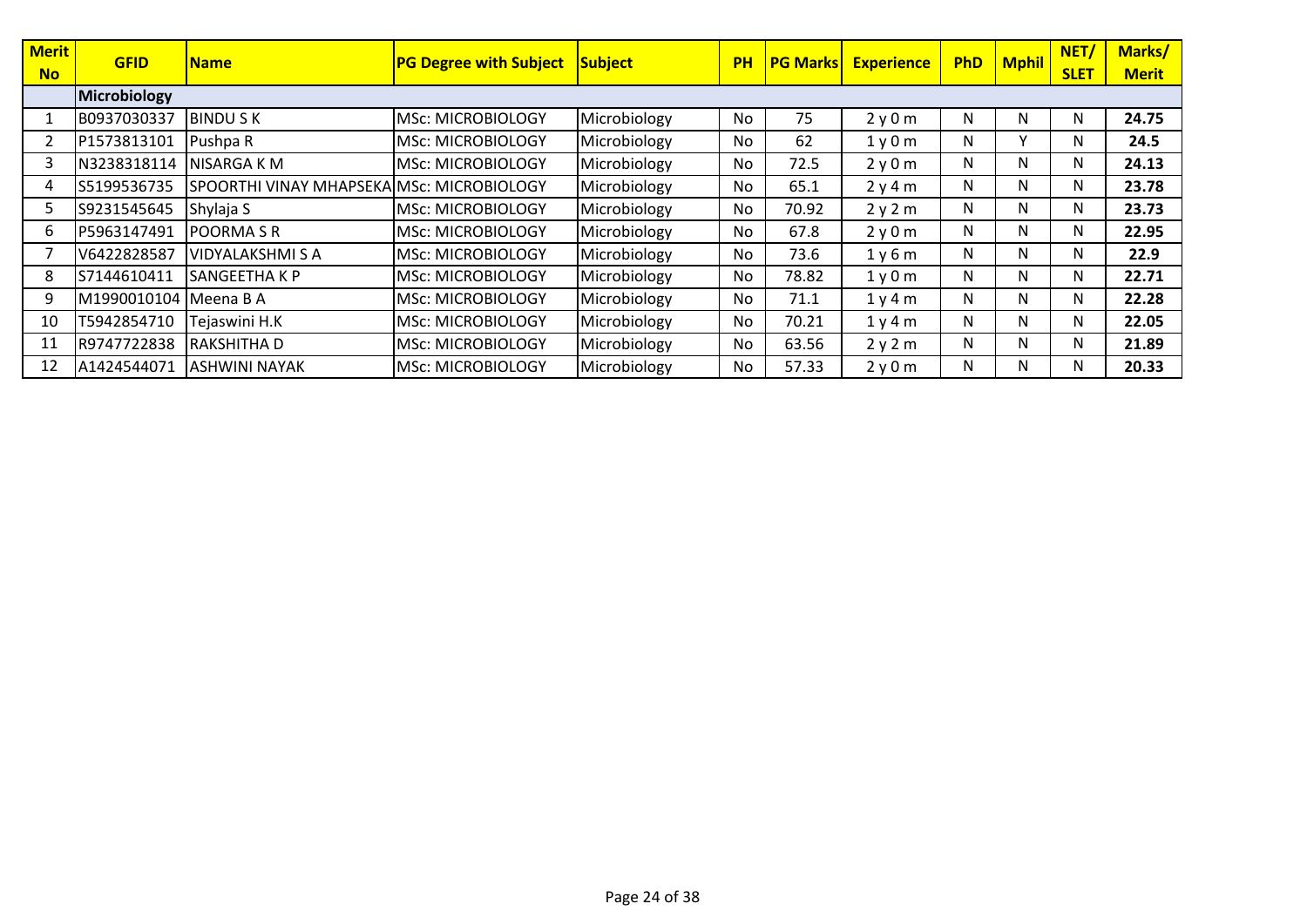| <b>Merit</b><br><b>No</b> | <b>GFID</b>    | <b>Name</b>                        | <b>PG Degree with Subject</b> | Subject        | <b>PH</b> | <b>PG Marks</b> | <b>Experience</b> | <b>PhD</b> | <b>Mphil</b> | NET/<br><b>SLET</b> | Marks/<br><b>Merit</b> |
|---------------------------|----------------|------------------------------------|-------------------------------|----------------|-----------|-----------------|-------------------|------------|--------------|---------------------|------------------------|
|                           | <b>Physics</b> |                                    |                               |                |           |                 |                   |            |              |                     |                        |
| 1                         | L9997530617    | LAVANYA H D                        | <b>MSc: Physics</b>           | Physics        | No        | 87.3            | 4y0m              | N          | N            | N                   | 33.83                  |
| 2                         | P9322940291    | PAVITHRA H D                       | <b>MSc: Physics</b>           | Physics        | No        | 72.89           | 4y0m              | N          | N            | N                   | 30.22                  |
| 3                         | A7371006587    | Amruth Prasad N R                  | MSc: Physics                  | Physics        | No        | 70.2            | 0y1m              | N          | ${\sf N}$    | Υ                   | 26.55                  |
| 4                         | G9624414292    | <b>GOWTHAMI P N</b>                | <b>MSc: Physics</b>           | Physics        | No        | 74.92           | 2y4m              | N          | ${\sf N}$    | N                   | 26.23                  |
| 5                         | M6751808296    | <b>MOHAMMED IRFAN</b>              | <b>MSc: Physics</b>           | Physics        | No        | 68.78           | 0y1m              | N          | ${\sf N}$    | Y                   | 26.2                   |
| 6                         |                | <b>M8159526526 MUMTARIN F M</b>    | <b>MSc: Physics</b>           | Physics        | No        | 74.67           | 2y4m              | N          | N            | N                   | 26.17                  |
| 7                         | R0836903885    | RAJABHAKSHI                        | MSc: Physics                  | Physics        | No        | 65.85           | 3y2m              | N          | N            | N                   | 25.46                  |
| 8                         | S9689937008    | Srilakshmi B                       | <b>MSc: Physics</b>           | Physics        | No        | 65.79           | 2y8m              | N          | N            | N                   | 25.45                  |
| 9                         | V7556723379    | VANISHREE HUKUMNALMATIMSc: Physics |                               | Physics        | No        | 65.74           | 3y0m              | N          | ${\sf N}$    | N                   | 25.44                  |
| 10                        | U1682719403    | <b>UMESHA B</b>                    | MSc: Physics                  | Physics        | No        | 77.52           | 2y2m              | N          | N            | N                   | 25.38                  |
| 11                        | U3342600468    | Umamaheshwari R                    | <b>MSc: Physics</b>           | Physics        | No        | 77.5            | 1y11m             | N          | N            | N                   | 25.38                  |
| 12                        | P2/02558984    | Pankaja KN                         | MSc: Physics                  | Physics        | No        | 77.53           | 2y2m              | N          | N            | N                   | 25.38                  |
| 13                        | K2588024697    | <b>KALLESHAN</b>                   | <b>MSc: Physics</b>           | Physics        | No        | 65.42           | 3y2m              | N          | N            | N                   | 25.36                  |
| 14                        | S8408939390    | <b>SURESH GUDDIHALH</b>            | MSc: Physics                  | <b>Physics</b> | No        | 77.33           | 2y2m              | N          | N            | N                   | 25.33                  |
| 15                        | A4229320394    | Ashwini ST                         | MSc: Physics                  | Physics        | No        | 77.21           | 1y8m              | N          | ${\sf N}$    | N                   | 25.3                   |
| 16                        | T1689452822    | <b>TEKRAJ M D</b>                  | <b>MSc: Physics</b>           | Physics        | No        | 59.1            | 3y4m              | N          | ${\sf N}$    | N                   | 25.28                  |
| 17                        | S7599610633    | Seema C. L                         | MSc: Physics                  | Physics        | No        | 65              | 3y0m              | N          | N            | N                   | 25.25                  |
| 18                        | P1073633390    | Puneetha D K                       | <b>MSc: Physics</b>           | Physics        | No        | 65              | 0y1m              | N          | N            | Y                   | 25.25                  |
| 19                        | L2061948623    | LAKSHMI p k                        | MSc: Physics                  | Physics        | No        | 77              | 2y0m              | N          | ${\sf N}$    | N                   | 25.25                  |
| 20                        | P3805311173    | <b>PALLAVI J</b>                   | <b>MSc: Physics</b>           | Physics        | No        | 70.8            | 2y4m              | N          | N            | N                   | 25.2                   |
| 21                        | R6305612900    | RASHMI HADIMANI                    | <b>MSc: Physics</b>           | <b>Physics</b> | No        | 64.73           | 0y1m              | N          | N            | Υ                   | 25.18                  |
| 22                        | S7507229127    | SANGEETHA B M                      | <b>MSc: Physics</b>           | Physics        | No        | 76.69           | 2y0m              | N          | N            | N                   | 25.17                  |
| 23                        | S1340311718    | <b>SREEDHAR KALLUR</b>             | MSc: Physics                  | Physics        | No        | 76.67           | 2y2m              | N          | N            | N                   | 25.17                  |
| 24                        | L8326834248    | LATHA M S                          | MSc: Physics                  | Physics        | No        | 76.58           | 2y2m              | N          | N            | N                   | 25.15                  |
| 25                        | S5973145012    | <b>SURESH K</b>                    | <b>MSc: Physics</b>           | Physics        | No        | 64.57           | 3y2m              | N          | N            | N                   | 25.14                  |
| 26                        | M7688748840    | MALASREE G E                       | MSc: Physics                  | Physics        | No        | 64.57           | 1y0m              | N          | Y            | N                   | 25.14                  |
| 27                        | P0339415299    | PRAVEENKUMAR                       | MSc: Physics                  | Physics        | No        | 64.53           | 3y2m              | N          | ${\sf N}$    | N                   | 25.13                  |
| 28                        | L7565525384    | LOKESHA D E                        | MSc: Physics                  | Physics        | No        | 64.5            | 0y2m              | N          | N            | Υ                   | 25.13                  |
| 29                        | S5577522081    | SHREE PRIYA S M                    | <b>MSc: Physics</b>           | Physics        | No        | 70.44           | 2y6m              | N          | N            | N                   | 25.11                  |
| 30                        | S5568848798    | SHREEDEVI CHOLACHAGUDDMSc: Physics |                               | Physics        | No        | 76.3            | 2y0m              | N          | N            | N                   | 25.08                  |
| 31                        | S3193321291    | SUBRAMANYA BALACHANDR MSc: Physics |                               | Physics        | No        | 76.33           | 2y2m              | N          | N            | N                   | 25.08                  |
| 32                        | K8293601796    | Kamalakshi G                       | <b>MSc: Physics</b>           | Physics        | No        | 70.29           | 2y5m              | N          | N            | N                   | 25.07                  |
| 33                        | M6989211097    | MANASA M G                         | MSc: Physics                  | Physics        | No        | 76.23           | 2y0m              | N          | N            | N                   | 25.06                  |
| 34                        | A1590204170    | <b>AMARNATH R</b>                  | <b>MSc: Physics</b>           | Physics        | No        | 76.2            | 2y0m              | N          | N            | N                   | 25.05                  |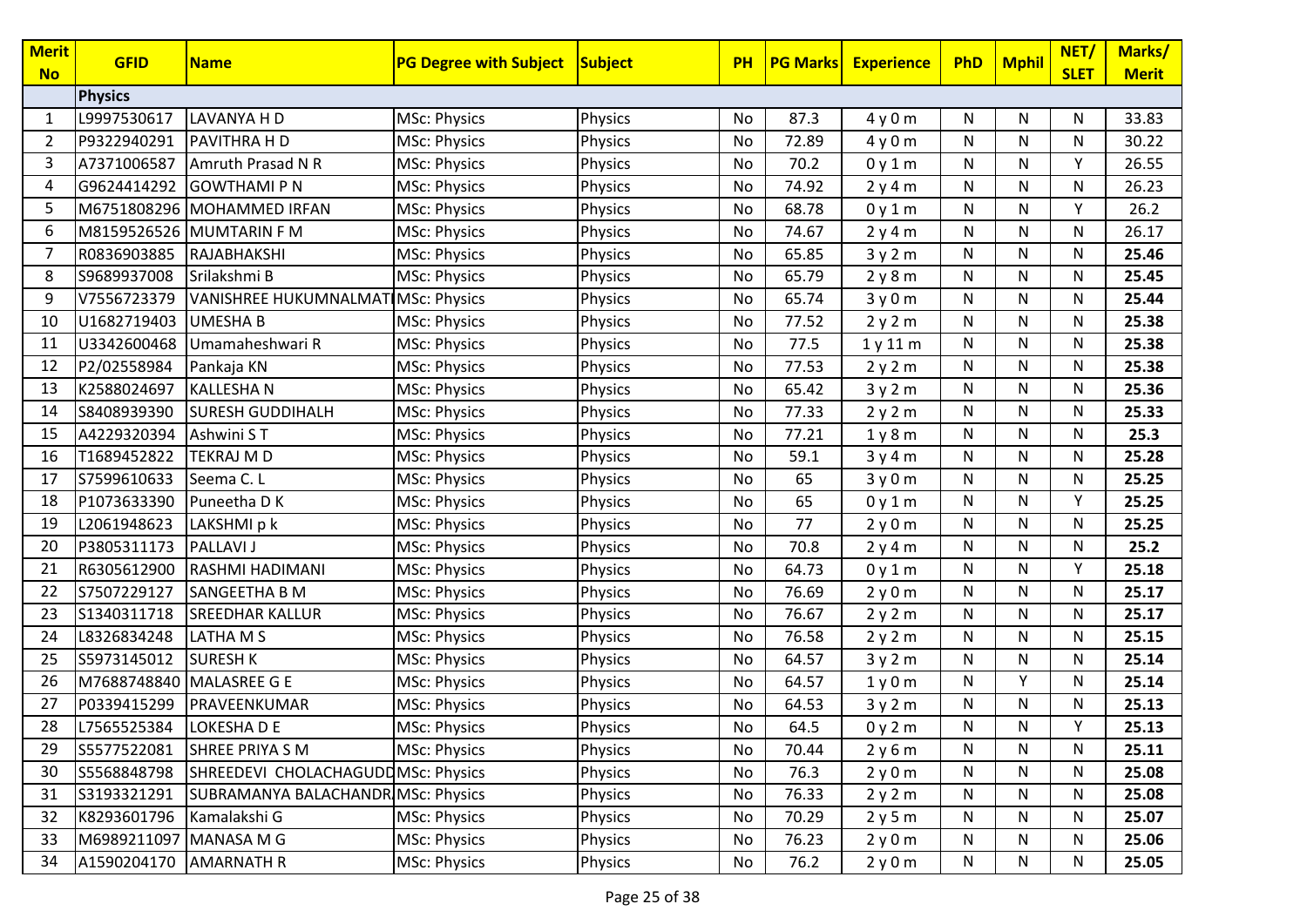| <b>Merit</b> | <b>GFID</b> | <b>Name</b>                                | <b>PG Degree with Subject</b> | Subject        | <b>PH</b> | <b>PG Marks</b> | <b>Experience</b>             | PhD | <b>Mphil</b> | NET/        | Marks/       |
|--------------|-------------|--------------------------------------------|-------------------------------|----------------|-----------|-----------------|-------------------------------|-----|--------------|-------------|--------------|
| <b>No</b>    |             |                                            |                               |                |           |                 |                               |     |              | <b>SLET</b> | <b>Merit</b> |
| 35           | S8457018494 | <b>SHRUTI DURYODHAN VASAWIMSC: Physics</b> |                               | Physics        | No        | 82.12           | 1y6m                          | N   | N            | N           | 25.03        |
| 36           | N3731527292 | <b>NEETHASHREE D B</b>                     | <b>MSc: Physics</b>           | <b>Physics</b> | No        | 76              | 1 <sub>y</sub> 8 <sub>m</sub> | N   | N            | N           | 25           |
| 37           | G1007104102 | <b>GURUNATH</b>                            | <b>MSc: Physics</b>           | <b>Physics</b> | No        | 64              | 3y0m                          | N   | N            | N           | 25           |
| 38           | S5459501189 | <b>SUSMITHA KAMKAR</b>                     | <b>MSc: Physics</b>           | <b>Physics</b> | No        | 76              | 2y0m                          | N   | N            | N           | 25           |
| 39           | G5438408697 | <b>GEETHA</b>                              | <b>MSc: Physics</b>           | <b>Physics</b> | No        | 76              | 2y2m                          | N   | N            | N           | 25           |
| 40           | T1003535624 | THUMISI BHARATHI DEVI                      | <b>MSc: Physics</b>           | Physics        | No        | 76              | 1y10m                         | N   | N            | N           | 25           |
| 41           | J0352009215 | Javashree s Pawadi                         | <b>MSc: Physics</b>           | <b>Physics</b> | No        | 70              | 2y5m                          | N   | N            | N           | 25           |
| 42           | A5748235045 | <b>AKSHATA SOMANAKATTI</b>                 | <b>MSc: Physics</b>           | <b>Physics</b> | No        | 69.87           | 2y4m                          | N   | N            | N           | 24.97        |
| 43           | S1832821792 | SHARANAMMA POLICEPATIL MSc: Physics        |                               | <b>Physics</b> | No        | 75.76           | 2y1m                          | N   | N            | N           | 24.94        |
| 44           | S1864903651 | <b>SRIRAKSHA A</b>                         | <b>MSc: Physics</b>           | <b>Physics</b> | No        | 75.6            | 2y0m                          | N   | $\mathsf{N}$ | N           | 24.9         |
| 45           | V0677906708 | <b>VEERESHA MASALAWADA</b>                 | <b>MSc: Physics</b>           | <b>Physics</b> | No        | 63.5            | 3y0m                          | N   | N            | N           | 24.88        |
| 46           | K0488818847 | <b>KIRAN BHAT</b>                          | <b>MSc: Physics</b>           | <b>Physics</b> | No        | 75.39           | 2y2m                          | N   | N            | N           | 24.85        |
| 47           | N8495227595 | NISBARUBI A                                | <b>MSc: Physics</b>           | <b>Physics</b> | No        | 63.3            | 3y0m                          | N   | N            | N           | 24.83        |
| 48           | S0078438558 | SOWMYA A S                                 | <b>MSc: Physics</b>           | <b>Physics</b> | No        | 75.13           | 1y8m                          | N   | N            | N           | 24.78        |
| 49           | N9332924343 | Navya                                      | <b>MSc: Physics</b>           | <b>Physics</b> | No        | 75.1            | 2y1m                          | N   | N            | N           | 24.78        |
| 50           | S6968236966 | <b>SHRIDEVI SURESH AMATE</b>               | <b>MSc: Physics</b>           | <b>Physics</b> | No        | 75.1            | 2y0m                          | N   | N            | N           | 24.78        |
| 51           | S2399637429 | Shalini R                                  | <b>MSc: Physics</b>           | <b>Physics</b> | No        | 75              | 2y0m                          | N   | N            | N           | 24.75        |
| 52           | N9796525349 | <b>NANDINI H R</b>                         | <b>MSc: Physics</b>           | <b>Physics</b> | No        | 69              | 2y7m                          | N   | N            | N           | 24.75        |
| 53           | S3318427358 | <b>SUREKHA NAGAVI</b>                      | <b>MSc: Physics</b>           | Physics        | No        | 80.94           | 1v5m                          | N   | N            | N           | 24.74        |
| 54           | V8832759186 | <b>VEENA</b>                               | <b>MSc: Physics</b>           | <b>Physics</b> | No        | 68.9            | 2y6m                          | N   | N            | N           | 24.73        |
| 55           | V2492120631 | <b>VALAPURA RANJITHA</b>                   | <b>MSc: Physics</b>           | <b>Physics</b> | No        | 74.84           | 2y1m                          | N   | N            | N           | 24.71        |
| 56           | S2075544717 | Shruthi M S                                | <b>MSc: Physics</b>           | <b>Physics</b> | No        | 74.8            | 2y1m                          | N   | N            | N           | 24.7         |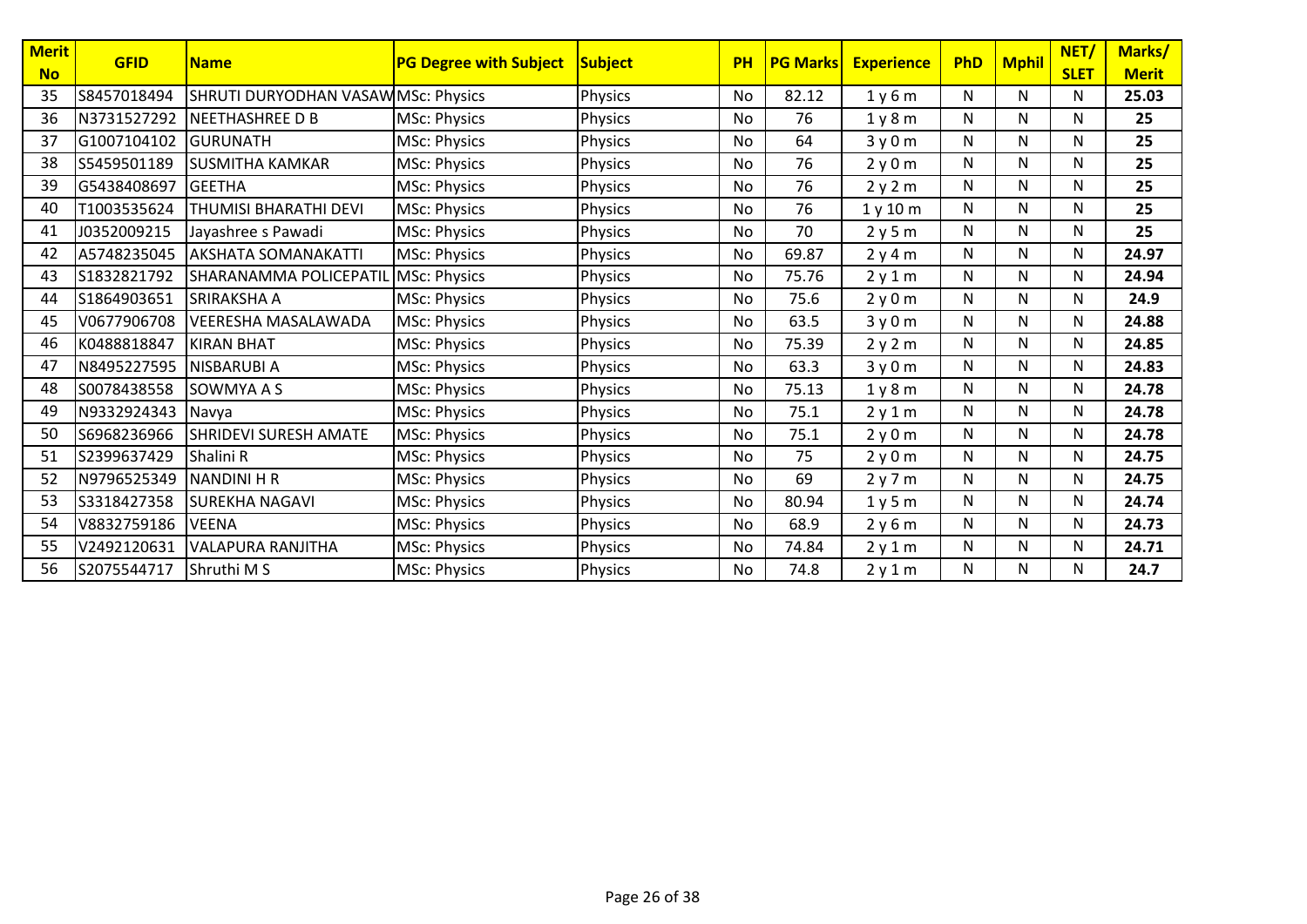| <b>Merit</b><br><b>No</b> | <b>GFID</b>              | <b>Name</b>                                 | <b>PG Degree with Subject</b> | Subject           | <b>PH</b> | <b>PG Marks</b> | <b>Experience</b> | PhD | <b>Mphil</b> | NET/<br><b>SLET</b> | Marks/<br><b>Merit</b> |
|---------------------------|--------------------------|---------------------------------------------|-------------------------------|-------------------|-----------|-----------------|-------------------|-----|--------------|---------------------|------------------------|
|                           | <b>POLITICAL SCIENCE</b> |                                             |                               |                   |           |                 |                   |     |              |                     |                        |
| 1                         | D6089149432              | Dr Manjunatha M                             | <b>MA: POLITICAL SCIENCE</b>  | POLITICAL SCIENCE | No        | 67.75           | 11y3m             | Υ   | Y            | Υ                   | 76.94                  |
| 2                         | B8712145534              | Bhavya H. K.                                | MA: POLITICAL SCIENCE         | POLITICAL SCIENCE | No        | 78.42           | 7y6m              | N   | Y            | Y                   | 57.11                  |
| 3                         | D9879240271              | Dr. PURUSHOTHAMA KUMARMA: POLITICAL SCIENCE |                               | POLITICAL SCIENCE | No        | 69.2            | 5y0m              | Y   | ${\sf N}$    | Y                   | 53.3                   |
| 4                         | A8352531463              | <b>AMARAVATHIS</b>                          | MA: POLITICAL SCIENCE         | POLITICAL SCIENCE | No        | 65.65           | 9y0m              | N   | N            | Y                   | 52.41                  |
| 5                         | C2026401681              | <b>CHANDRE GOWDA</b>                        | MA: POLITICAL SCIENCE         | POLITICAL SCIENCE | No        | 69.6            | 7y0m              | N   | N            | Y                   | 47.4                   |
| 6                         | B2381635865              | <b>BHAGYALAKSHMIKV</b>                      | MA: POLITICAL SCIENCE         | POLITICAL SCIENCE | No        | 52.1            | 9y6m              | N   | $\mathsf{N}$ | N                   | 41.53                  |
| $\overline{7}$            | N0531924328              | <b>NAYANAKL</b>                             | MA: POLITICAL SCIENCE         | POLITICAL SCIENCE | No        | 70              | 6y0m              | N   | Y            | N                   | 41.5                   |
| 8                         | P2242930338              | POOVAMMATP                                  | MA: POLITICAL SCIENCE         | POLITICAL SCIENCE | No        | 58              | 9y0m              | N   | N            | N                   | 41.5                   |
| 9                         | R8643307613              | <b>RANGASWAMY V</b>                         | MA: POLITICAL SCIENCE         | POLITICAL SCIENCE | No        | 69.7            | 8y2m              | N   | N            | N                   | 41.43                  |
| 10                        | R2813401682              | <b>RAGHU A</b>                              | MA: POLITICAL SCIENCE         | POLITICAL SCIENCE | No        | 69.55           | 8y2m              | N   | N            | N                   | 41.39                  |
| 11                        | A7822246365              | <b>ARATHI G</b>                             | MA: POLITICAL SCIENCE         | POLITICAL SCIENCE | No        | 57.5            | 9y2m              | N   | N            | N                   | 41.38                  |
| 12                        | V1567301200              | VARUNAKUMARA A V                            | MA: POLITICAL SCIENCE         | POLITICAL SCIENCE | No        | 81.5            | 4y0m              | N   | N            | Y                   | 41.38                  |
| 13                        | T1097125675              | Thippeswamy m k                             | MA: POLITICAL SCIENCE         | POLITICAL SCIENCE | No        | 69.4            | 5y1m              | N   | N            | Y                   | 41.35                  |
| 14                        | V2593513650              | VASANTHA KUMAR G C                          | MA: POLITICAL SCIENCE         | POLITICAL SCIENCE | No        | 69.31           | 5y0m              | N   | N            | Y                   | 41.33                  |
| 15                        | S7447115028              | SAVITHRAMMA C                               | <b>MA: POLITICAL SCIENCE</b>  | POLITICAL SCIENCE | No        | 69.2            | 8y2m              | N   | N            | N                   | 41.3                   |
| 16                        |                          | M6902303092 MAHADEVASWAMY. S                | <b>MA: POLITICAL SCIENCE</b>  | POLITICAL SCIENCE | No        | 81.05           | 7y1m              | N   | N            | N                   | 41.26                  |
| 17                        | R0692719332              | RAMYA HS                                    | MA: POLITICAL SCIENCE         | POLITICAL SCIENCE | No        | 69              | 6y0m              | N   | Y            | N                   | 41.25                  |
| 18                        | S6631130972              | SUSHILKUMARI                                | MA: POLITICAL SCIENCE         | POLITICAL SCIENCE | No        | 63              | 8y5m              | N   | N            | N                   | 41.25                  |
| 19                        | S9235932478              | Sumithra YS                                 | MA: POLITICAL SCIENCE         | POLITICAL SCIENCE | No        | 56.95           | 9y0m              | N   | ${\sf N}$    | N                   | 41.24                  |
| 20                        | C3793206129              | Chethana K.S.                               | MA: POLITICAL SCIENCE         | POLITICAL SCIENCE | No        | 68.77           | 8y0m              | N   | N            | N                   | 41.19                  |
| 21                        | V7929626164              | <b>VEERESH</b>                              | MA: POLITICAL SCIENCE         | POLITICAL SCIENCE | Yes       | 70.45           | 4y5m              | N   | N            | N                   | 41.11                  |
| 22                        | S1665645505              | <b>SUNIL KUMAR R</b>                        | MA: POLITICAL SCIENCE         | POLITICAL SCIENCE | No        | 68.25           | 8y2m              | N   | N            | N                   | 41.06                  |
| 23                        | S7888024794              | <b>SUNITA</b>                               | MA: POLITICAL SCIENCE         | POLITICAL SCIENCE | No        | 68.15           | 8y0m              | N   | N            | N                   | 41.04                  |
| 24                        | M2420030293              | MAHESH KANAGALABHAVI                        | MA: POLITICAL SCIENCE         | POLITICAL SCIENCE | No        | 55.6            | 9y2m              | N   | N            | N                   | 40.9                   |
| 25                        | L1137449825              | LATHA S M                                   | MA: POLITICAL SCIENCE         | POLITICAL SCIENCE | No        | 67.6            | 8y2m              | N   | $\mathsf{N}$ | N                   | 40.9                   |
| 26                        | S6160831124              | SOWJANYA                                    | MA: POLITICAL SCIENCE         | POLITICAL SCIENCE | No        | 73.43           | 7y5m              | N   | ${\sf N}$    | N                   | 40.86                  |
| 27                        | M6148008679 MANJUNATHA   |                                             | MA: POLITICAL SCIENCE         | POLITICAL SCIENCE | No        | 79              | 3y8m              | N   | N            | Y                   | 40.75                  |
| 28                        | D7379921242 DR.RAGHUS    |                                             | MA: POLITICAL SCIENCE         | POLITICAL SCIENCE | No        | 67              | 1y0m              | Y   | N            | Y                   | 40.75                  |
| 29                        | B9235328842              | <b>BABU</b>                                 | <b>MA: POLITICAL SCIENCE</b>  | POLITICAL SCIENCE | No        | 67              | 6y1m              | N   | Y            | N                   | 40.75                  |
| 30                        | D4049345856              | DHANYAKUMARA K M                            | MA: POLITICAL SCIENCE         | POLITICAL SCIENCE | No        | 73              | 5y6m              | N   | Υ            | N                   | 40.75                  |
| 31                        | D3278407091              | D. SIDDESH                                  | MA: POLITICAL SCIENCE         | POLITICAL SCIENCE | No        | 60.85           | 8y4m              | N   | N            | N                   | 40.71                  |
| 32                        | P9616833398              | <b>PARAPPA</b>                              | MA: POLITICAL SCIENCE         | POLITICAL SCIENCE | No        | 66.66           | 8y0m              | N   | N            | N                   | 40.67                  |
| 33                        | R1065924505              | <b>RAYAPPA</b>                              | MA: POLITICAL SCIENCE         | POLITICAL SCIENCE | No        | 66.4            | 8y1m              | N   | N            | N                   | 40.6                   |
| 34                        | A4486148993              | <b>ANILKUMARSV</b>                          | MA: POLITICAL SCIENCE         | POLITICAL SCIENCE | No        | 60.13           | 2y6m              | Y   | Υ            | N                   | 40.53                  |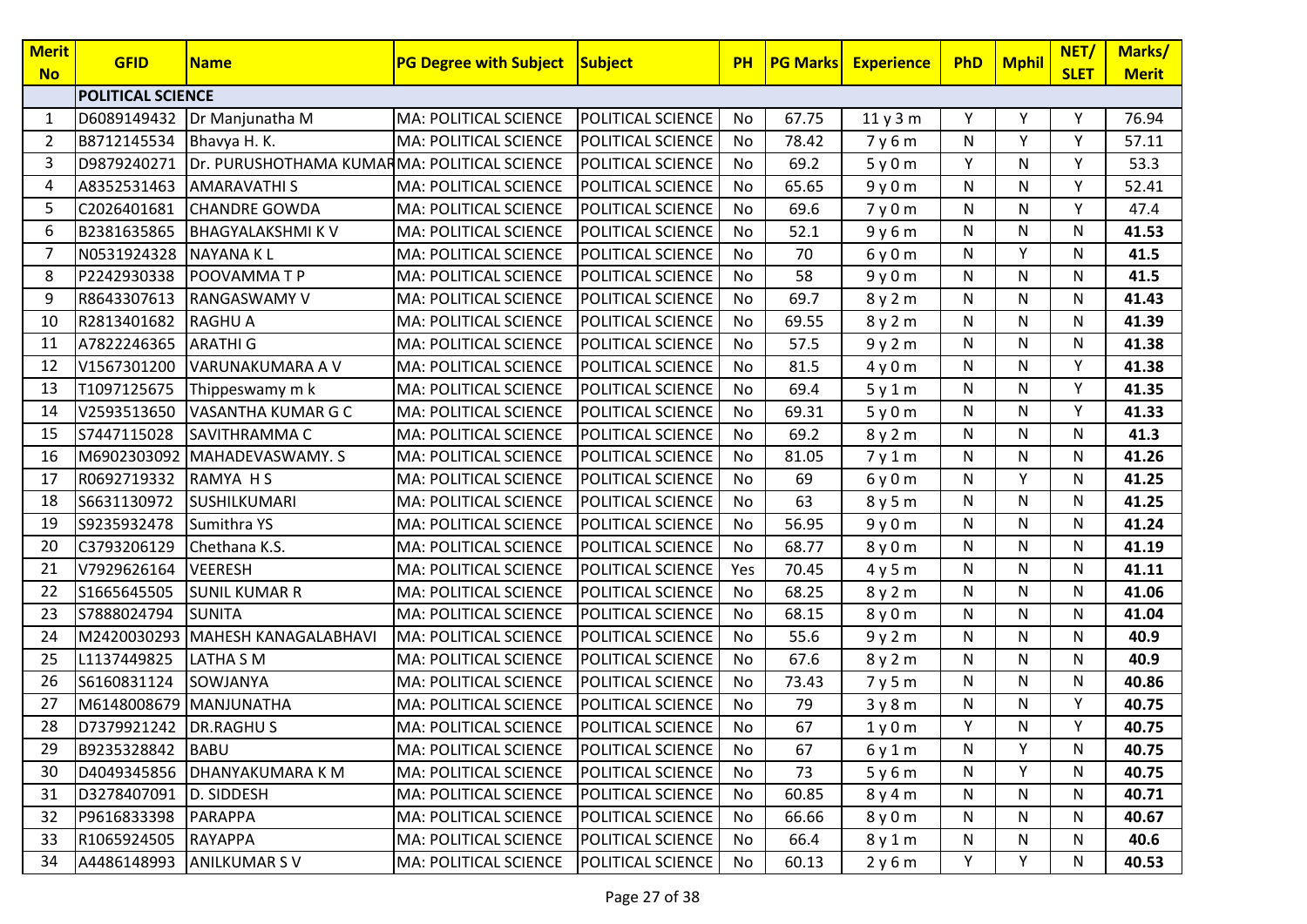| Merit<br><b>No</b> | <b>GFID</b> | <b>Name</b>                                  | <b>PG Degree with Subject</b> | <b>Subject</b>    | PH        | <b>PG Marks</b> | <b>Experience</b> | PhD | <b>Mphil</b> | NET/<br><b>SLET</b> | Marks/<br><b>Merit</b> |
|--------------------|-------------|----------------------------------------------|-------------------------------|-------------------|-----------|-----------------|-------------------|-----|--------------|---------------------|------------------------|
| 35                 | R8398028630 | <b>RAGHAVENDRA</b>                           | MA: POLITICAL SCIENCE         | POLITICAL SCIENCE | <b>No</b> | 60              | 8y4m              | N   | N            | N                   | 40.5                   |
| 36                 | G4110608433 | <b>GAVISIDDAPPA</b>                          | MA: POLITICAL SCIENCE         | POLITICAL SCIENCE | No        | 65.9            | 8y0m              | N   | N            | Ν                   | 40.48                  |
| 37                 | S6717417268 | <b>SANTOSH MAGADUM</b>                       | <b>MA: POLITICAL SCIENCE</b>  | POLITICAL SCIENCE | No        | 71.91           | 0y6m              | Y   | N            | Υ                   | 40.48                  |
| 38                 | B0187913129 | <b>BABU</b>                                  | MA: POLITICAL SCIENCE         | POLITICAL SCIENCE | No        | 65.75           | 3y2m              | N   | Y            | Y                   | 40.44                  |
| 39                 | S8506630032 | <b>SATISHA LAMANI</b>                        | MA: POLITICAL SCIENCE         | POLITICAL SCIENCE | No        | 71.23           | 7y4m              | N   | $\mathsf{N}$ | N                   | 40.31                  |
| 40                 | C4508118903 | Chandrashekar S A                            | MA: POLITICAL SCIENCE         | POLITICAL SCIENCE | Yes       | 61.2            | 5y2m              | N   | N            | N                   | 40.3                   |
| 41                 | E3939233176 | ELLURUANANDAKUMAR                            | MA: POLITICAL SCIENCE         | POLITICAL SCIENCE | No        | 65.05           | 8y2m              | N   | N            | N                   | 40.26                  |
| 42                 | J4765936148 | JAYAPPA U B                                  | MA: POLITICAL SCIENCE         | POLITICAL SCIENCE | <b>No</b> | 59              | 8y7m              | N   | N            | N                   | 40.25                  |
| 43                 | R4287411251 | <b>RAVI KUMARA B S</b>                       | MA: POLITICAL SCIENCE         | POLITICAL SCIENCE | No        | 76.84           | 5y0m              | N   | Y            | Ν                   | 40.21                  |
| 44                 | B6306433323 | <b>BILAL</b>                                 | <b>MA: POLITICAL SCIENCE</b>  | POLITICAL SCIENCE | No        | 64.45           | 8y1m              | N   | N            | N                   | 40.11                  |
| 45                 | S4877416788 | <b>SHANKARA H R</b>                          | MA: POLITICAL SCIENCE         | POLITICAL SCIENCE | No        | 76.32           | 7y0m              | N   | N            | N                   | 40.08                  |
| 46                 | K4101430780 | Karthyayini                                  | MA: POLITICAL SCIENCE         | POLITICAL SCIENCE | No        | 58.15           | 5y6m              | N   | $\mathsf{N}$ | Y                   | 40.04                  |
| 47                 | M9177130682 | MANJUNATH                                    | MA: POLITICAL SCIENCE         | POLITICAL SCIENCE | No        | 64.1            | 8y2m              | N   | N            | N                   | 40.03                  |
| 48                 | V6111441656 | VENKATARAMANA                                | MA: POLITICAL SCIENCE         | POLITICAL SCIENCE | No        | 57.9            | 8y6m              | N   | N            | N                   | 39.98                  |
| 49                 | S3308646319 | <b>SUMA G S</b>                              | MA: POLITICAL SCIENCE         | POLITICAL SCIENCE | <b>No</b> | 63.8            | 6y0m              | N   | Y            | N                   | 39.95                  |
| 50                 | A2590925688 | <b>AKHILA S TIGADI</b>                       | MA: POLITICAL SCIENCE         | POLITICAL SCIENCE | No        | 75.66           | 4y0m              | N   | N            | Y                   | 39.92                  |
| 51                 | D7407120763 | Dr. Shivaputrappa                            | <b>MA: POLITICAL SCIENCE</b>  | POLITICAL SCIENCE | <b>No</b> | 63.65           | 1y1m              | Y   | N            | Y                   | 39.91                  |
| 52                 | A5905535890 | <b>AMEET HIREMATH</b>                        | MA: POLITICAL SCIENCE         | POLITICAL SCIENCE | No        | 75.58           | 7y1m              | N   | $\mathsf{N}$ | N                   | 39.9                   |
| 53                 | P1936803399 | Puttaraju M V                                | MA: POLITICAL SCIENCE         | POLITICAL SCIENCE | No        | 69.5            | 3y4m              | Y   | N            | N                   | 39.88                  |
| 54                 | A9210828920 | <b>ASHAK</b>                                 | MA: POLITICAL SCIENCE         | POLITICAL SCIENCE | No        | 63.46           | 5y2m              | N   | N            | Y                   | 39.87                  |
| 55                 | M0994325498 | MALLIKARJUN                                  | MA: POLITICAL SCIENCE         | POLITICAL SCIENCE | Yes       | 65.45           | 0y5m              | Y   | N            | N                   | 39.86                  |
| 56                 | S8830023715 | SURESH BHEEMARAO JADHA MA: POLITICAL SCIENCE |                               | POLITICAL SCIENCE | <b>No</b> | 57.33           | 8y6m              | N   | N            | N                   | 39.83                  |
| 57                 | S5870127610 | Savitha kumari                               | MA: POLITICAL SCIENCE         | POLITICAL SCIENCE | No        | 63              | 8y0m              | N   | N            | Ν                   | 39.75                  |
| 58                 | S3652745816 | <b>SHRIKANT PATIL</b>                        | <b>MA: POLITICAL SCIENCE</b>  | POLITICAL SCIENCE | No        | 57              | 8y5m              | N   | N            | N                   | 39.75                  |
| 59                 | A6034121050 | Akshitha Naik t                              | MA: POLITICAL SCIENCE         | POLITICAL SCIENCE | No        | 62.95           | 8y3m              | N   | $\mathsf{N}$ | N                   | 39.74                  |
| 60                 | V4487109179 | VEDAVATHI                                    | MA: POLITICAL SCIENCE         | POLITICAL SCIENCE | No        | 62.84           | 8y1m              | N   | N            | N                   | 39.71                  |
| 61                 | S0547352678 | SUDHIRA B DODDASANKANN MA: POLITICAL SCIENCE |                               | POLITICAL SCIENCE | No        | 62.5            | 8y0m              | N   | N            | N                   | 39.63                  |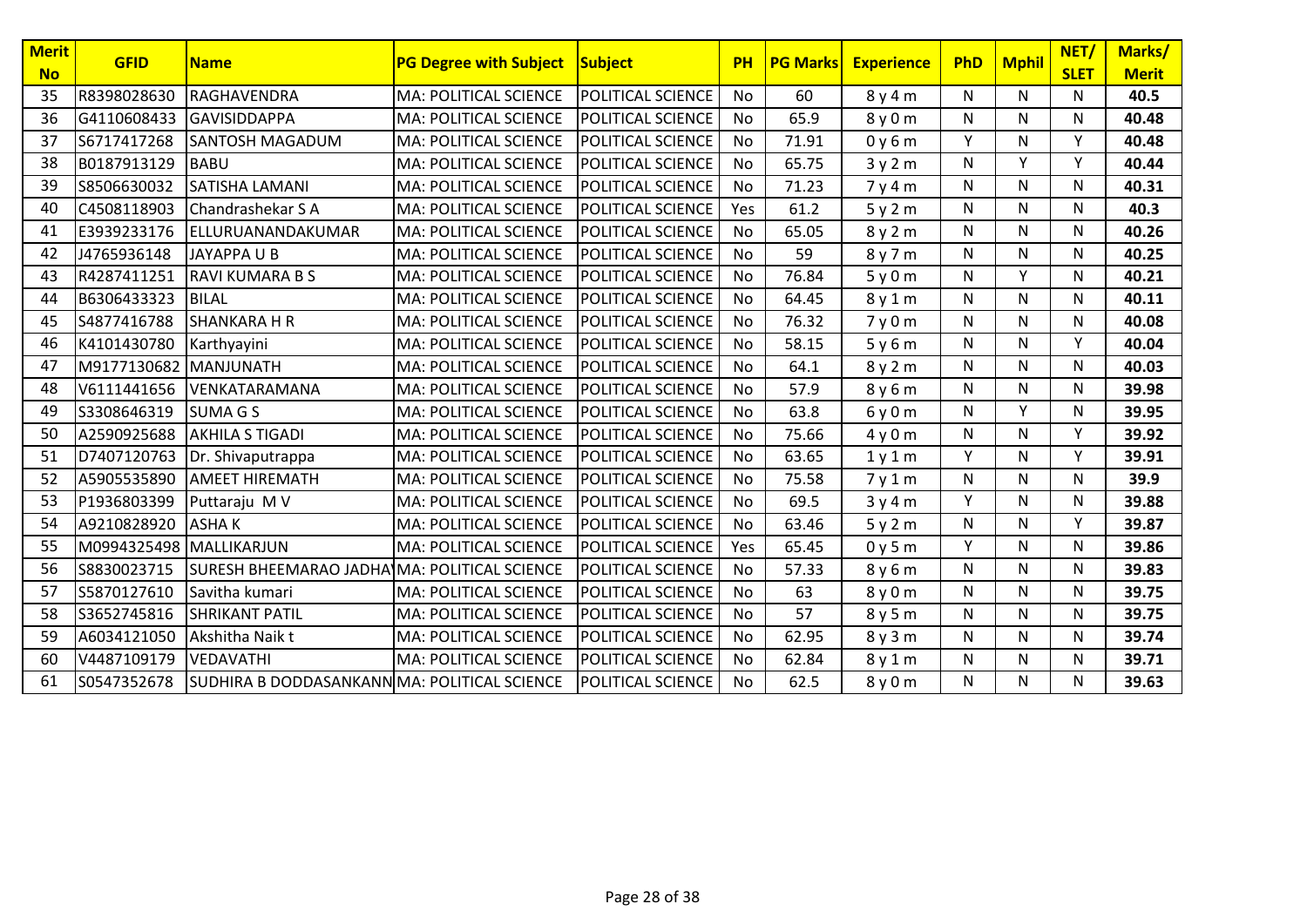| <b>Merit</b><br><b>No</b> | <b>GFID</b>       | <b>Name</b>           | <b>PG Degree with Subject</b> | Subject           | <b>PH</b> |       | <b>PG Marks Experience</b> | <b>PhD</b> | Mphil | NET/<br><b>SLET</b> | Marks/<br><b>Merit</b> |
|---------------------------|-------------------|-----------------------|-------------------------------|-------------------|-----------|-------|----------------------------|------------|-------|---------------------|------------------------|
|                           | <b>IPSYCOLOGY</b> |                       |                               |                   |           |       |                            |            |       |                     |                        |
|                           | P0602356905       | <b>IPRAMOD NAIK</b>   | <b>MA: PSYCOLOGY</b>          | <b>IPSYCOLOGY</b> | <b>No</b> | 60    | 6v3m                       | N          | N     | N                   | 33                     |
|                           | Y0245129205       | lyogesh NP            | MSc: MSc:Psycology            | Psycology         | No        | 74.21 | 1y5m                       | N          | N     | N                   | 23.05                  |
|                           | Y0245129205       | YOGESH NP             | MSc: MSc:Psycology            | Psycology         | No        | 74.21 | 1 v 5 m                    |            | N     | N                   | 23.05                  |
|                           | R3085246582       | Rijawana Chapparaband | <b>MA: PSYCOLOGY</b>          | <b>PSYCOLOGY</b>  | No        | 62.5  | 2v1m                       |            | N     | N                   | 21.63                  |
|                           | N6958907911       | INANDINI VITHOJI      | <b>MA: PSYCOLOGY</b>          | <b>IPSYCOLOGY</b> | No        | 65.6  | 1y7m                       |            | N     | N                   | 20.9                   |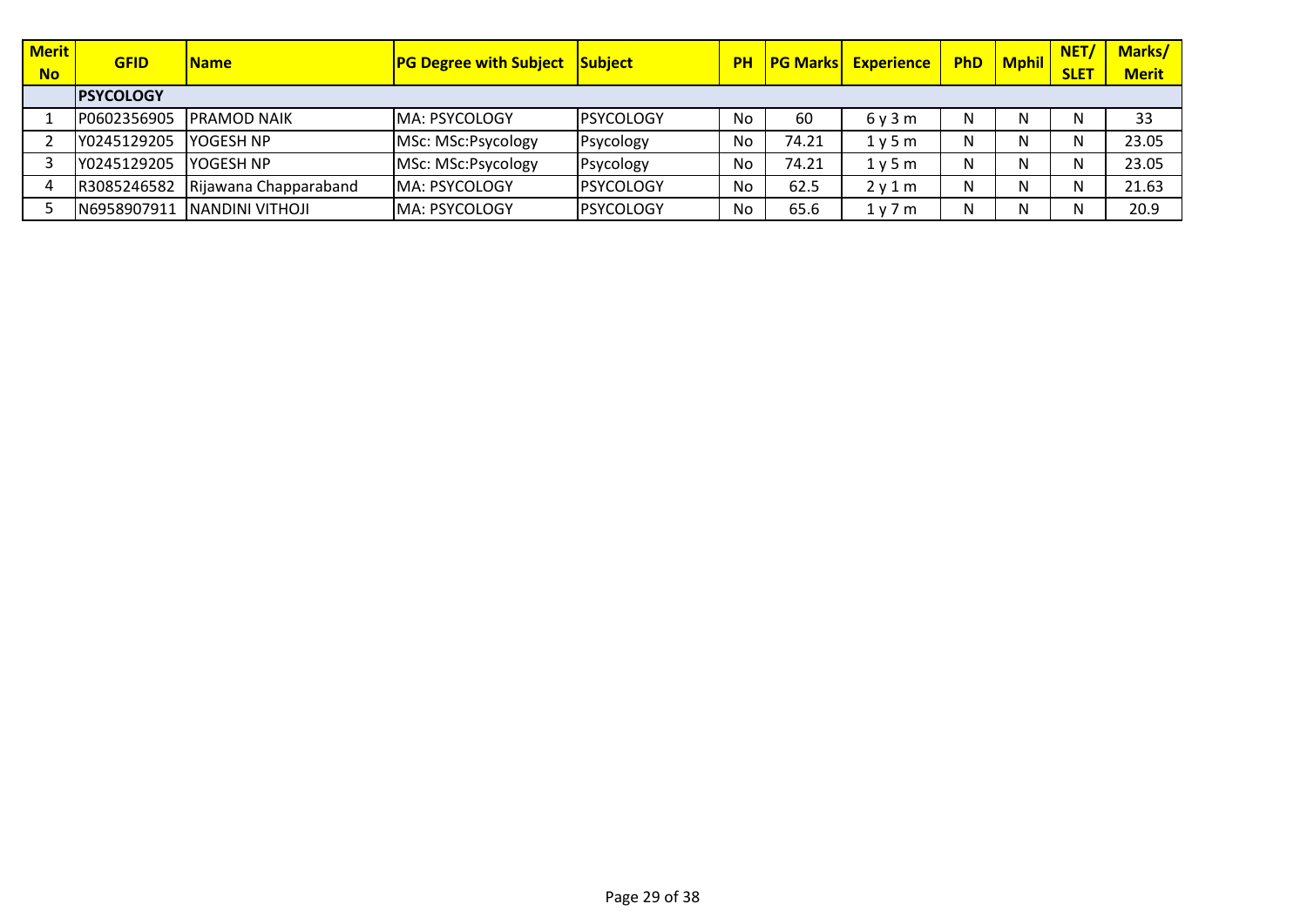| <b>Merit</b><br><b>No</b> | <b>GFID</b>      | <b>Name</b>               | <b>PG Degree with Subject</b> | <b>Subiect</b>  |    | <b>PH PG Marks</b> | <b>Experience</b>             | <b>PhD</b> | <b>Mphil</b> | <b>NET</b><br><b>SLET</b> | <b>Marks/</b><br><b>Merit</b> |
|---------------------------|------------------|---------------------------|-------------------------------|-----------------|----|--------------------|-------------------------------|------------|--------------|---------------------------|-------------------------------|
|                           | <b>ISANSKRIT</b> |                           |                               |                 |    |                    |                               |            |              |                           |                               |
|                           | 12823415359      | <b>IINDIRA RAMADHYANI</b> | <b>IMA: SANSKRIT</b>          | <b>SANSKRIT</b> | No | 66.52              | 2 v 3 m                       | N          |              | N                         | 22.63                         |
|                           | S5794234571      | Shailaja H S              | <b>IMA: SANSKRIT</b>          | Sanskrit        | No | 70                 | 0 <sub>V</sub> 9 <sub>m</sub> |            |              |                           | 20.5                          |
|                           | IS5197007408     | <b>ISHIVAMMA S</b>        | MA: SANSKRIT                  | Sanskrit        | No | 68.66              | 1y0m                          |            |              | N                         | 20.17                         |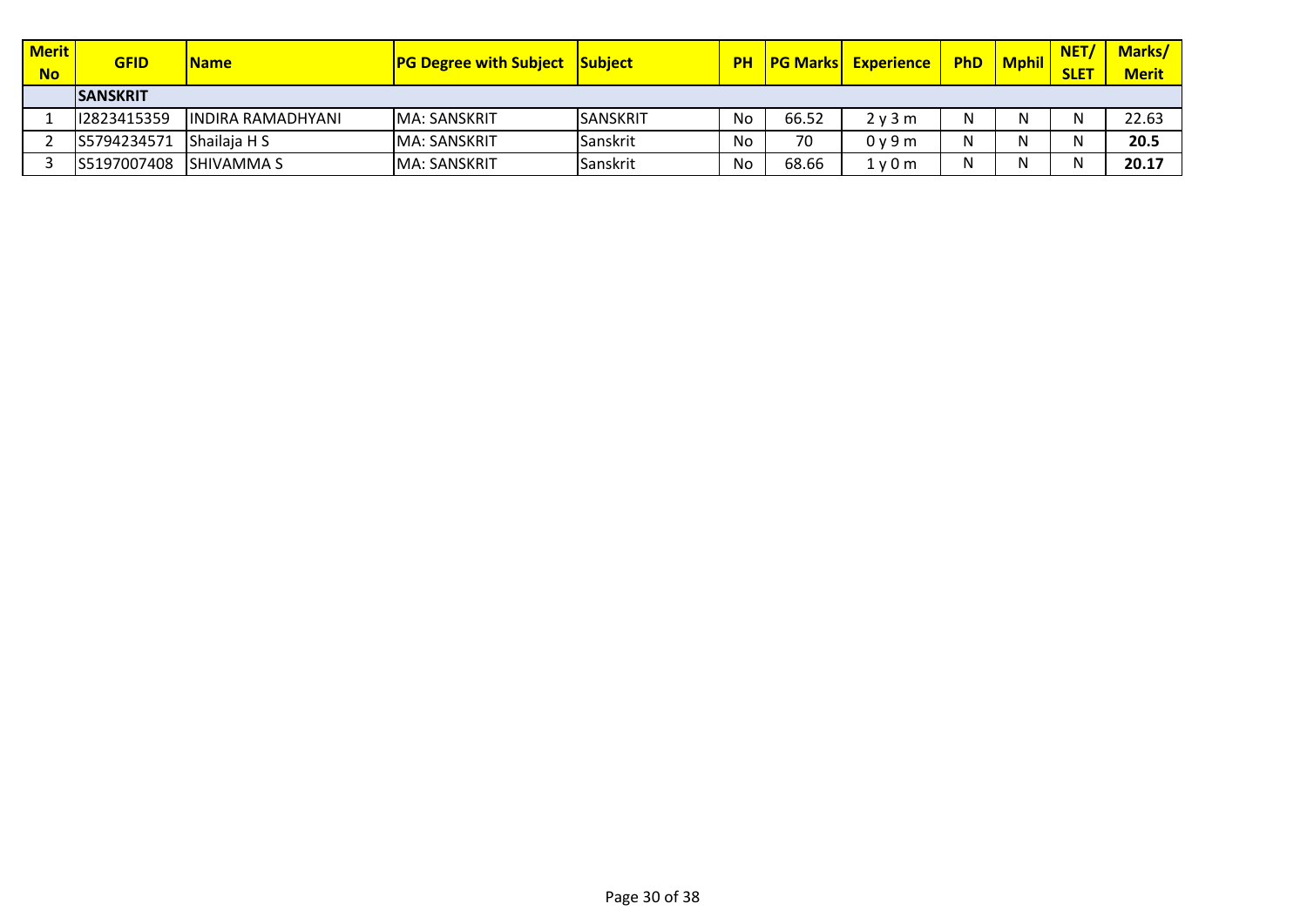| <b>Merit</b> | <b>GFID</b>            | <b>Name</b>                | <b>PG Degree with Subject Subject</b> | <b>PH</b> |       | <b>PG Marks Experience</b> | <b>PhD</b> | Mphil | NET/        | Marks/       |
|--------------|------------------------|----------------------------|---------------------------------------|-----------|-------|----------------------------|------------|-------|-------------|--------------|
| <b>No</b>    |                        |                            |                                       |           |       |                            |            |       | <b>SLET</b> | <b>Merit</b> |
|              | <b>Social Work</b>     |                            |                                       |           |       |                            |            |       |             |              |
|              | S0457006009            | <b>SYED KHAZA MOHIDDIN</b> | MSW: MSW:Social Work Social Work      | <b>No</b> | 82    | 6y0m                       | N          | N     |             | 47.5         |
|              | G1180106400            | <b>GAYATHRI</b>            | MSW: MSW:Social Work Social Work      | No        | 63    | 1y2m                       |            | N     | v           | 39.75        |
|              | S0200051595            | Santosh.N                  | MSW: MSW:Social Work Social Work      | No        | 68.66 | 4y6m                       | N          | N     | ٧           | 39.67        |
|              | M9613906383 MUNIRAJU M |                            | MSW: MSW:Social Work Social Work      | <b>No</b> | 73.9  | 7y0m                       | N          | N     | N           | 39.48        |
|              | T9416135585            | <b>ITIPPANNA UPPAR</b>     | MSW: MSW:Social Work Social Work      | No        | 72.5  | 4y3m                       | N          | N     | v           | 39.13        |
|              | M1488210975 MOHINI     |                            | MSW: MSW:Social Work Social Work      | No        | 72.28 | 4y1m                       | N          | N     | v           | 39.07        |
|              | A1994438317            | <b>ABHISHEKA M P</b>       | MSW: MSW:Social Work Social Work      | <b>No</b> | 72.24 | 4y2m                       | N          | N     | v           | 39.06        |
| 8            | N0136836007            | Neeraja .T                 | MSW: MSW:Social Work Social Work      | No        | 65.15 | 4y5m                       | N          | N     | v           | 38.79        |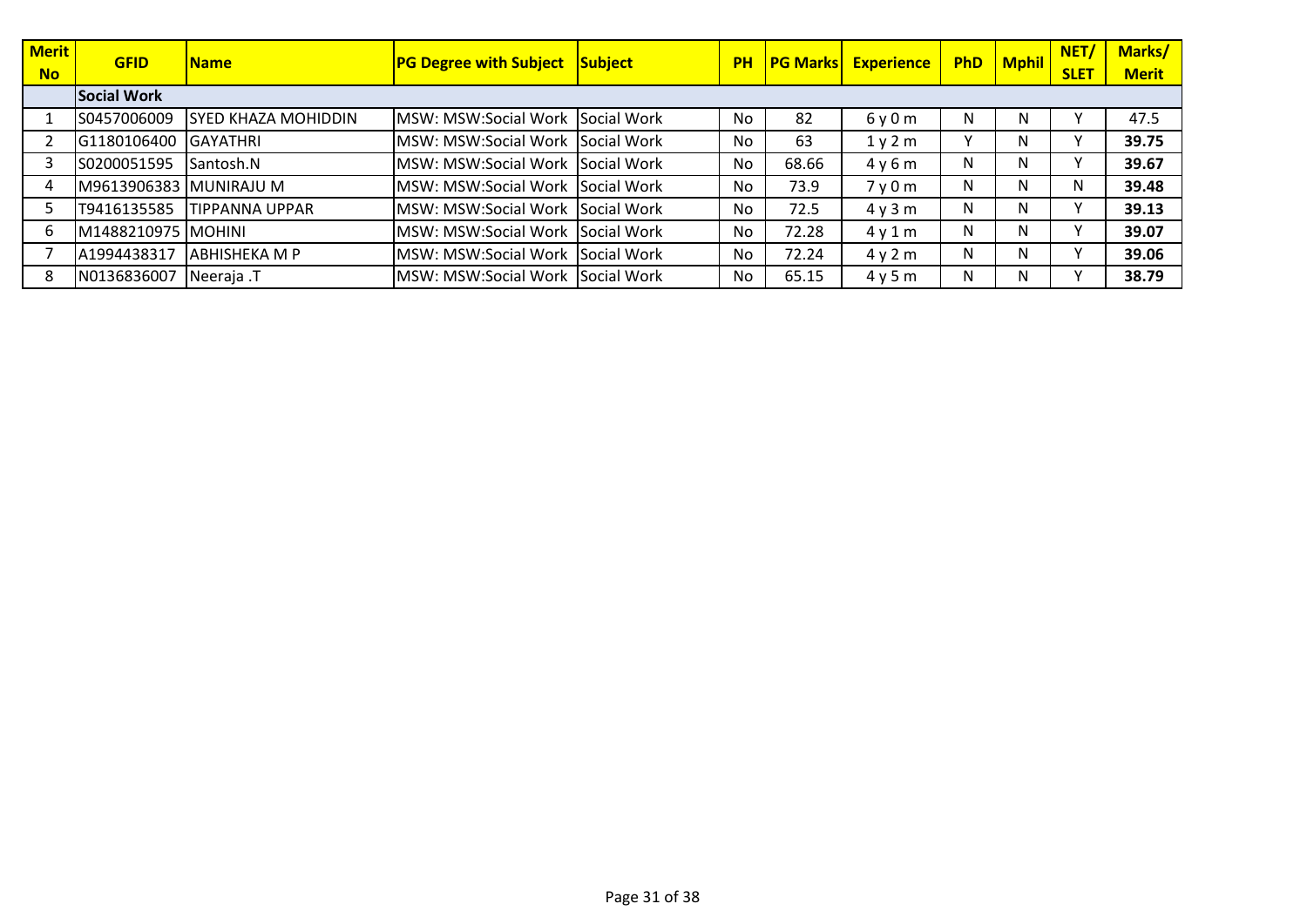| Merit<br><b>No</b> | <b>GFID</b>         | <b>Name</b>                         | <b>PG Degree with Subject</b> | Subject          | <b>PH</b> | <b>PG Marks</b> | <b>Experience</b> | <b>PhD</b> | <b>Mphil</b> | NET/<br><b>SLET</b> | Marks/<br><b>Merit</b> |
|--------------------|---------------------|-------------------------------------|-------------------------------|------------------|-----------|-----------------|-------------------|------------|--------------|---------------------|------------------------|
|                    | <b>SOCIOLOGY</b>    |                                     |                               |                  |           |                 |                   |            |              |                     |                        |
| 1                  | A1513929595         | ANUPAMA                             | MA: SOCIOLOGY                 | <b>SOCIOLOGY</b> | Yes       | 64.45           | 2y0m              | Υ          | N            | Y                   | 53.11                  |
| $\overline{2}$     | R5848535992         | RAVINDRANATHA CHAKRAVAMA: SOCIOLOGY |                               | <b>SOCIOLOGY</b> | No        | 66.4            | 3y0m              | Y          | Y            | N                   | 43.6                   |
| 3                  | R6386216422         | <b>RAGHU B.L</b>                    | MA: SOCIOLOGY                 | <b>SOCIOLOGY</b> | No        | 77.37           | 1y4m              | N          | Y            | Y                   | 38.84                  |
| 4                  | S2719613565         | SHWETA. GUMASHETTY                  | MA: SOCIOLOGY                 | <b>SOCIOLOGY</b> | No        | 62.94           | 2y4m              | N          | Y            | Y                   | 38.24                  |
| 5                  | S3058029539         | SHIVALINGAPPA R                     | MA: SOCIOLOGY                 | <b>SOCIOLOGY</b> | <b>No</b> | 74.13           | 6y0m              | N          | $\mathsf{N}$ | $\mathsf{N}$        | 36.53                  |
| 6                  | J8232450578         | <b>JYOTI RAYKAR</b>                 | MA: SOCIOLOGY                 | SOCIOLOGY        | No        | 61.87           | 7y0m              | N          | N            | N                   | 36.47                  |
| 7                  | S8496028371         | SANDEEPA L                          | MA: SOCIOLOGY                 | <b>SOCIOLOGY</b> | No        | 71              | 3y2m              | N          | N            | Y                   | 35.75                  |
| 8                  | S2700326134         | <b>SHAILAJA</b>                     | MA: SOCIOLOGY                 | <b>SOCIOLOGY</b> | No        | 61.65           | 6y5m              | N          | $\mathsf{N}$ | $\mathsf{N}$        | 34.91                  |
| 9                  | P7895246433         | Priyadarshini m marihal             | MA: SOCIOLOGY                 | <b>SOCIOLOGY</b> | No        | 67.56           | 3y0m              | N          | N            | Y                   | 34.89                  |
| 10                 | V6286818247         | Vinay KU                            | MA: SOCIOLOGY                 | <b>SOCIOLOGY</b> | No        | 67.25           | 0y1m              | Y          | Y            | N                   | 34.81                  |
| 11                 | M4459105694         | MUNISHYAMAPPA G N                   | MA: SOCIOLOGY                 | <b>SOCIOLOGY</b> | <b>No</b> | 67.15           | 4y0m              | N          | Y            | $\mathsf{N}$        | 34.79                  |
| 12                 | S8422636266         | SAROJANI                            | MA: SOCIOLOGY                 | <b>SOCIOLOGY</b> | No        | 73.1            | 5y4m              | N          | N            | N                   | 34.78                  |
| 13                 | R4116129510         | RATNAVVA K HADIMANI                 | MA: SOCIOLOGY                 | <b>SOCIOLOGY</b> | No        | 78.6            | 5y0m              | N          | N            | N                   | 34.65                  |
| 14                 | R5076620201         | Rajesh.P                            | MA: SOCIOLOGY                 | <b>SOCIOLOGY</b> | No        | 66.55           | 6y0m              | N          | N            | N                   | 34.64                  |
| 15                 | K6129238967         | KAMALAKSHI                          | MA: SOCIOLOGY                 | <b>SOCIOLOGY</b> | No        | 72.1            | 5y5m              | N          | N            | N                   | 34.53                  |
| 16                 | S5544318506         | Susheela S                          | MA: SOCIOLOGY                 | <b>SOCIOLOGY</b> | No        | 54              | 6y11m             | N          | N            | N                   | 34.5                   |
| 17                 | S9888553703         | Shivappa N                          | MA: SOCIOLOGY                 | <b>SOCIOLOGY</b> | <b>No</b> | 66              | 3y3m              | N          | $\mathsf{N}$ | Y                   | 34.5                   |
| 18                 | S1344329880         | SATISAVITRI                         | MA: SOCIOLOGY                 | <b>SOCIOLOGY</b> | No        | 65.95           | 2y1m              | Y          | $\mathsf{N}$ | N                   | 34.49                  |
| 19                 | A6062025476         | <b>ANITHA HK</b>                    | MA: SOCIOLOGY                 | <b>SOCIOLOGY</b> | No        | 89.47           | 4y3m              | N          | $\mathsf{N}$ | N                   | 34.37                  |
| 20                 | M3726508733         | <b>MALLIKARJUNA K</b>               | MA: SOCIOLOGY                 | <b>SOCIOLOGY</b> | No        | 59.38           | 6y4m              | N          | N            | N                   | 34.35                  |
| 21                 | S9880337522         | SAROJA BENAKANNAVAR                 | MA: SOCIOLOGY                 | <b>SOCIOLOGY</b> | No        | 59.1            | 6y5m              | N          | N            | N                   | 34.28                  |
| 22                 | M7162851640 MAREPPA |                                     | MA: SOCIOLOGY                 | <b>SOCIOLOGY</b> | No        | 64.95           | 4y0m              | N          | Y            | N                   | 34.24                  |
| 23                 | M1143901394         | MAHENDRA DODAMANI                   | MA: SOCIOLOGY                 | SOCIOLOGY        | <b>No</b> | 64.95           | 3y0m              | N          | N            | Y                   | 34.24                  |
| 24                 | B8073132461         | BULLAPPA                            | MA: SOCIOLOGY                 | <b>SOCIOLOGY</b> | No        | 64.9            | 3y0m              | N          | $\mathsf{N}$ | Y                   | 34.23                  |
| 25                 | A6368406052         | <b>ASHISHKUMAR SAKAT</b>            | MA: SOCIOLOGY                 | <b>SOCIOLOGY</b> | No        | 70.75           | 2y6m              | N          | N            | Y                   | 34.19                  |
| 26                 | A2917716454         | <b>ANUPAMA L GOTHE</b>              | MA: SOCIOLOGY                 | <b>SOCIOLOGY</b> | No        | 64.77           | 4y0m              | N          | Y            | N                   | 34.19                  |
| 27                 | K9322542345         | KUMARGOUDA                          | MA: SOCIOLOGY                 | <b>SOCIOLOGY</b> | <b>No</b> | 64.25           | 6y2m              | N          | N            | N                   | 34.06                  |
| 28                 | S6850211017         | <b>SURESH</b>                       | MA: SOCIOLOGY                 | <b>SOCIOLOGY</b> | No        | 63.7            | 6y2m              | N          | N            | N                   | 33.93                  |
| 29                 | K3232325499         | Kusuma N                            | MA: SOCIOLOGY                 | <b>SOCIOLOGY</b> | No        | 63.6            | 6y0m              | N          | N            | N                   | 33.9                   |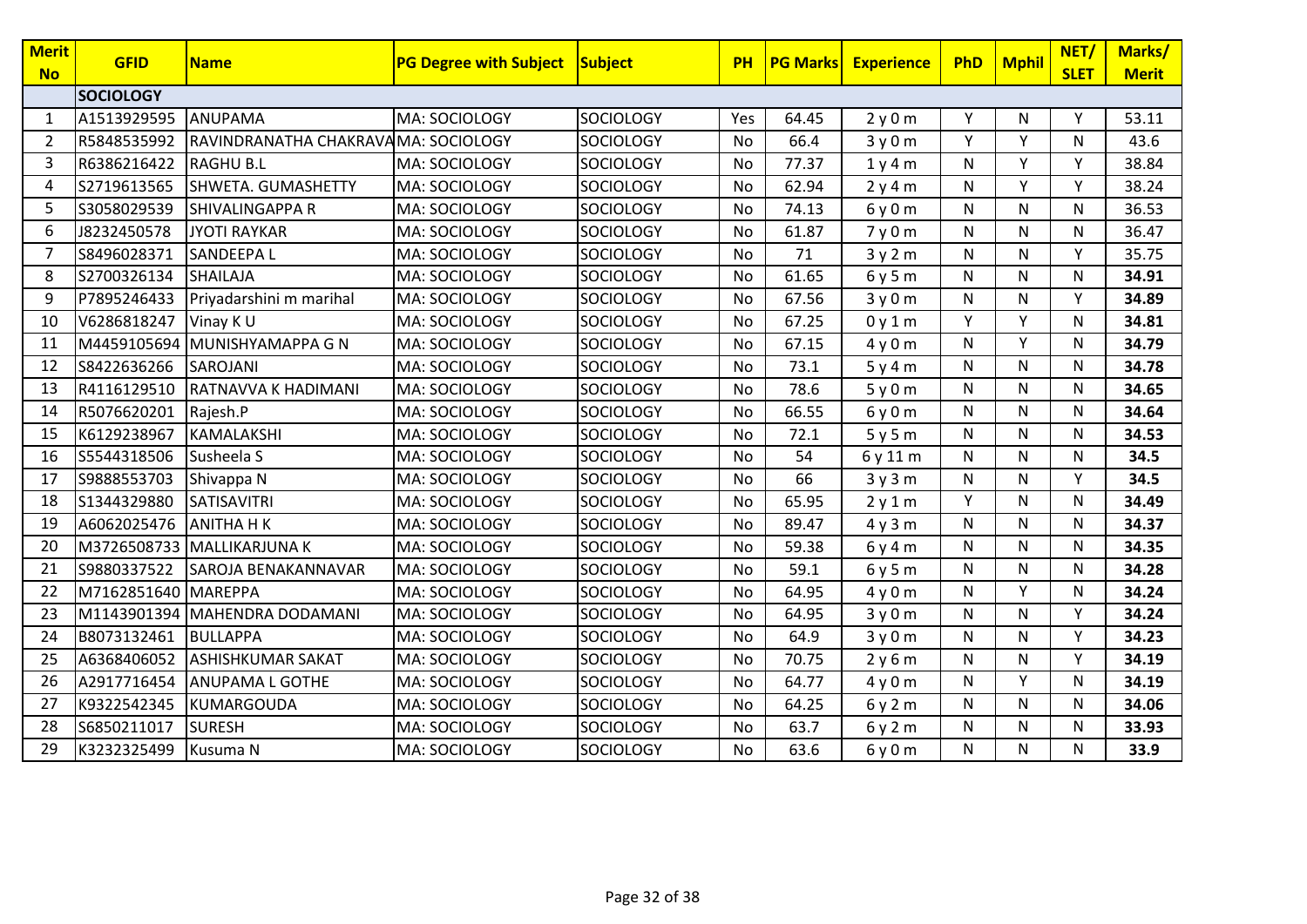| <b>Merit</b><br><b>No</b> | <b>GFID</b>        | <b>Name</b>                         | <b>PG Degree with Subject Subject</b> |                   |    |       | <b>PH   PG Marks   Experience  </b> | <b>PhD</b> | <b>Mphil</b> | NET/<br><b>SLET</b> | <b>Marks/</b><br><b>Merit</b> |
|---------------------------|--------------------|-------------------------------------|---------------------------------------|-------------------|----|-------|-------------------------------------|------------|--------------|---------------------|-------------------------------|
|                           | <b>ISTATISTICS</b> |                                     |                                       |                   |    |       |                                     |            |              |                     |                               |
|                           |                    | A8691543026 Amit Gangappa Chamakeri | <b>IMSc: STATISTICS</b>               | <b>STATISTICS</b> | No | 77.2  | 0 v 2 m                             |            | N            | N                   | 19.3                          |
|                           | S6044102150        | <b>SIDDAPPA HUGAR</b>               | <b>MSC: STATISTICS</b>                | <b>STATISTICS</b> | No | 58.95 | 1 v 1 m                             |            | N            | N                   | 17.74                         |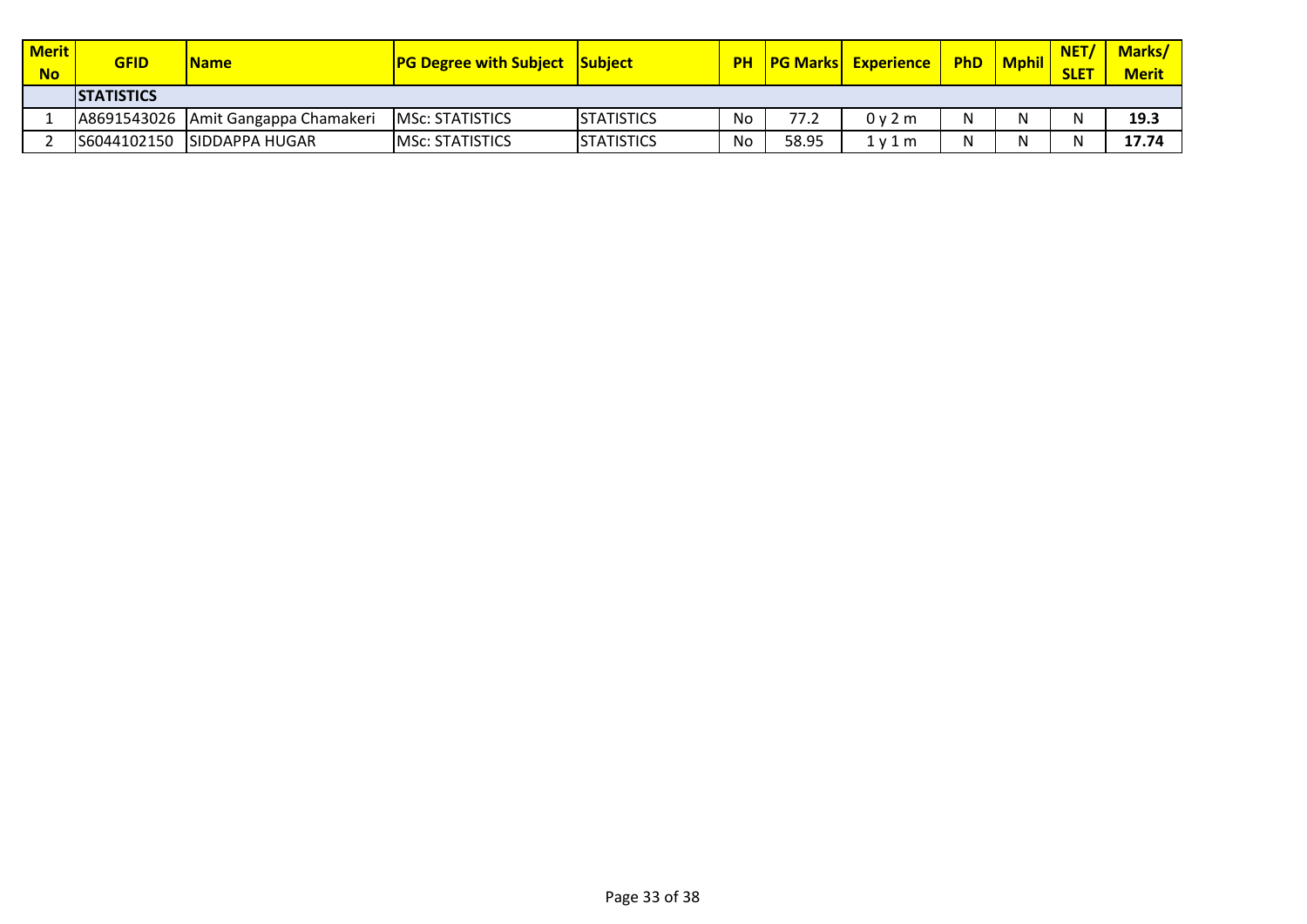| Merit<br><b>No</b> | <b>GFID</b>    | <b>Name</b> | <b>PG Degree with Subject Subject</b> |               |    |      | <b>PH PG Marks Experience</b> | <b>PhD</b> | <b>Mphil</b> | NET/<br><b>SLET</b> | <b>Marks</b><br><b>Merit</b> |
|--------------------|----------------|-------------|---------------------------------------|---------------|----|------|-------------------------------|------------|--------------|---------------------|------------------------------|
|                    | <b>ITELUGU</b> |             |                                       |               |    |      |                               |            |              |                     |                              |
|                    | K7391004477    | K SAYESWARI | MA: TELUGU                            | <b>TELUGU</b> | No | 75.4 | 10v6m                         | $\lambda$  | N            | $\lambda$           | 71.35                        |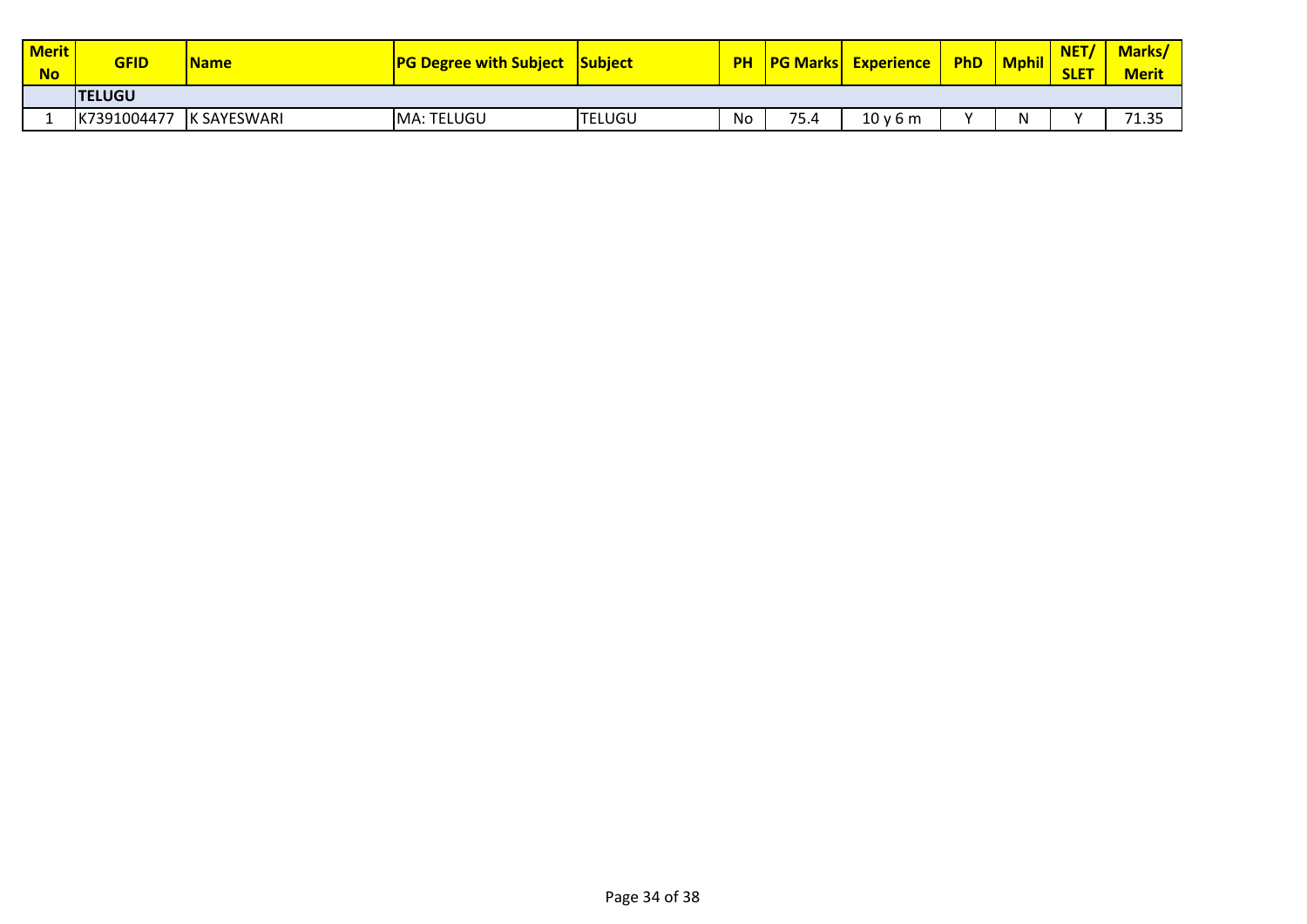| Merit<br><b>No</b> | <b>GFID</b>                   | <b>Name</b>                | <b>PG Degree with Subject Subject</b>         |    |       | <b>PH   PG Marks   Experience  </b> | <b>PhD</b> | <b>Mphil</b> | NET/<br><b>SLET</b> | <b>Marks/</b><br><b>Merit</b> |
|--------------------|-------------------------------|----------------------------|-----------------------------------------------|----|-------|-------------------------------------|------------|--------------|---------------------|-------------------------------|
|                    | <b>Tourism Administration</b> |                            |                                               |    |       |                                     |            |              |                     |                               |
|                    | S7447557140                   | Shruthi B                  | Other: Tourism Administri Tourism Administral | No | 73.83 | 0v1m                                |            | N            | N                   | 18.46                         |
|                    |                               | M7572503924 MADHUMATHI G S | Other: Tourism Administri Tourism Administral | No | 71.78 | 0 v 2 m                             |            | N            | N                   | 17.95                         |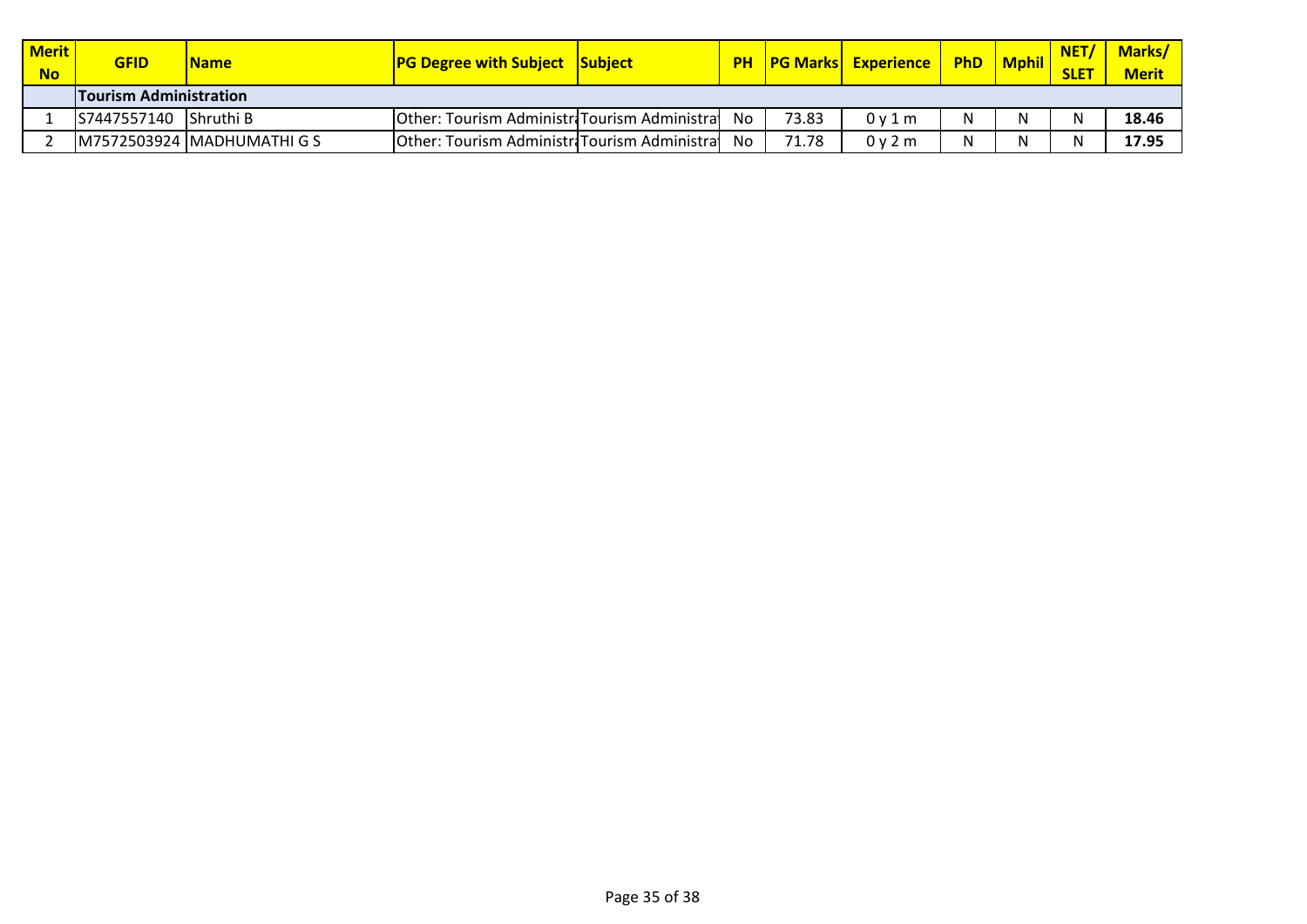| <b>Merit</b> | <b>GFID</b> | <b>Name</b>                                | <b>PG Degree with Subject</b> | <b>Subject</b> | <b>PH</b> | <b>PG Marksl</b> | <b>Experience</b> | <b>PhD</b> | <b>Mphil</b> | NET/        | Marks/       |
|--------------|-------------|--------------------------------------------|-------------------------------|----------------|-----------|------------------|-------------------|------------|--------------|-------------|--------------|
| <b>No</b>    |             |                                            |                               |                |           |                  |                   |            |              | <b>SLET</b> | <b>Merit</b> |
|              | <b>URDU</b> |                                            |                               |                |           |                  |                   |            |              |             |              |
|              | R6498620121 | Raziya Sulthana                            | MA: URDU                      | <b>URDU</b>    | No        | 76.42            | 2y0m              | N          | N            | Υ           | 34.11        |
|              | 17789238185 | ILIYASAHMED KACHAVI                        | MA: URDU                      | URDU           | No        | 75.85            | 5y2m              | N          | N            | N           | 33.96        |
| 3            |             | M8392538848 MOHAMMED IQBAL KARMAI MA: URDU |                               | URDU           | No        | 62.87            | 4y0m              | N          | $\mathsf{v}$ | N           | 33.72        |
| 4            | A4807239695 | <b>ABDUL RASHID SIRKHAZI</b>               | MA: URDU                      | <b>URDU</b>    | No        | 85.5             | 1y1m              | N          | N            | Y           | 33.38        |
| 5.           | A8550559087 | <b>Abdul Sattar</b>                        | MA: URDU                      | URDU           | No        | 61               | 2y0m              | v          | N            | N           | 33.25        |
| 6.           | J8443114318 | <b>JASMEEN SHARIQA</b>                     | MA: URDU                      | URDU           | No        | 78.85            | 4y5m              | N          | N            | N           | 33.21        |
|              | R5419355083 | RIZWAN PARVEEN SAVANUR MA: URDU            |                               | URDU           | No        | 66.12            | 5y6m              | N          | N            | N           | 33.03        |
| 8            | S3508825731 | SHABBIR AHMED MUJAWAR MA: URDU             |                               | URDU           | No        | 71.62            | 2y0m              | N          | N            | Y           | 32.91        |
| 9            | U3625816449 | Umme Salma                                 | MA: URDU                      | URDU           | No        | 76.7             | 1y4m              | N          | N            | Y           | 32.68        |
| 10           |             | M9319430114 MUBEENA YELVIGI                | MA: URDU                      | URDU           | No        | 81.4             | 1y1m              | N          | N            | Υ           | 32.35        |
| 11           | A3599207497 | <b>ASHRAFUNNISA</b>                        | MA: URDU                      | URDU           | No        | 67               | 5y0m              | N          | N            | N           | 31.75        |
| 12           | F4679652273 | Firdoose Parveen                           | MA: URDU                      | URDU           | No        | 66               | 5y0m              | N          | N            | N           | 31.5         |
| 13           | N0122811996 | Nusrat Kausar                              | MA: URDU                      | URDU           | No        | 63.83            | 5y0m              | N          | N            | N           | 30.96        |
| 14           |             | W4032340220   waseem Akram Haliyal         | MA: URDU                      | URDU           | No        | 75.5             | 1y2m              | N          | N            | Y           | 30.88        |
| 15           | 12604426183 | <b>IRFANA BANU</b>                         | MA: URDU                      | <b>URDU</b>    | No.       | 62               | 5y2m              | N          | N            | N           | 30.5         |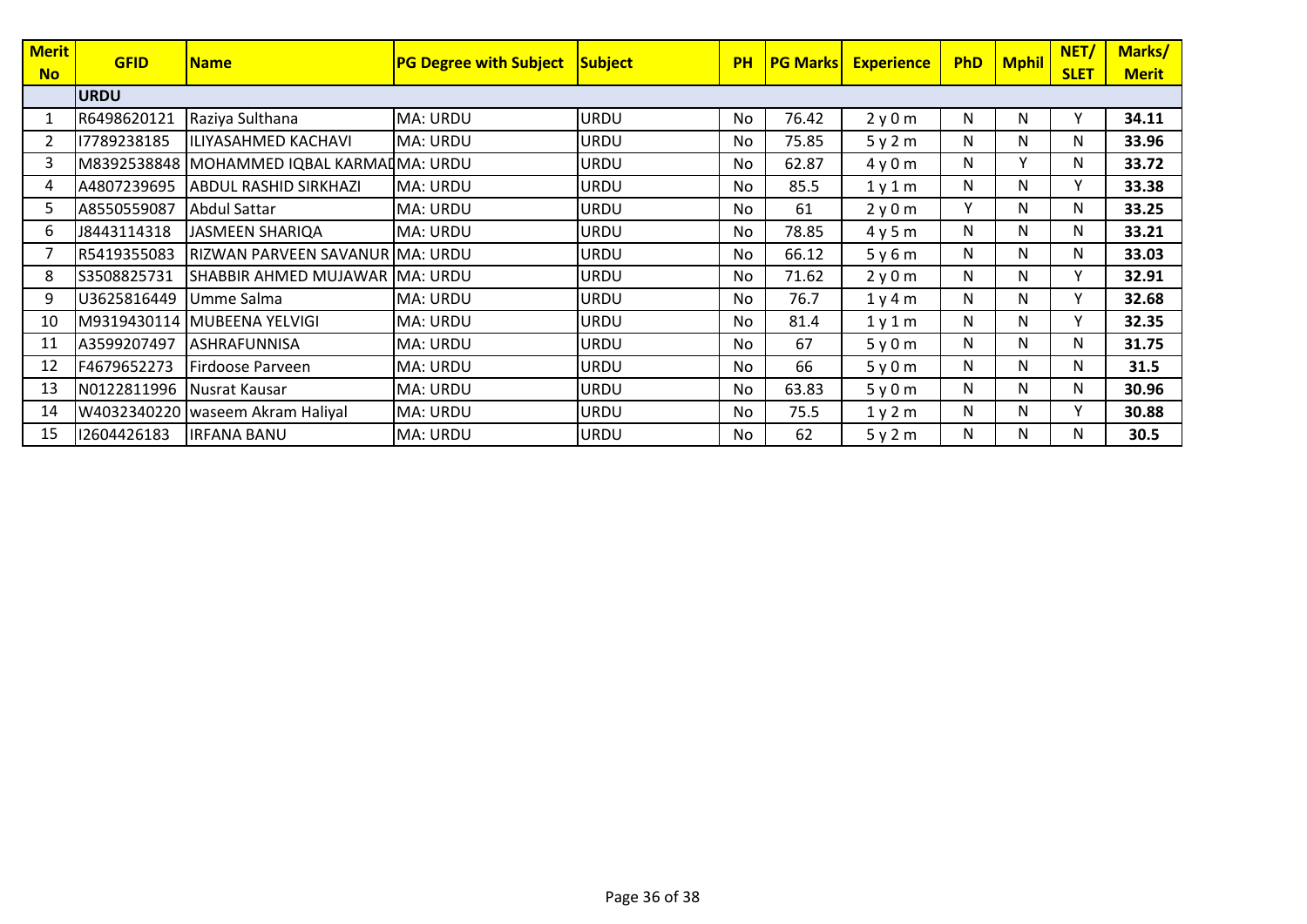| Merit<br><b>No</b> | <b>GFID</b>           | <b>Name</b>               | <b>PG Degree with Subject Subject</b> |                       | <b>PH</b> | <b>PG Marksl</b> | <b>Experience</b> | <b>PhD</b>   | <b>Mphil</b> | <b>NET</b><br><b>SLET</b> | <b>Marks/</b><br><b>Merit</b> |
|--------------------|-----------------------|---------------------------|---------------------------------------|-----------------------|-----------|------------------|-------------------|--------------|--------------|---------------------------|-------------------------------|
|                    | <b>IWOMEN STUDIES</b> |                           |                                       |                       |           |                  |                   |              |              |                           |                               |
|                    | Y6279235287           | <b>IYANKATAPPA</b>        | <b>IMA: WOMEN STUDIES</b>             | <b>IWOMEN STUDIES</b> | No        | 70.41            | 4v6m              | $\mathbf{v}$ |              |                           | 43.1                          |
|                    |                       | D6581037803 DR SHAMBUNATH | <b>IMA: WOMEN STUDIES</b>             | <b>IWOMEN STUDIES</b> | No        | 73.04            | 1 y 0 m           | $\cdot$      |              |                           | 42.26                         |